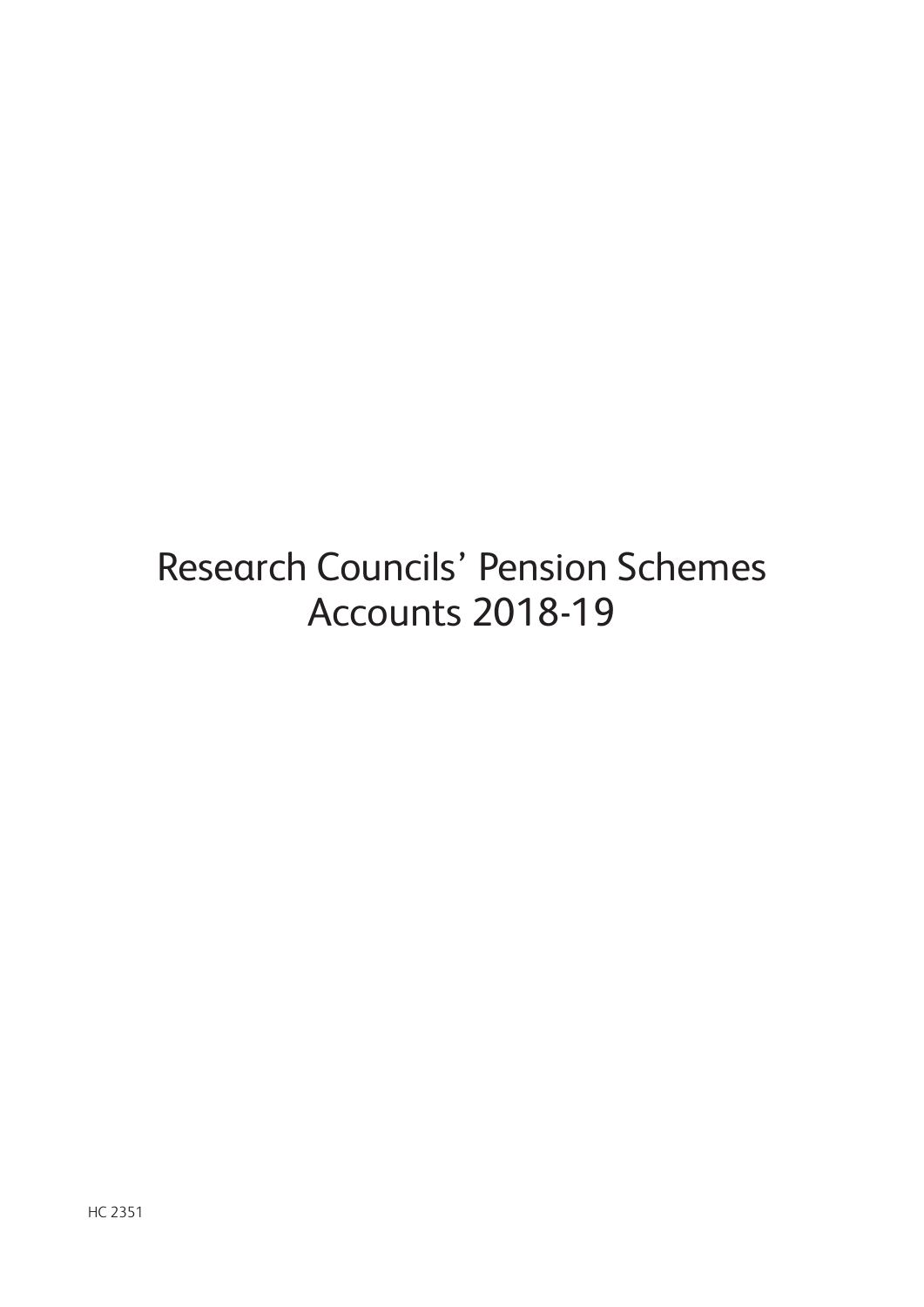# Research Councils' Pension Schemes Accounts 2018-19

Presented to Parliament pursuant to Section 14 (5) of Schedule 9 of the Higher Education and Research Act 2017

Ordered by the House of Commons to be printed on 18 July 2019

HC 2351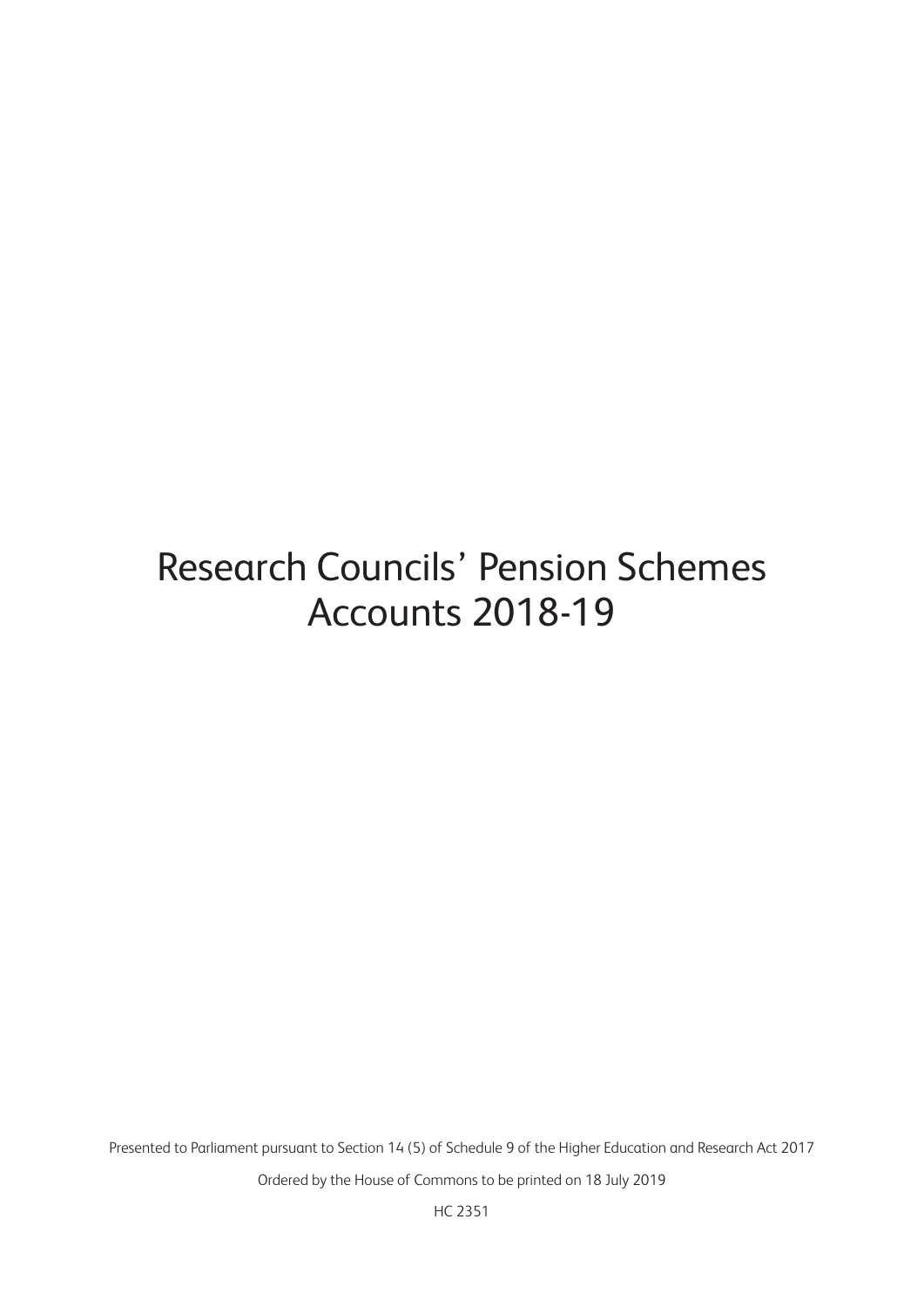

© Crown copyright (2019)

This publication is licensed under the terms of the Open Government Licence v3.0 except where otherwise stated. To view this licence, visit<nationalarchives.gov.uk/doc/open-government-licence/version/3>

Where we have identified any third party copyright information you will need to obtain permission from the copyright holders concerned.

This publication is available at <www.gov.uk/government/publications>

Any enquiries related to this publication should be sent to us at [communications@ukri.org](mailto:communications%40ukri.org?subject=communications%40ukri.org)

ISBN 978-1-5286-1354-5

CCS0619345772 07/2019

Printed on paper containing 75% recycled fibre content minimum

Printed in the UK by the APS Group on behalf of the Controller of Her Majesty's Stationery Office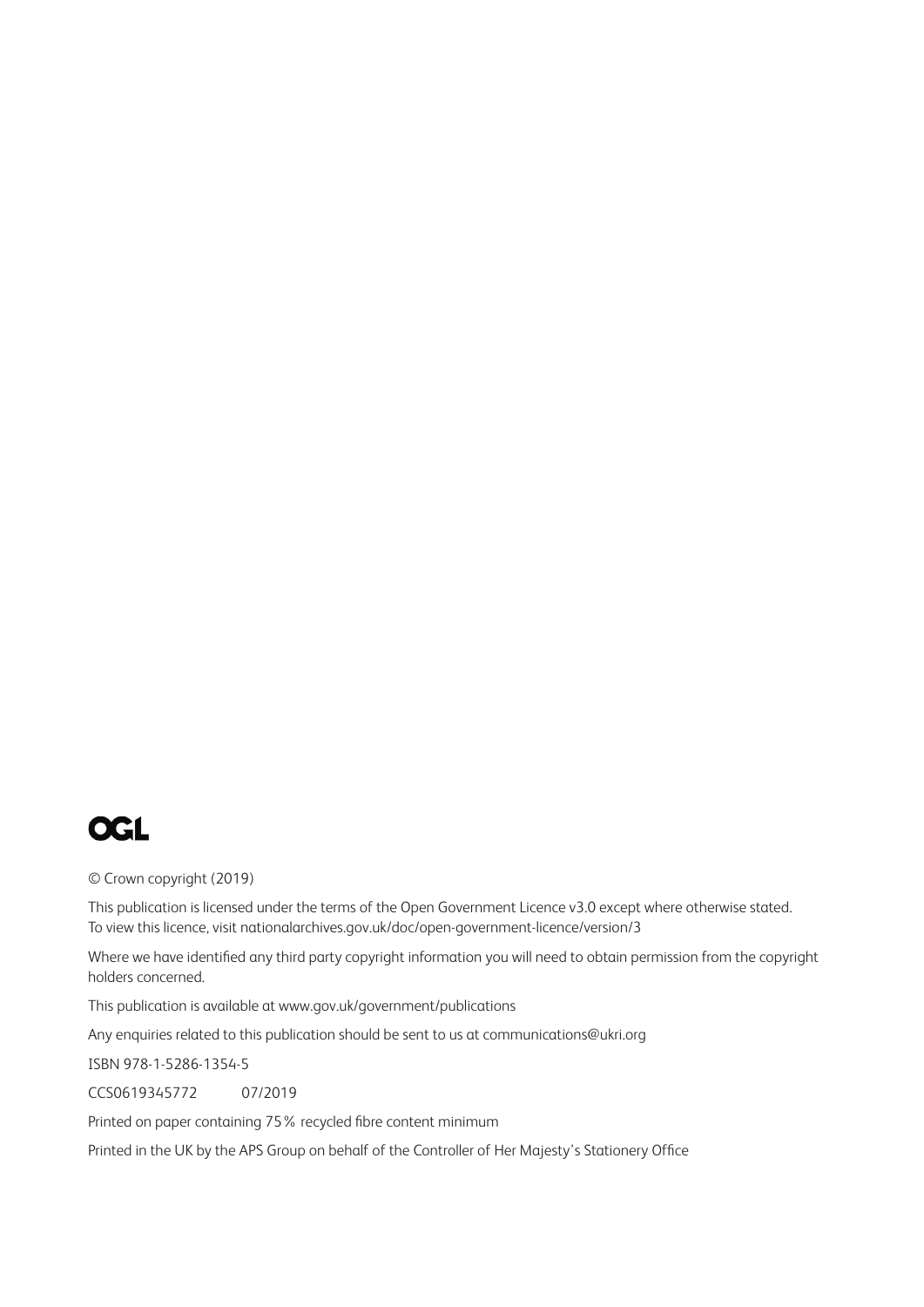# **Contents**

| Report of the Manager                                             | 1  |
|-------------------------------------------------------------------|----|
| Statement by the Actuary                                          | 9  |
| Statement of Accounting Officer's Responsibilities                | 14 |
| Governance Statement by Accounting Officer                        | 15 |
| The Certificate and Report of the Comptroller and Auditor General | 20 |
| Combined Statement of Comprehensive Net Expenditure               | 22 |
| <b>Combined Statement of Financial Position</b>                   | 23 |
| Combined Statement of Changes in Taxpayers Equity                 | 24 |
| <b>Combined Statement of Cash Flows</b>                           | 25 |
| Notes to the Schemes' Statements                                  | 26 |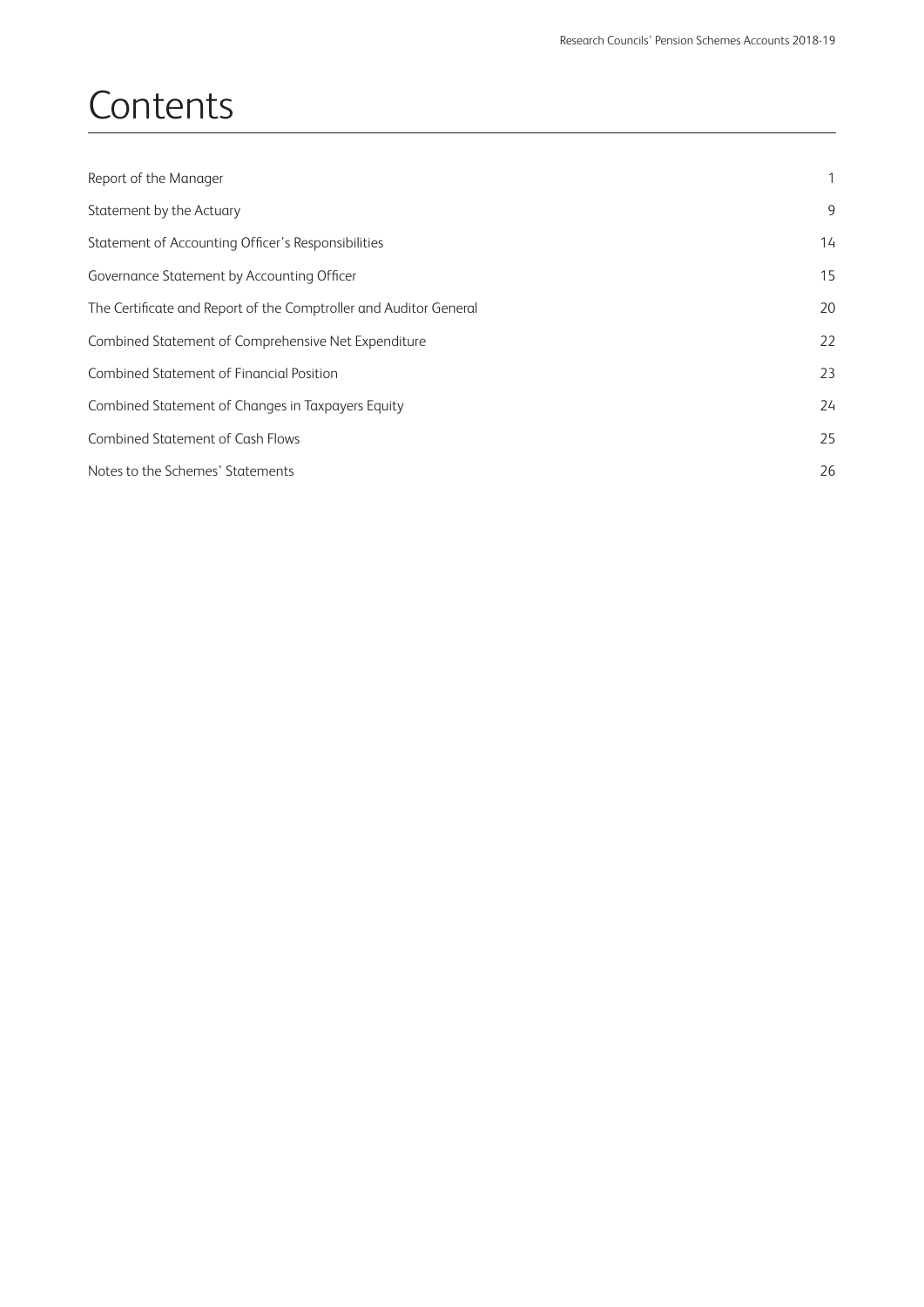# **Report of the Manager**

#### **Statutory background**

- $\overline{1}$ These Research Councils' Pension Scheme (RCPS) statements have been prepared in accordance with the relevant provisions of the 2018-19 Government Financial Reporting Manual (FReM, published at www.financial-reporting.gov.uk) issued by HM Treasury, and with regard to the Higher Education and Research Act 2017.
- $\mathfrak{Z}$ The RCPS is an unfunded pension scheme operating by analogy to the Principal Civil Service Pension Scheme (PCSPS). Payments from the Scheme are funded by current employees' and employers' pension scheme contributions, with the difference between these contributions and the Scheme expenditure financed by Grant-in-Aid provided from the Department for Business, Energy and Industrial Strategy.

### Description of pension schemes

- The Nuvos scheme commenced on 30 July 2007. This is a career average pension scheme, which together with the  $\overline{3}$ Partnership Pension Account, forms the pension options open to new starters since 30 July 2007. However, members who have a past history of membership of the Classic, Classic Plus or Premium schemes may be allowed to re-join their former arrangement depending on the time that has lapsed since they left their former employment and the terms that they left under.
- $\overline{4}$ The Nuvos scheme has a pension age of 65 and an accrual rate of 2.3 per cent of pensionable earnings for each year in the scheme. The total pension accrued at the end of each March is increased by the Consumer Price Index for the year to the previous September.
- 5 A Partnership Pension Account was made available to new staff from 1 October 2002, based on the portable Stakeholder Pension introduced by the Government in 2001. This is a defined contribution scheme. The employers pay an age-related contribution to the employee's private pension provider, and an additional 0.8 per cent of pensionable pay to the RCPS to cover death in service and ill health benefits.
- 6 The other schemes provide retirement and related benefits based on individual final emoluments by analogy to the PCSPS. New starters were eligible to join the Premium scheme from 1 October 2002 until 29 July 2007. Premium provides a pension based on 1/60th of salary but without an automatic lump sum. Staff in post as at 1 April 1994 and new starters through to 30 September 2002 were entered into what is now known as the Classic scheme. This provides a pension based on 1/80th of salary and an automatic lump sum. Some members are in an amalgam of the two schemes known as Classic Plus.
- $\overline{7}$ The employee contribution rates and calculation methods are by analogy with the PCSPS rates. For the period 1 April 2018 to 31 March 2019 the rates and annualised earning brackets were as follows:

| Annualised pensionable earnings | Member Contribution Rate (%) |
|---------------------------------|------------------------------|
| Up to $£21,636$                 | 4.60                         |
| £21,637 - £51,515               | 5.45                         |
| £51,516 - £150,000              | 7.35                         |
| £150,001 and above              | 8.05                         |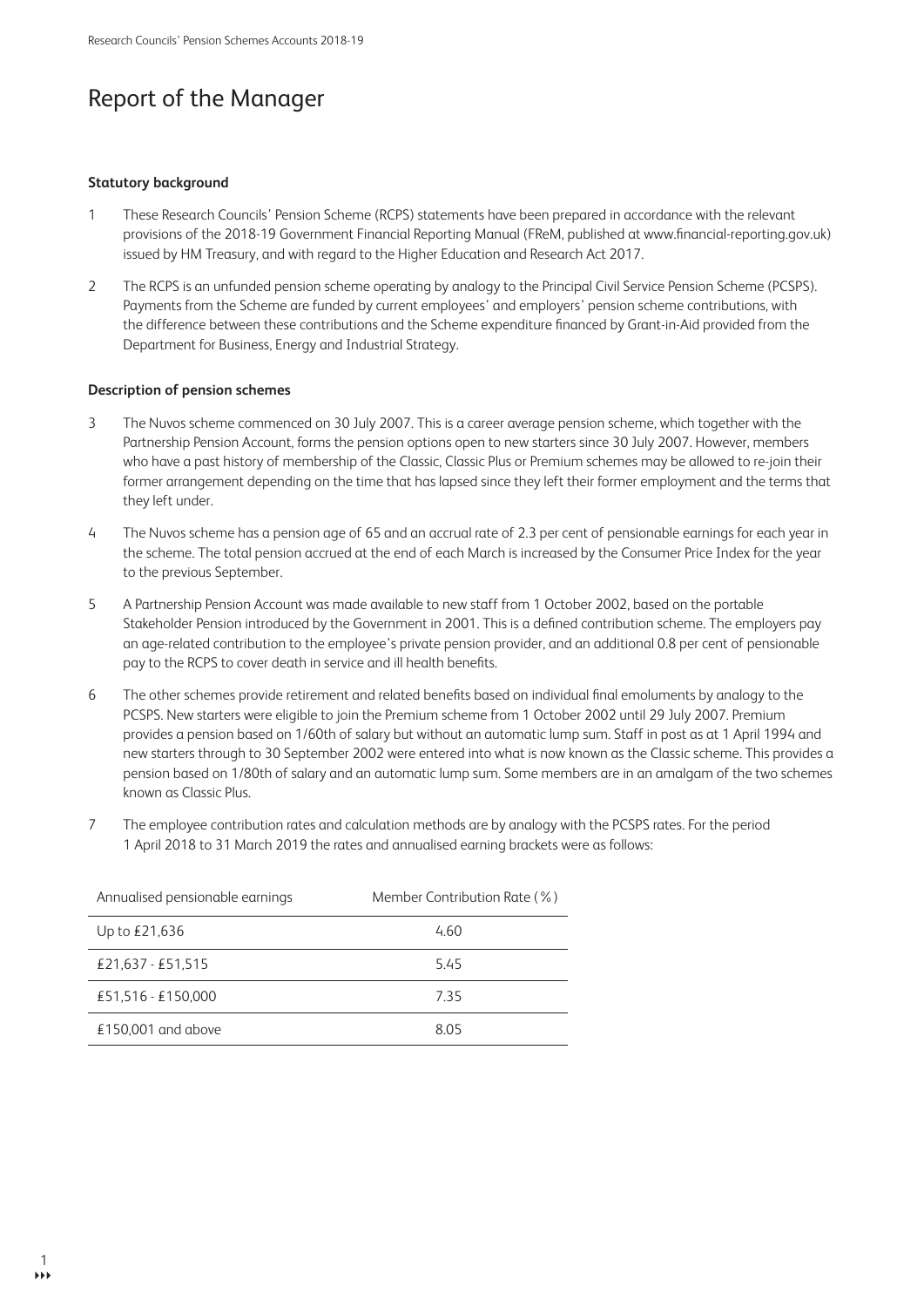8 The pension scheme operates on a pay-as-you-go basis, and is principally funded by employers' and employees' contributions from participating organisations. The employers' contribution rate has been 26.0 per cent since 1 April 2010. The previous rate of 21.3 per cent was payable from 1 April 2008 until 31 March 2010. Any annual shortfall forecast between cash outgoings and cash contribution received is met by Grant-in-Aid received through the scheme's responsible authority, now the Department for Business, Energy and Industrial Strategy (BEIS).

### **Eligible staff**

9 All employees of the Participating Employers (paragraphs 15 and 16), apart from staff on zero hour contracts, were eligible to join the Nuvos scheme or pay into a Partnership Pension Account. Staff not eligible for RCPS membership are automatically enrolled into an alternative qualifying pension scheme, generally the National Employment Savings Trust (NEST).

### **Information for members**

10 The Joint Superannuation Service (JSS) website, [\(http://jsspensions.nerc.ac.uk/\)](http://jsspensions.nerc.ac.uk/) gives more information about the schemes and benefit entitlement.

### **Auditors**

- 11 The accounts of the RCPS are audited by the Comptroller and Auditor General in accordance with section 9 of the Higher Education and Research Act 2017. The audit fee payable is £41,100 (2017-18: £41,100).
- 12 So far as the Accounting Officer is aware, there is no relevant audit information of which the RCPS auditors are unaware, and the Accounting Officer has taken all the steps that they ought to have taken to make themselves aware of any relevant audit information and to establish that the RCPS auditors are aware of that information.
- 13 I confirm that the annual report and accounts as a whole is fair, balanced and understandable and that I take personal responsibility for the annual report and accounts and the judgements required for determining that it is fair, balanced and understandable.
- 14 No non-audit work was performed by the auditors on behalf of the RCPS during the year.

# **Participating employers**

- 15 During 2018-19 the following employers had active members enrolled in the RCPS:
- Diamond Light Source
- **n** Moredun Research Institute
- **No. 3** UK Research and Innovation (UKRI)
- **n** UK Shared Business Services Ltd
- Scotland's Rural College
- 16 The following organisations participate in the RCPS as Admitted Bodies and had active members enrolled in the Scheme during 2018-19:
- **n** The Pirbright Institute
- **n** Rothamsted Research
- The Rothamsted Centre for Research and Enterprise
- **n** Babraham Institute
- Babraham Bioscience Technologies Ltd
- **n** John Innes Centre
- $\blacksquare$  Earlham Institute
- n Norwich Bioscience Institute Partnership
- **Ouadram Institute Bioscience**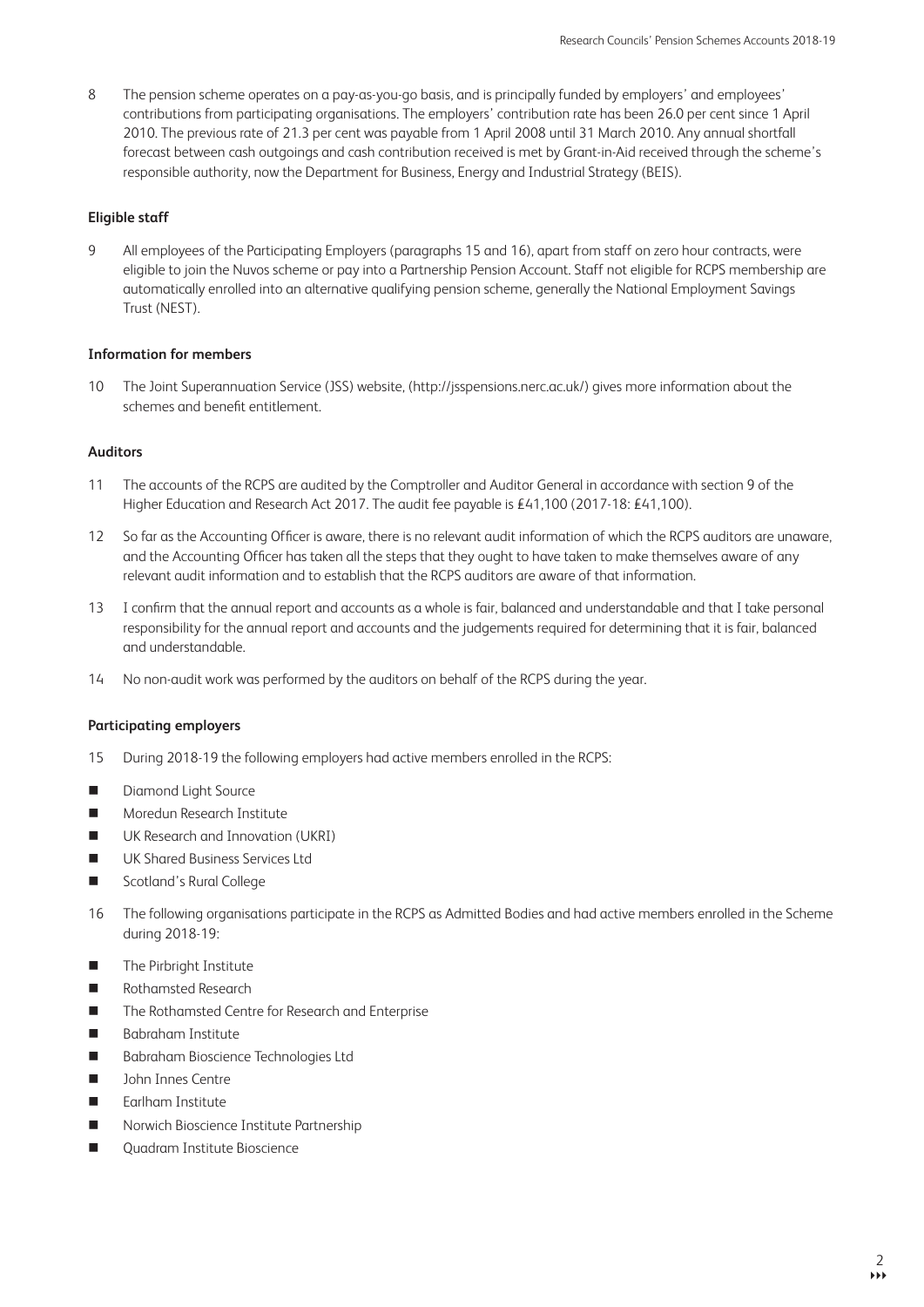### **Changes and events during 2018-19**

- 17 Formal actuarial valuations are used to determine the contribution rates. A scheme funding valuation as at 31 March 2006 was completed in 2008-09 which set the employer contribution rate at 26 per cent. A scheme valuation as at 31 March 2010 was suspended by HM Treasury whilst public service pensions were being reviewed by Lord Hutton. The new scheme valuation process started in 2014, with a valuation as at 31 March 2012. This process started at the same time as HM Treasury began developing its public sector pension reform policy. A draft valuation as at 31 March 2012 was produced by the Scheme actuary and reviewed by the RCPS Management Board, but not finalised due to ongoing reform discussions with HM Treasury. Subsequent draft valuations have been completed on the basis of different reform approaches, including the use of data as at 31 March 2016 to estimate future funding and contribution rates. In February 2019 the RCPS Management Board decided that a formal actuarial valuation as at 31 March 2018 should now be completed by the Government Actuary's Department (GAD) to bring the scheme in line with other public sector scheme valuations and to reflect financial assumptions and rates set in HM Treasury Valuation Directions. The RCPS Management Board will review the valuation and are responsible for agreeing any changes to future contribution rates.
- 18 The Civil Service introduced a new pension Scheme in April 2015, called Alpha, which is in addition to the Principal Civil Service Pension Scheme (PCSPS) arrangements that comprise the Classic, Classic Plus, Premium and Nuvos Scheme sections. The RCPS is by analogy to the PCSPS and is therefore not automatically permitted to operate by analogy to Alpha due to the legislation under which Alpha was created.
- 19 The RCPS has been working with the Government since 2015 to develop and agree reforms, with the expectation that all RCPS members, pensioners and preserved members will transfer to the Civil Service pension arrangements. In April 2018 HM Treasury issued an instruction to all public bodies required to reform their pension arrangements to postpone transfers to the Civil Service pension arrangements, as a consequence of ongoing litigation concerning the lawfulness of changes introduced in April 2015, specifically for the judicial and firefighters' pension schemes. Both cases progressed through to the Court of Appeal in December 2018, and the Court ruled that some of the changes introduced in 2015 were unlawful on the grounds of age discrimination.
- 20 The RCPS Management Board decided that the RCPS should continue as is until at least April 2020 while the legal proceedings continued. The RCPS was also granted permission from the Department of Business, Energy and Industrial Strategy, the 'responsible authority' for the Scheme, to delay RCPS reforms and a transfer to the Civil Service pension arrangements until 1 April 2020. In the interim new entrants have been and will continue to be automatically enrolled into the Nuvos section of the RCPS with an option to switch to a Partnership Pension Account.
- 21 The Higher Education and Research Act 2017 brought together the Research Councils, Innovate UK and part of the Higher Education Funding Council for England to form UK Research and Innovation (UKRI) on 1 April 2018. The Department of Business, Energy and Industrial Strategy (BEIS) delegated Accounting Officer responsibilities for the RCPS to the Chief Executive and Accounting Officer of UKRI, Sir Mark Walport. Staff working for the Research Councils who were members, or eligible to be members, of the RCPS were transferred under a statutory Staff Transfer Order which enabled staff to continue to remain in and be eligible for the RCPS beyond 1 April 2018. UKRI took on the obligations and commitments from those Research Councils in respect of the continuing accrual of pension benefits for their staff in the RCPS. The RCPS participating organisations affected were: AHRC, BBSRC, EPSRC, ESRC, Innovate UK, NERC and STFC. The Staff Transfer Order also saw the transfer of staff working in Joint Superannuation Services (JSS: the Scheme administrator) to UKRI. To comply with its Auto Enrolment duties, UKRI re-enrolled all eligible staff into the RCPS with effect from 1 April 2018. The majority of new starters with UKRI are enrolled in the Civil Service pension arrangements. Exceptions allow enrolment into the RCPS for UKRI staff joining the National Oceanography Centre, Centre for Ecology and Hydrology and a small number of specific roles at the British Antarctic Survey.
- 22 Most of the RCPS' participating organisations use the Civil Service Compensation Scheme for managed voluntary and compulsory exits. The Civil Service Compensation Scheme (CSCS) was reformed on 9 November 2016. The process that led to the reforms was the subject of a Judicial Review taken by the PCS union. The review concluded that the consultation process was not followed and as a result the previous 2010 CSCS terms were reverted to in August 2017. The 2010 terms remain in place until at least 31 May 2019 while the Civil Service Scheme Manager engages with member representatives.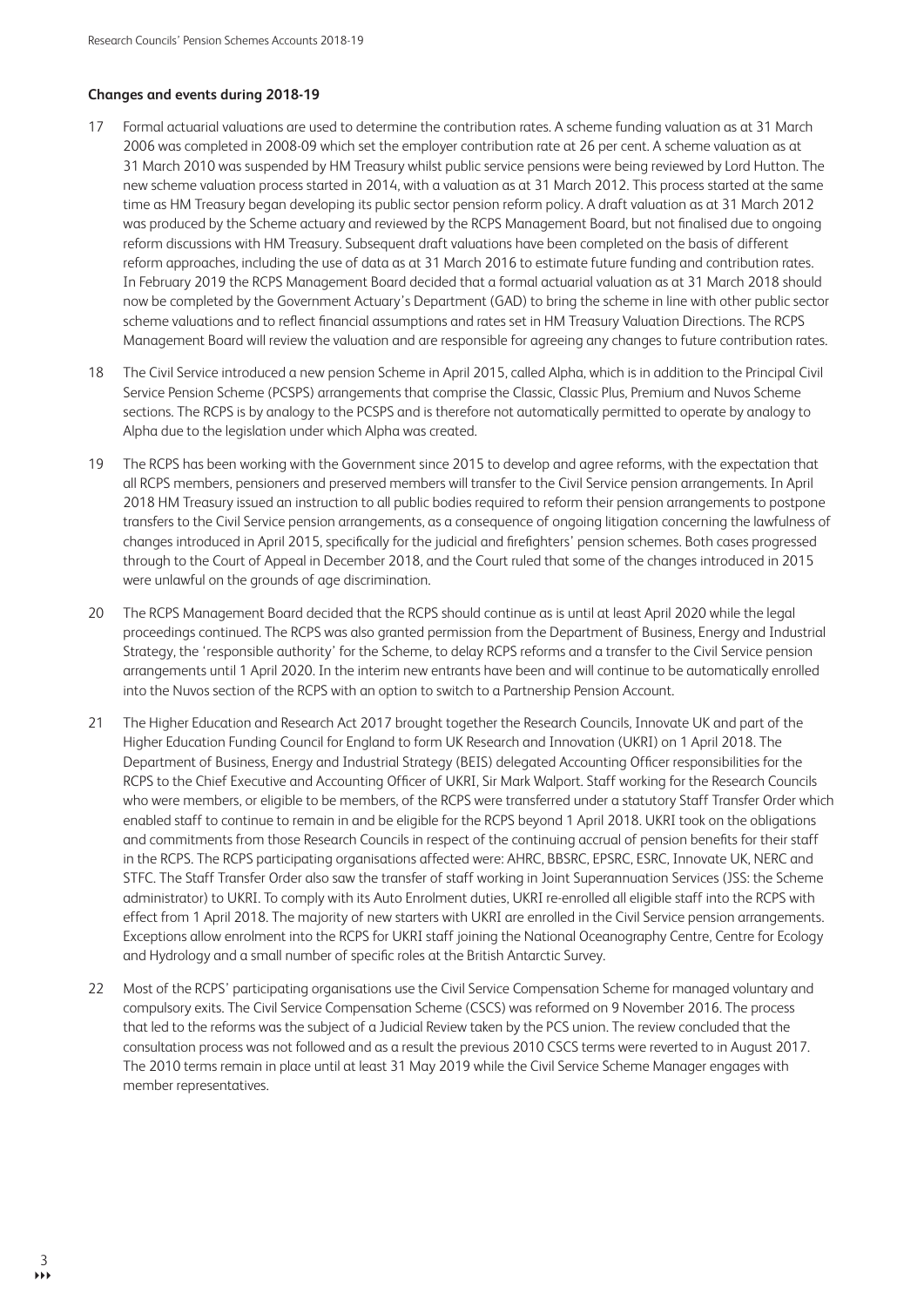- 23 The Civil Service Pension Scheme Manager changed the Civil Service AVC Scheme provider and Partnership pension provider to Legal and General in September 2018 under a new Master Trust arrangement. The RCPS Management Board decided not to mirror the changes and agreed that active RCPS AVC arrangements can continue beyond September 2018, to cease offering the CSAVC option to RCPS members, and that the Partnership Pension Account option shall remain open to RCPS members. Scottish Widows and Standard Life continue to provide the Partnership pension option for RCPS members. RCPS Partnership members have decreased from 129 at 31 March 2018 to 117 at 31 March 2019.
- 24 New entrants to the RCPS decreased by 48.8 per cent from 2017-18 to 2018-19; which is less than forecast. This reduction is predominantly due to the creation of UKRI and their requirement to enroll most of their new starters into the Civil Service pension arrangements. Active pensioners in the RCPS have increased by 1.9 per cent, and preserved (deferred) members decreased by 0.4 per cent. Total scheme membership as at 31 March 2019 has decreased slightly to 31,321 compared to 31,386 as at 31 March 2018.
- 25 JSS appointed a Data Protection Officer in April 2018 in accordance with the Information Commissioners Office guidance and General Data Protection Regulation (GDPR). The Data Protection Officer is responsible for ensuring JSS and RCPS compliance to the Data Protection Act and GDPR. The GDPR was implemented on 25 May 2018 and the Data Protection Officer has since published JSSs' Privacy Policy, Privacy Notice, embedded Breach Policies and undertaken thorough reviews of Retention and Destruction Policies.
- 26 The Moredun Research Institute ceased to enroll new staff into the RCPS from 1 June 2018 due to a change of employment terms. Existing staff will remain in RCPS as active members until they leave employment with the Institute or retire.
- 27 In October 2018 the Cabinet Office withdrew JSS's ability to refer Ill Health retirement cases through the Civil Service pension scheme's Scheme Medical Adviser, Health Management Limited. JSS has engaged the services of Medigold Health Consultancy Ltd to act as Scheme Medical Adviser for RCPS ill health retirement assessments.
- 28 The National Fraud Initiative (NFI) is an IT data-matching exercise coordinated by the Cabinet Office, involving organisations within central and local government such as the Department for Work and Pensions, working together to identify and eliminate fraud and overpayments. JSS took part in the 2018 NFI exercise by supplying pensioner and preserved member data in November for matching. The results were returned in January 2019 and the NFI identified 45 matches (0.2 per cent of pensioner and preserved members) of which JSS were already aware of 29. A number of cases have since been resolved and the remaining will be concluded in due course. No intentional acts of fraud have been identified.
- 29 The RCPS, as with all other pension schemes, has been seeking to reconcile its Guaranteed Minimum Pension (GMP) records with those of HMRC, as a one-time only activity. Prior to embarking on this exercise the RCPS only retained GMP values once they came into action, with notification being sent individually from HMRC at that time. HMRC revised this approach to instead issue each pension scheme with a one-off notification of all its members' GMPs at a stated date. This required the RCPS to amend its systems to enable GMPs to be retained on the member's record, prior to the date that they come in action, and to be revalued. The necessary work has been completed and the RCPS has now reconciled 98.7 per cent of its records, with the remaining records being worked through individually. On completion of the reconciliation exercise 147 records were identified where the GMP was previously either incorrect or missing, which resulted in incorrect pension payments being made. Of these 139 had been previously overpaid with the remaining eight being underpaid and with overpayments amounting to £339k in total. It was agreed by the RCPS Management Board that previous overpayments would not be recovered, consistent with the approach across the rest of the public sector. In all cases, pensions going forward were adjusted to the correct level.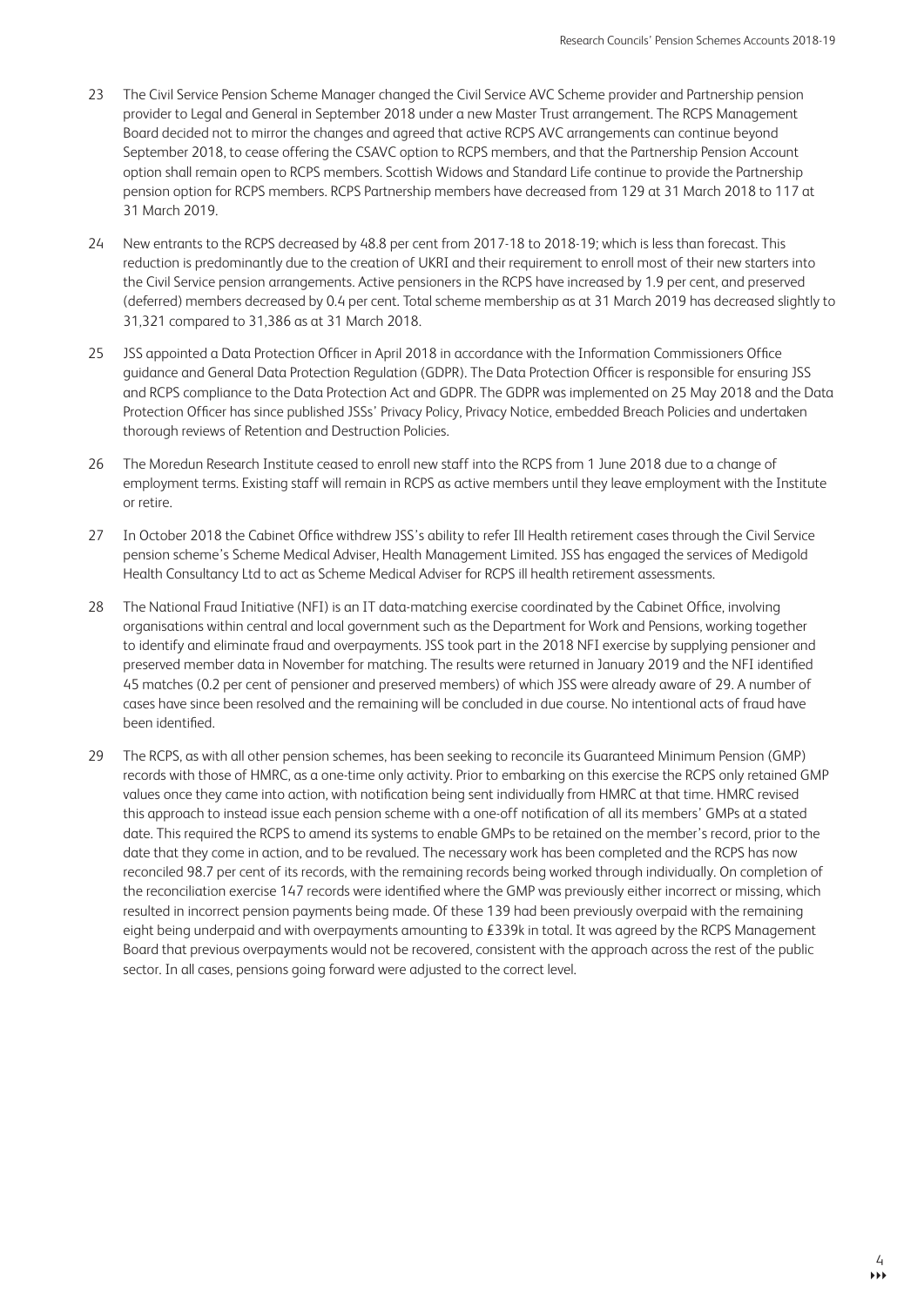### **Changes anticipated during 2019-20**

- 30 The impact of the Court of Appeal's ruling on age discrimination arising from changes made in the firefighters and judicial pension schemes on the RCPS is uncertain. The RCPS is continuing until at least April 2020, which mitigates the risk of RCPS members transferring to a scheme that is potentially unlawful and which allows additional time to agree a reform implementation plan with BEIS and HM Treasury. Such a plan should also identify a sustainable approach to the crystallisation of the scheme deficit in the event of a transfer of the RCPS to the Civil Service pension arrangements.
- 31 The Government Actuary's Department (GAD) has been commissioned to complete an actuarial valuation of the scheme as at 31 March 2018. The implementation of any changes to the current contribution rates will be reviewed by the RCPS Management Board. If changes are made, they are likely to be implemented during 2020-21.
- 32 The overall membership of the scheme is expected to remain relatively stable throughout 2019-20. New entrant numbers are likely to be similar at approximately 500. Scheme leavers are expected to continue on a downward trend, with approximately 6-700 members forecast to leave the scheme during 2019-20. Active members could decrease to 7,000 with relative increases in pensioner members and preserved (deferred) members. The total scheme membership is expected to remain at approximately 31,300.
- 33 Auto Enrolment legislation applied to all RCPS employers on 1 July 2013. JSS managed the automatic enrolment of eligible staff when the first re-enrolment duty was reached in July 2016. JSS will coordinate the re-enrolment of eligible staff in July 2019. Not all employers have a re-enrolment date in 2019; UKRI's Auto Enrolment duties began on 1 April 2018 and therefore have a re-enrolment duty in 2021. Re-enrolment is the employer's legal duty.
- 34 A Guaranteed Minimum Pension Equalisation ruling by the High Court on 26 October 2018 in the Lloyds case provided that pensions to members who had contracted-out of their scheme must be recalculated to ensure payments reflect the equalisation of normal retirement ages in the 1990s. While the decision provides some clarity, the High Court did not prescribe a route for the equalisation. noting instead that a number of different methods were available for schemes to use. The court also ruled that arrears must be paid, with no limitation period effective and interest applied at 1per cent over the Bank of England base rate. A current interim solution is in place for Public Service Pension Scheme members who reach Scheme Pension Age on or before 5 April 2021, and meets the obligations of government to index and equalise public service pensions. During this period, the government intends to review the possibility of implementing conversion as a longer-term solution. I will report in the 2019-20 Annual Accounts on what decision has been reached.

### **Other future anticipated changes**

- 35 In order that the defined benefit obligations recognised in the financial statements do not differ materially from those that would be determined at the reporting date by a formal actuarial valuation, the FReM normally requires that the period between formal actuarial valuations shall be four years, with approximate assessments in intervening years.
- 36 RCPS actuarial valuations have been suspended by HM Treasury since 2012 due to ongoing pension reform discussions and related public sector pension scheme litigation. The RCPS Management Board decided that a formal actuarial valuation as at 31 March 2018 should be completed by the Government Actuary's Department (GAD) to bring the scheme into line with other public sector scheme valuations and to reflect financial assumptions and rates set in HM Treasury's Valuation Directions. The valuation will be completed during 2019-20. The RCPS Management Board will review the valuation and are responsible for agreeing any changes to future contribution rates. Changes would be implemented in 2021-22. See section 17 of the Report of the Manager for further information.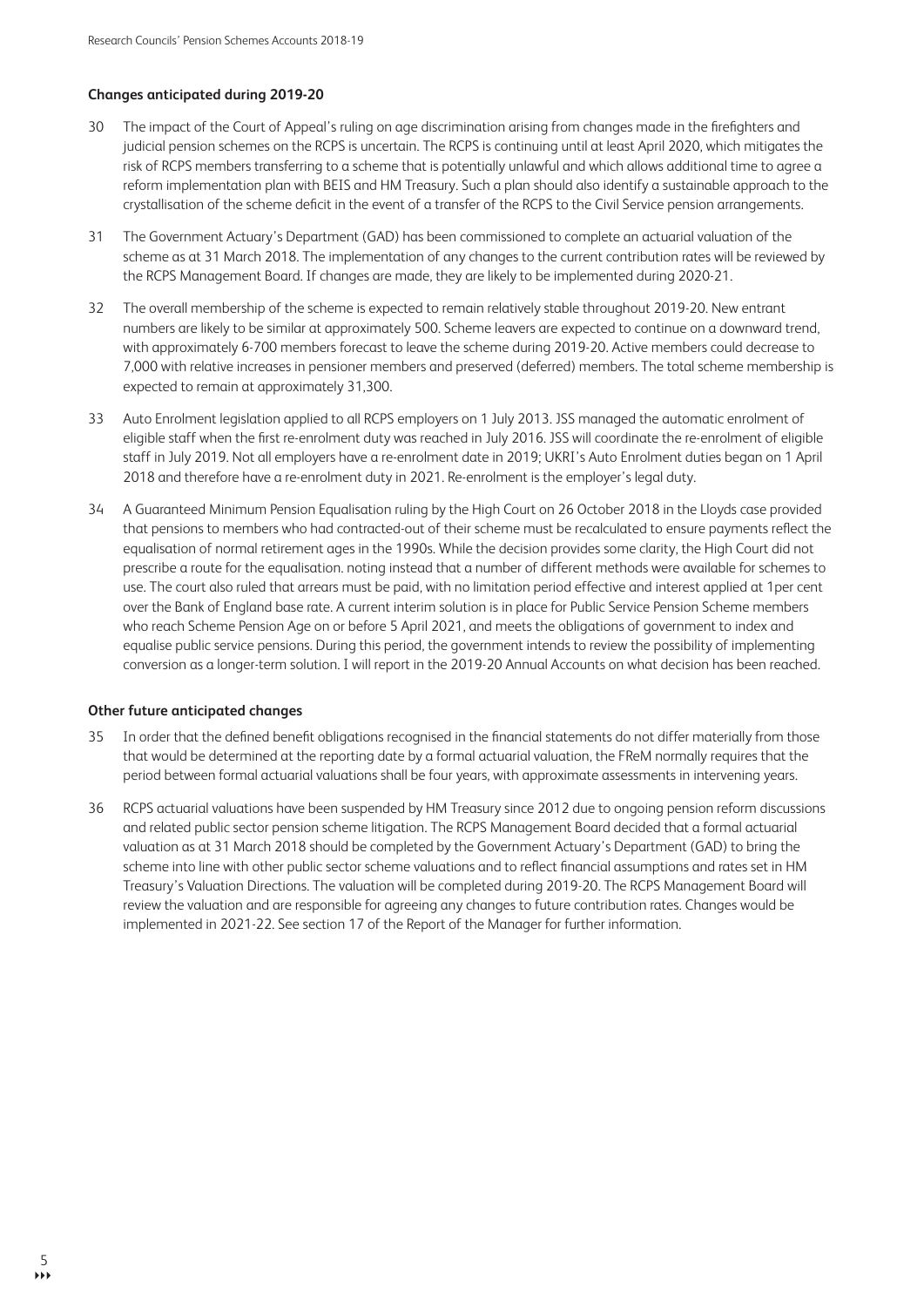### **Review of the financial statements**

- 37 For the year ended 31 March 2019 there was overall net expenditure of £196.6 million.
- 38 Income was £93 million in 2018-19 compared to £92 million for 2017-18.
- 39 In 2018-19 the pension liability decreased by £115 million from £5.3 billion to £5.2 billion, mainly due to interest on Scheme liabilities of £134m, current service cost of £149m, payments out for pensioners of (£153m) and actuarial gains of (£249m). A full breakdown of the movement in the pension liability can be found in note 15.10 of the accounts.

### **Freestanding Additional Voluntary Contributions**

40 Members in service are entitled to make additional voluntary contributions (AVCs) under contracts between the employee and Scottish Widows or Standard Life, to secure additional pension benefits on a money purchase basis. Participating members each receive an annual statement of their contributions and investments directly from their AVC provider. Employee contributions are paid directly by the Participating Employer and accordingly contributions and AVC investments are not included in these accounts. No new AVC arrangements were permitted after August 2018, although existing arrangements held by members were able to continue.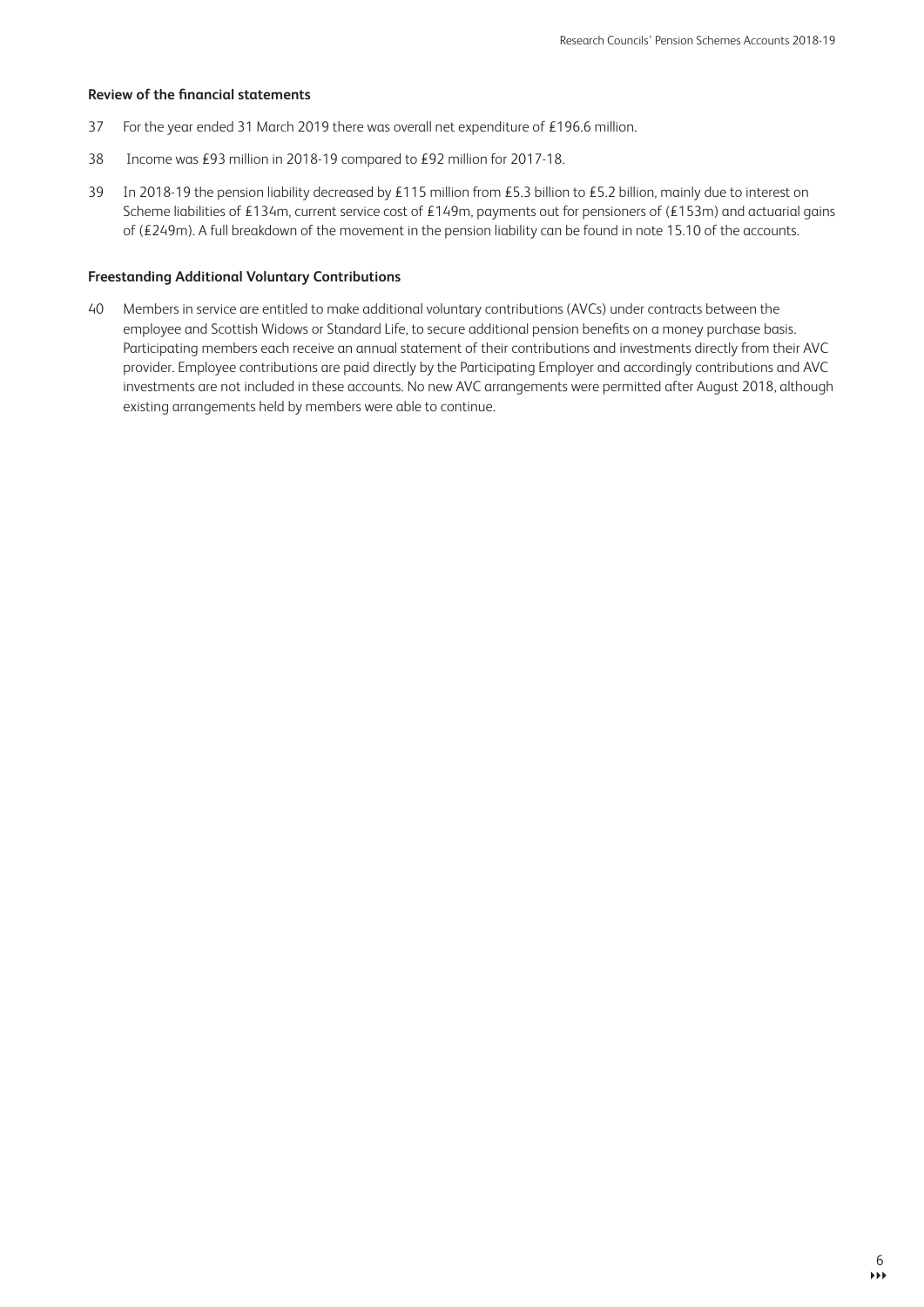### **RCPS Membership Report**

|                                                            | 31 March 2019 | 31 March 2018 |
|------------------------------------------------------------|---------------|---------------|
|                                                            | No.           | No.           |
| <b>New Schemes</b>                                         |               |               |
| Current members in Service                                 | 7,168         | 7,459         |
| Pensions in Payment                                        | 9,441         | 9,076         |
| <b>Early Retirements</b>                                   | 11            | 23            |
| <b>Preserved Pensions</b>                                  | 9,097         | 9,022         |
| <b>Total</b>                                               | 25,717        | 25,580        |
| Old Schemes <sup>1</sup>                                   |               |               |
| Pensions in Payment                                        | 4,741         | 4,828         |
| <b>Preserved Pensions</b>                                  | 863           | 978           |
| <b>Total</b>                                               | 5,604         | 5,806         |
| <b>GRAND TOTAL</b>                                         | 31,321        | 31,386        |
|                                                            | 2018-19       | 2017-18       |
|                                                            | No.           | No.           |
| Members in Service at 1 April                              | 7,459         | 7,801         |
| Adjustment resulting from changes notified in current year | (9)           | (471)         |
| Adjusted figure for 1 April                                | 7,450         | 7,330         |
| New members in year                                        | 538           | 1,050         |
| Leavers and retirements in year                            | (820)         | (921)         |
| <b>Members in Service at 31 March</b>                      | 7,168         | 7,459         |
|                                                            | 31 March 2019 | 31 March 2018 |
| Current members in service by Scheme                       | No.           | No.           |
| <b>Classic Scheme</b>                                      | 1,666         | 1,800         |
| Classic Plus Scheme                                        | 169           | 180           |
| Premium Scheme                                             | 1,222         | 1,315         |
| Nuvos Scheme                                               | 4,111         | 4,164         |
| Members in Service at 31 March                             | 7,168         | 7,459         |
| Holders of Partnership Pension Accounts                    | 117           | 129           |

Any enquiries concerning the operation of the RCPS should be addressed to the Schemes' administrators; Joint Superannuation Service, Polaris House, North Star Avenue, Swindon, SN2 1UY.

<sup>1</sup> Old Schemes are those which existed prior to the RCPS's creation in 1994. The RCPS was formed as the result of the reorganisation of a number of Research Councils. Their schemes were all by analogy to the Principal Civil Service Pension Scheme and were as follows: Agricultural and Food Research Council Superannuation Scheme, Natural Environment Research Council Superannuation Scheme, Science and Engineering Research Council Superannuation Scheme, and Economic and Social Research Council Superannuation Scheme.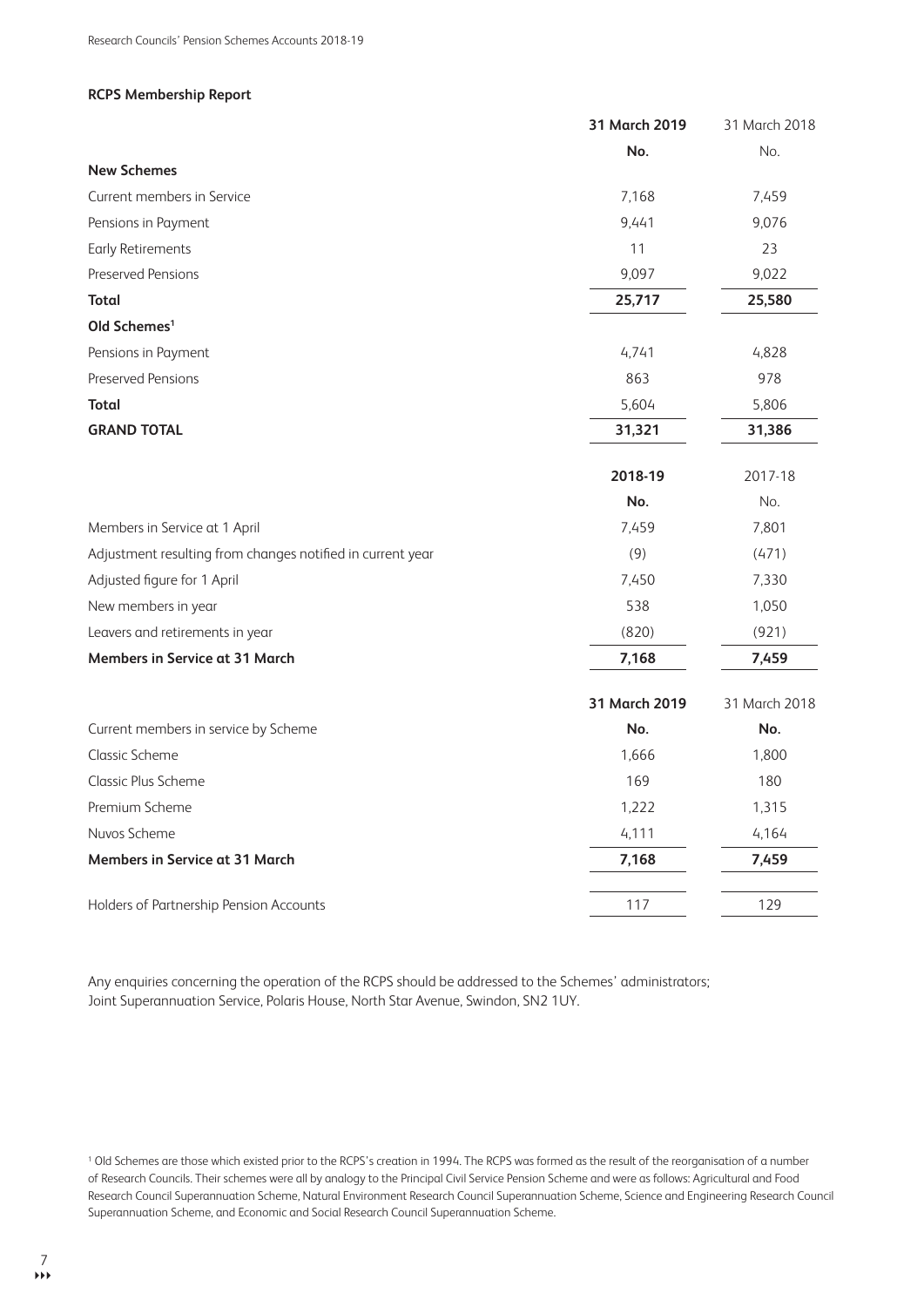### **Accounting Officer, Manager, Advisers and Employers**

### **Accounting Officer:**

Sir Mark Walport UK Research and Innovation, Polaris House, North Star Avenue, Swindon, SN2 1UY

Sir Mark Walport was appointed Chief Executive of UK Research and Innovation, becoming Accounting Officer for UK Research and Innovation and for the RCPS from 1 April 2018.

### **Manager:**

Kye Honor

Joint Superannuation Services, Polaris House, North Star Avenue, Swindon, SN2 1UY

The Schemes are administered by Joint Superannuation Service (JSS), a unit within UK Research and Innovation. The UK Shared Business Services Ltd (UK SBS) provides payroll, finance and HR services to JSS and UK Research and Innovation.

### **Actuary:**

Sandra Bell, Chief Actuary Government Actuary's Department, 15-17 Furnival Street, London, EC4A 1AB

The Government Actuary's Department (GAD) is the appointed actuary for the RCPS.

### **Bankers:**

The Royal Bank of Scotland, 2nd Floor 280 Bishopsgate, London, EC2M 4RB

### **Auditors:**

Comptroller and Auditor General National Audit Office, 157-197 Buckingham Palace Road, Victoria, London, SW1W 9SP

### **Participating Employers:**

UK Research and Innovation Polaris House, North Star Avenue, Swindon, SN2 1FL <https://www.ukri.org/>

UK Shared Business Services Ltd Polaris House, North Star Avenue, Swindon, SN2 1FF <https://www.uksbs.co.uk>

Diamond Light Source Diamond House, Harwell Science and Innovation Campus, Didcot, Oxfordshire, OX11 0DE <https://www.diamond.ac.uk/>

Moredun Research Institute Pentlands Science Park, Bush Loan, Penicuik, Midlothian, EH26 0PZ <https://www.moredun.org.uk/>

Scotland's Rural College Kings Buildings, West Mains Road, Edinburgh, EH9 3JG <https://www.sruc.ac.uk/>

Professor Sir Mark Walport UK Research and Innovation Chief Executive and RCPS Accounting Officer Date: 2 July 2019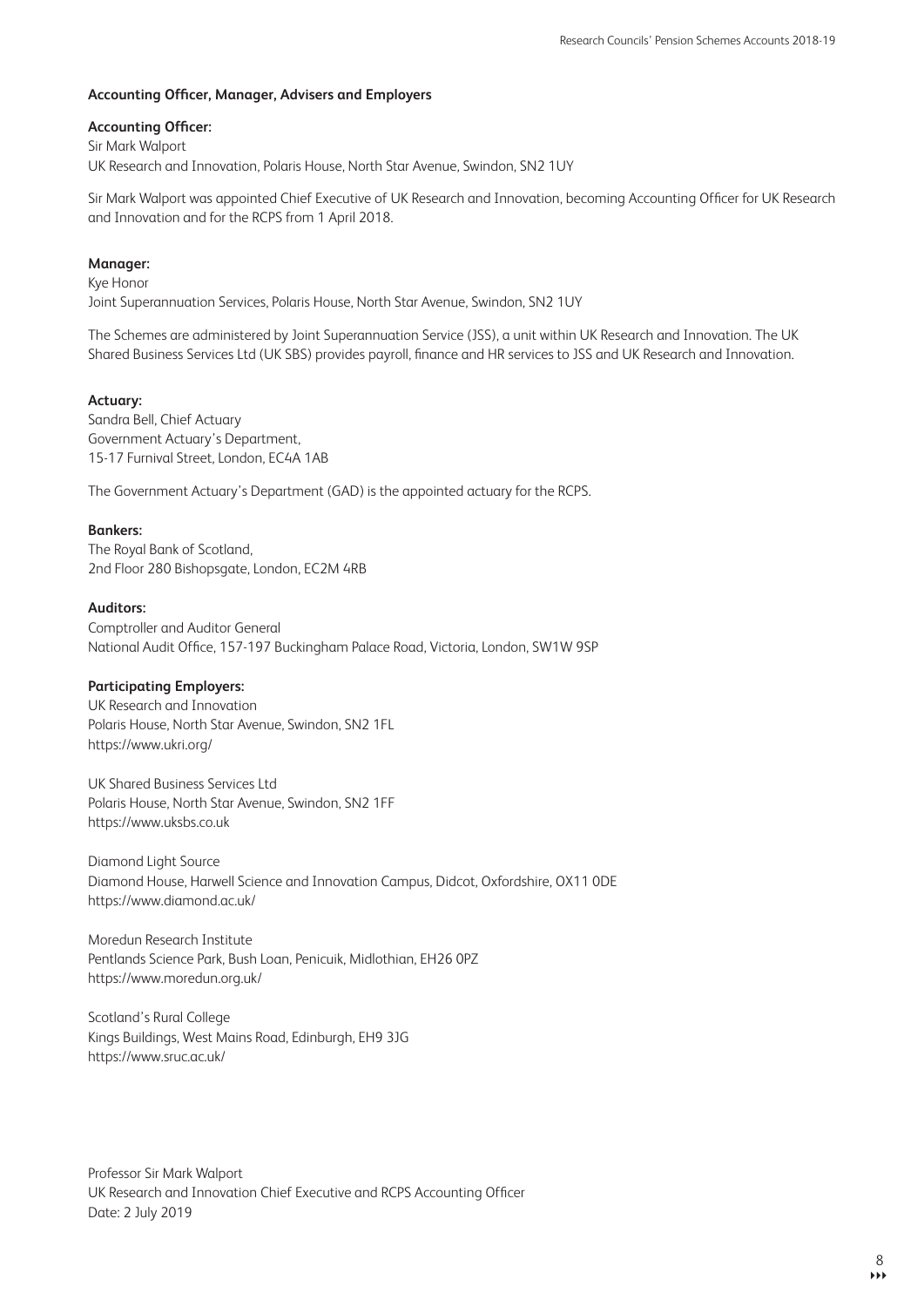# Statement by the Actuary<sup>1</sup>

#### **Introduction**

- A1. This statement has been prepared by the Government Actuary's Department (GAD) at the request of the JSS (the RCPS scheme manager). It provides a summary of GAD's assessment of the scheme liability in respect of the Research Councils' Pension Schemes (RCPS) as at 31 March 2019, and the movement in the scheme liability over the year 2018-19, prepared in accordance with the requirements of Chapter 9 of the 2018-19 version of the Financial Reporting Manual.
- A2 The RCPS is a defined benefit scheme providing pension and lump sum benefits on retirement, death and resignation. The scheme is wholly unfunded. I am not aware of any informal practices operated within the scheme which lead to a constructive obligation.
- A.3 The assessment has been carried out by calculating the liability as at 31 March 2016 based on the data provided as at 31 March 2016 and rolling forward that liability to 31 March 2019.

### A.4 **Membership data**

Tables A to C summarise the principal membership data as at 31 March 2016 used to prepare this statement.

### **Table A – Active members**

|       | <b>Number</b><br>of members                 | Total pensionable pay <sup>*</sup> (pa)<br>£ millions |
|-------|---------------------------------------------|-------------------------------------------------------|
| Total | 7.980                                       | 282.6                                                 |
|       | * Pensionable pay is the Actual pay figure. |                                                       |

#### **Table B – Deferred members**

| <b>Number</b> |       | Total deferred pension* (pa) |  |
|---------------|-------|------------------------------|--|
| of members    |       | <b>£</b> millions            |  |
| Total         | 9.438 | 322                          |  |

\* Pension amounts include the pension increase granted in April 2016.

### **Table C – Pensions in payment**

|                         | <b>Number</b><br>of members | Annual pension* (pa)<br>$E$ millions |
|-------------------------|-----------------------------|--------------------------------------|
| <b>Members</b>          | 11,515                      | 115.2                                |
| Spouses &<br>dependants | 1.944                       | 10.4                                 |
| Total                   | 13.459                      | 125.6                                |

\* Pension amounts include the pension increase granted in April 2016.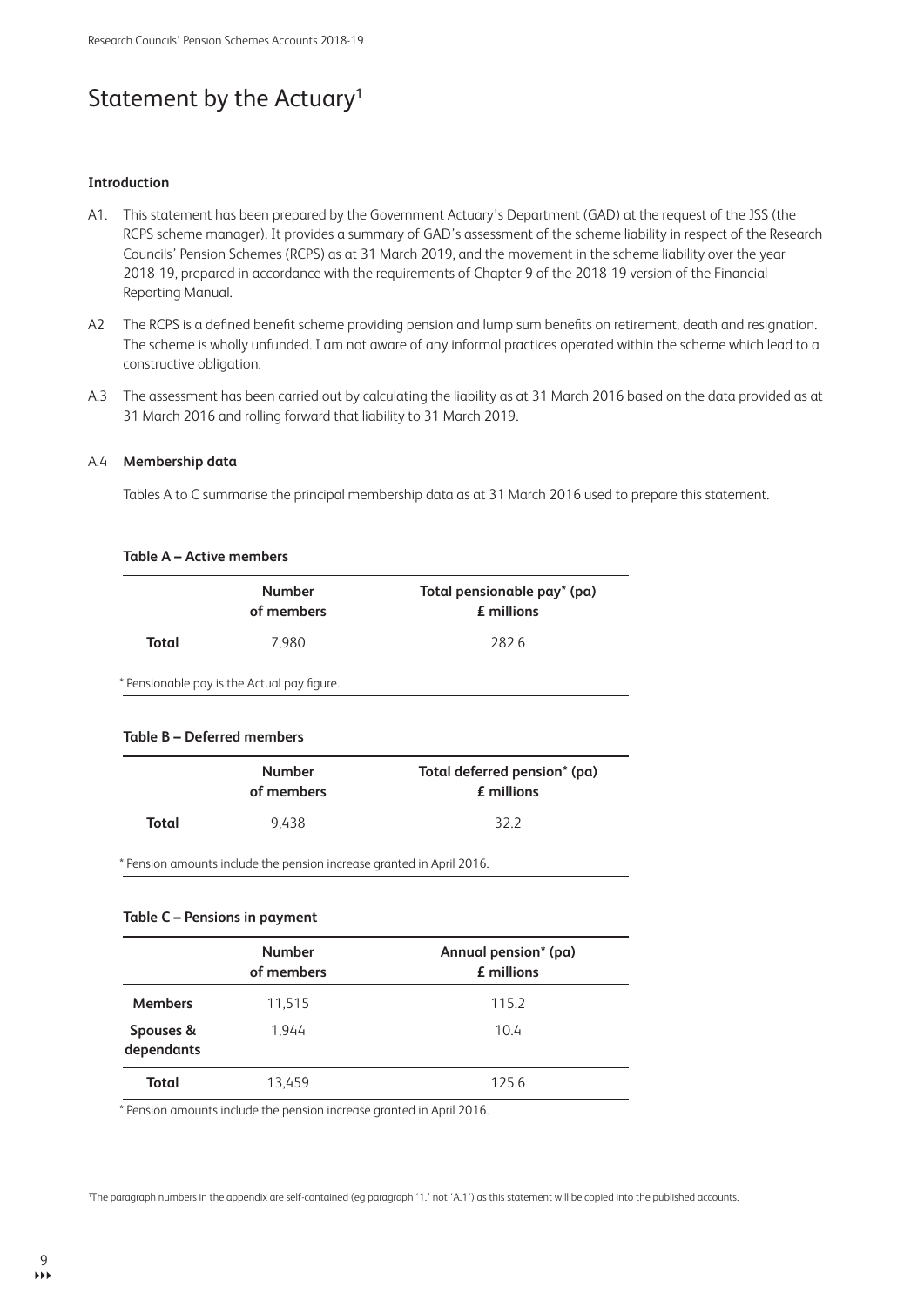### **Methodology**

- A.5 The present value of the liabilities as at 31 March 2019 has been determined using the Projected Unit Credit Method (PUCM), with allowance for expected future pay increases in respect of active members, and the demographic and financial assumptions applying as at 31 March 2019. The current service cost (expressed as a percentage of pensionable pay) in respect of accruing costs in the year ended 31 March 2019 was determined using the PUCM and the demographic and financial assumptions applicable at the start of the year, that is, those adopted as at 31 March 2018 in the 2017-18 accounts.
- A.6 This statement takes into account the benefits normally provided under the scheme, including age retirement benefits, ill-health retirement benefits and benefits applicable following the death of the member. It does not include the cost of injury benefits (in excess of ill-health benefits). It does not include premature retirement and redundancy benefits in respect of current active members, although the assessment of liabilities includes pensions already in payment in respect of such cases.

### **Principal financial assumptions**

A.7 The principal financial assumptions adopted to prepare this statement are shown in Table D.

### **Table D – Principal financial assumptions**

| Assumption                                         | 31 March 2019 | 31 March 2018 |
|----------------------------------------------------|---------------|---------------|
| Nominal discount rate                              | 2.90%         | 2.55%         |
| Rate of pension increases                          | $2.60\%$      | 2.45%         |
| Rate of general pay increases                      | 4.10%         | 3.95%         |
| Rate of short-term general pay increase            | n/a           | n/a           |
| Real discount rate in excess of: Pension increases | 0.29%         | $0.10\%$      |
| Long-term pay increases                            | $(1.15)\%$    | $(1.35)\%$    |
| Expected return on assets:                         | n/a           | n/a           |

A.8 The assessment of the liabilities allows for the known pension increases up to and including April 2019.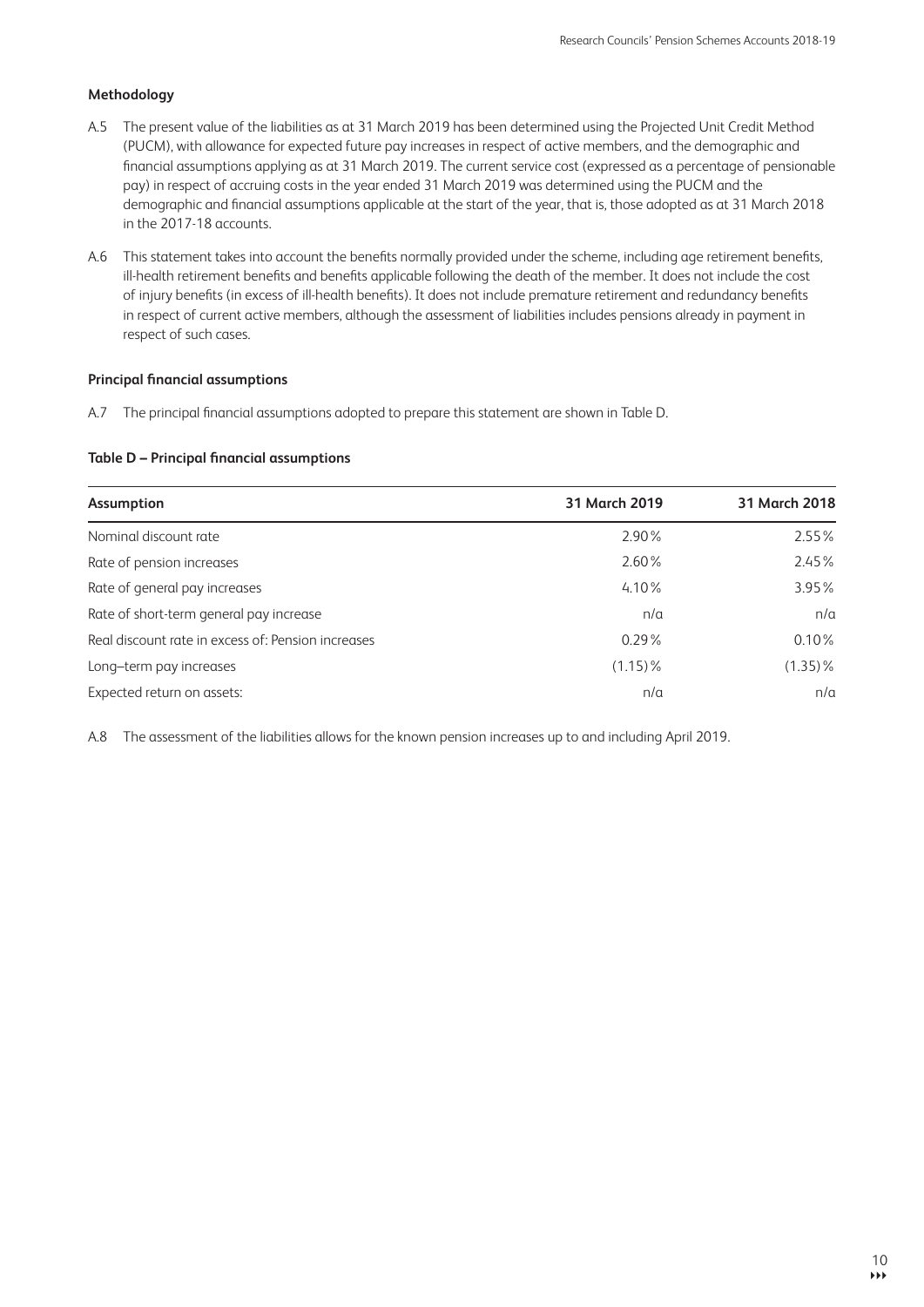### **Demographic assumptions**

A.9 Table E summarises the mortality assumptions adopted to prepare this statement, which were derived from the specific experience of the scheme membership. The table refers to the standard mortality tables prepared by the Continuous Mortality Investigation (part of the Actuarial Profession) known as the 'S1 tables' with the percentage adjustments to those tables derived from scheme experience.

| <b>Baseline mortality</b>        | <b>Standard table</b> | Adjustment |
|----------------------------------|-----------------------|------------|
| <b>Males</b>                     |                       |            |
| Current normal health pensioners | S1NMA                 | 87%        |
| Future normal health pensioners  | S1NMA                 | $77\%$     |
| Current ill-health pensioners    | S1IMA                 | 100%       |
| Future ill-health pensioners     | S1IMA                 | 100%       |
| Partners                         | S1NMA                 | 100%       |
| <b>Females</b>                   |                       |            |
| Current normal health pensioners | S <sub>1</sub> NFA    | 98%        |
| Future normal health pensioners  | S <sub>1</sub> NFA    | 85%        |
| Current ill-health pensioners    | S <sub>1</sub> IFA    | 100%       |
| Future ill-health pensioners     | S <sub>1</sub> IFA    | 100%       |
| Partners                         | S <sub>1</sub> DFA    | 104%       |

### **Table E – Post-retirement mortality assumptions**

A.10 These assumptions are the same as those adopted for the accounts as at 31 March 2018.

A.11 Mortality improvements are assumed to be in line with the latest 2016-based principal population projections for the United Kingdom published by the Office for National Statistics on 26 October 2017.

### **Liabilities**

A.12 Table F summarises the assessed value as at 31 March 2019 of benefits accrued under the scheme prior to this date based on the data, methodology and assumptions described in paragraphs A1 to A11. The corresponding figures for the previous year are shown for comparison.

### **Table F – Statement of Financial Position**

| € Millions                        | 31 March 2019 | 31 March 2018 |
|-----------------------------------|---------------|---------------|
| Total market value of assets      | nil           | nil           |
| <b>Value of liabilities</b>       | 5.154         | 5.269         |
| Surplus/(Deficit)                 | (5.154)       | (5.269)       |
| of which recoverable by employers | n/a           | n/a           |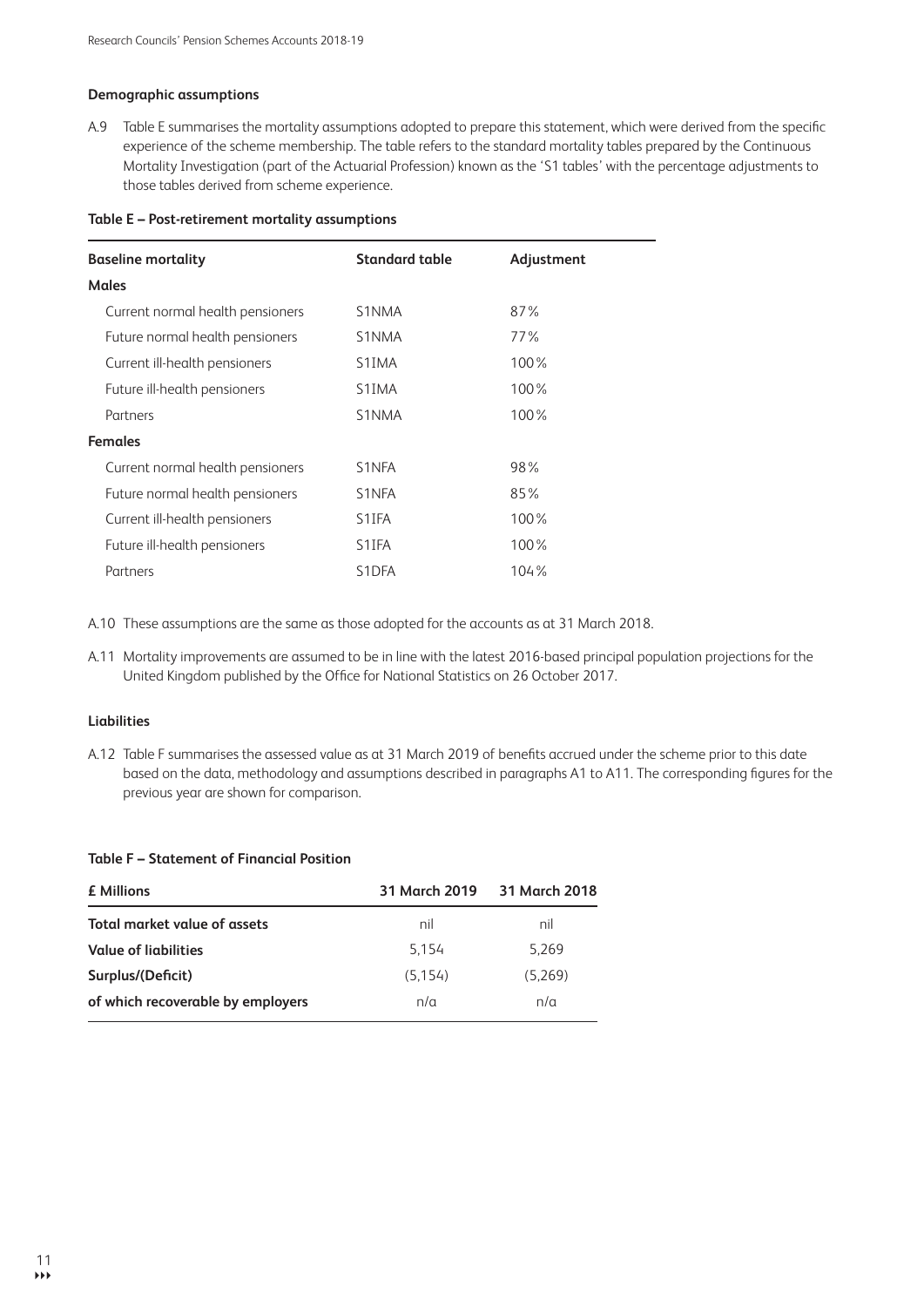### **Accruing costs**

- A.13 The cost of benefits accrued in the year ended 31 March 2019 (the current service cost) is assessed as 55.2% of pensionable pay.
- A.14 For the avoidance of doubt, the actual rate of contributions payable by employers and employees is not the same as the current service cost assessed for the accounts. Members contributed between 4.6% and 8.1% of pensionable pay, depending on the level of their pay. The actual employer contribution rate was determined as part of a funding valuation using different assumptions. Table G shows the employer and employee contributions during the year 2018- 19 as a percentage of pensionable pay, and compares the total contributions with the current service cost assessed for the 2018-19 accounts.

### **Table G – Contribution rate**

|                                                           | 2018-19  | 2017-18  |
|-----------------------------------------------------------|----------|----------|
|                                                           | % of pay | % of pay |
| Employer contributions (including expenses <sup>2</sup> ) | 26.0%    | 26.0%    |
| Employee contributions (average)                          | $6.4\%$  | $6.4\%$  |
| Total contributions                                       | 32.4%    | 32.4%    |
| Current service cost (expressed as a % of pay)            | 55.2%    | 51.1%    |

- A.15 The key difference between the assumptions used for funding valuations and accounts is the discount rate, although price inflation and salary increases are also determined differently. The discount rate for accounts is set each year by HM Treasury to reflect the requirements of the accounting standard IAS 19.
- A.16 The pensionable payroll for the financial year 2018-19 was £269 million (derived from contributions payable by employers over the year). Based on this information, the accruing cost of pensions in 2018-19 (at 55.2% of pay) is assessed to be £149 million.
- A.17 Past service costs arise when an employer undertakes to provide a different level of benefits than previously promised. I am not aware of any events that have led to a material past service cost over 2018-19.
- A.18 I am not aware of any events that have led to a material settlement or curtailment gain or loss over 2018-19.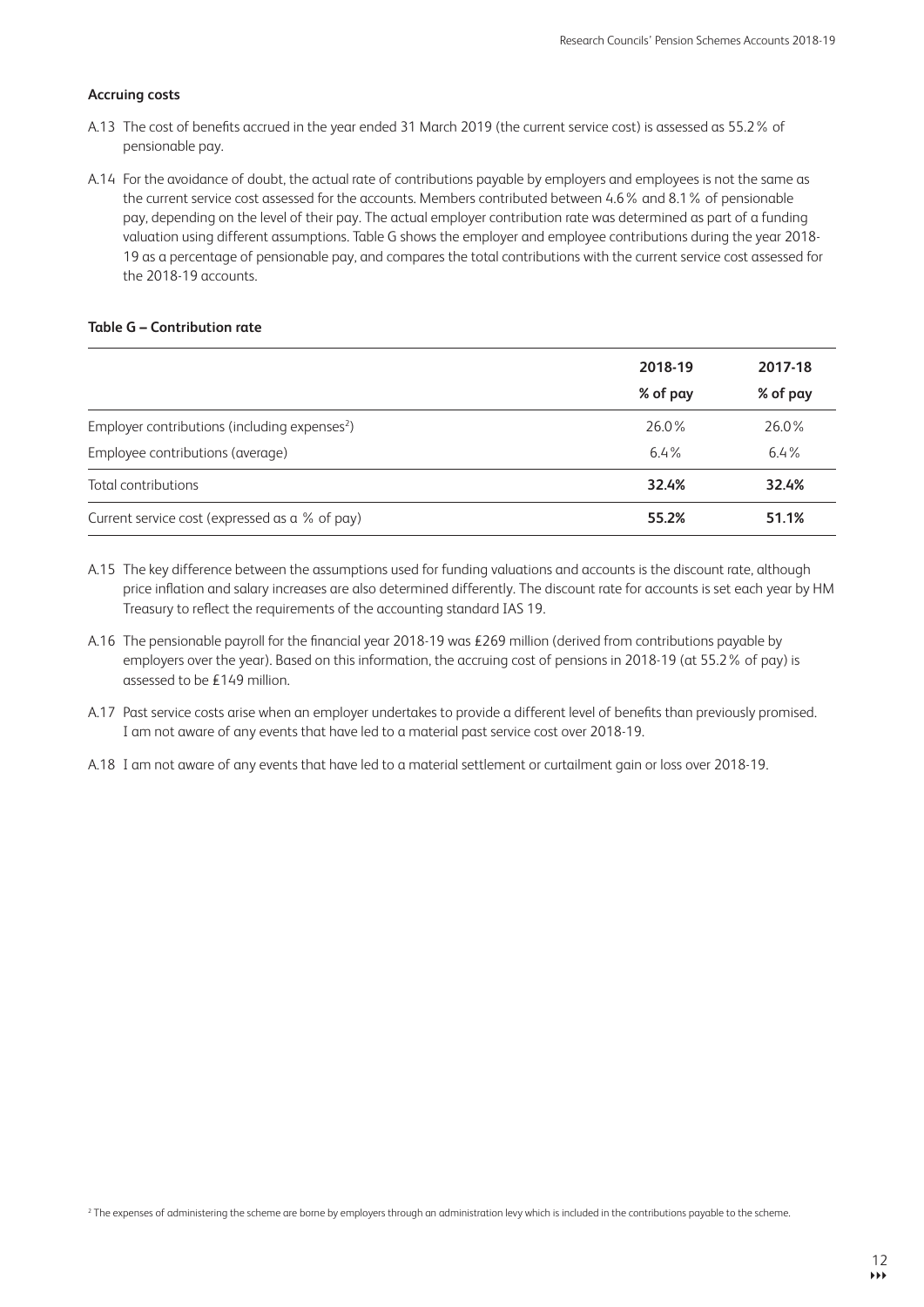### **Sensitivity analysis**

- A.19 The results of any actuarial calculation are inherently uncertain because of the assumptions which must be made. In recognition of this uncertainty I have been asked to indicate the approximate effects on the actuarial liability as at 31 March 2019 of changes to the most significant actuarial assumptions.
- A.20 The most significant financial assumptions are the discount rate, general earnings increases and pension increases (currently based on CPI). A key demographic assumption is pensioner mortality.
- A.21 Table H shows the indicative effects on the total liability as at 31 March 2019 of changes to these assumptions (rounded to the nearest 0.5%).

### **Table H - Sensitivity to significant assumptions**

| Change in assumption                                             |                 |          | Approximate effect on total liability |  |
|------------------------------------------------------------------|-----------------|----------|---------------------------------------|--|
| <b>Financial assumptions</b>                                     |                 |          |                                       |  |
| (i) discount rate*:                                              | $+0.5\%$ a year | $-9.5\%$ | $-490$ million                        |  |
| (ii) (long-term) earnings increase*:                             | $+0.5\%$ a year | $+1.0%$  | $£50$ million                         |  |
| (iii) pension increases*:                                        | $+0.5\%$ a year | $+8.5%$  | $£440$ million                        |  |
| Demographic assumptions                                          |                 |          |                                       |  |
| (iv) additional 1 year increase in life expectancy at retirement |                 | $+3.0%$  | +£155 million                         |  |

\* Opposite changes in the assumptions will produce approximately equal and opposite changes in the liability.

Sandra Bell Chief Actuary Government Actuary's Department 25 June 2019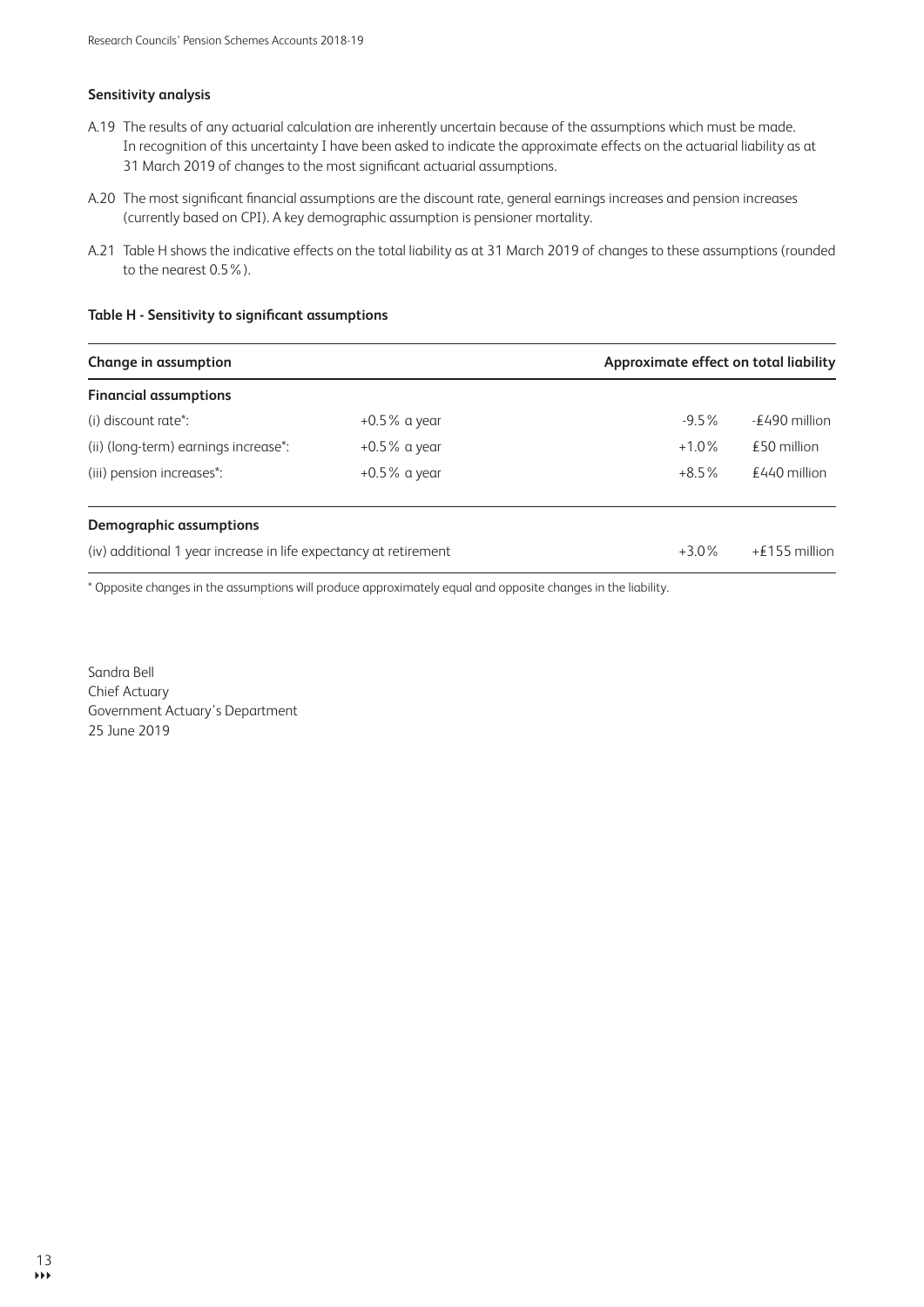# Statement of Accounting Officer's Responsibilities

Under the Higher Education and Research Act 2017, the Secretary of State for Business, Energy and Industrial Strategy, with the consent of HM Treasury, has directed the Research Councils' Pension Scheme to prepare a statement of accounts for the year ended 31 March 2019 in the form and on the basis set out in the Accounts Direction in accordance with Section 14 of Schedule 9 of the Higher Education and Research Act 2017.

The combined financial statements must give a true and fair view of the state of affairs at 31 March 2019 and of the net resource outturn, changes in taxpayers' equity and cash flows for the financial year then ended. The financial statements are required to provide disclosure of any material expenditure or income that has not been applied to the purposes intended by Parliament, or material transactions that have not conformed to the authorities which govern them. The financial statements must be prepared so as to ensure that the contributions payable to the Schemes during the year have been paid in accordance with the Schemes rules and the recommendations of the Actuary.

In preparing the financial statements, the Accounting Officer is required to comply with the requirements of the Government Financial Reporting Manual and in particular to:

- n Observe the accounts direction issued by the Secretary for Business, Energy and Industrial Strategy, including the relevant accounting and disclosure requirements, and apply suitable accounting policies on a consistent basis;
- Make judgements and estimates on a reasonable basis;
- n State whether applicable accounting standards, as set out in the Government Financial Reporting Manual, have been followed, and disclose and explain any material departures in the financial statements; and
- Prepare the financial statements on a going concern basis.

The Accounting Officer for the Department for Business, Energy and Industrial Strategy has appointed the Chief Executive of UK Research and Innovation, Sir Mark Walport, as Accounting Officer for the Research Councils' Pension Scheme. The responsibilities of an Accounting Officer, including responsibility for the propriety and regularity of the public finances for which the Accounting Officer is answerable, for keeping proper records and for safeguarding the assets of the Pension Scheme. are set out in the Non-Departmental Public Bodies' Accounting Officers' Memorandum issued by HM Treasury and published in 'Managing Public Money.'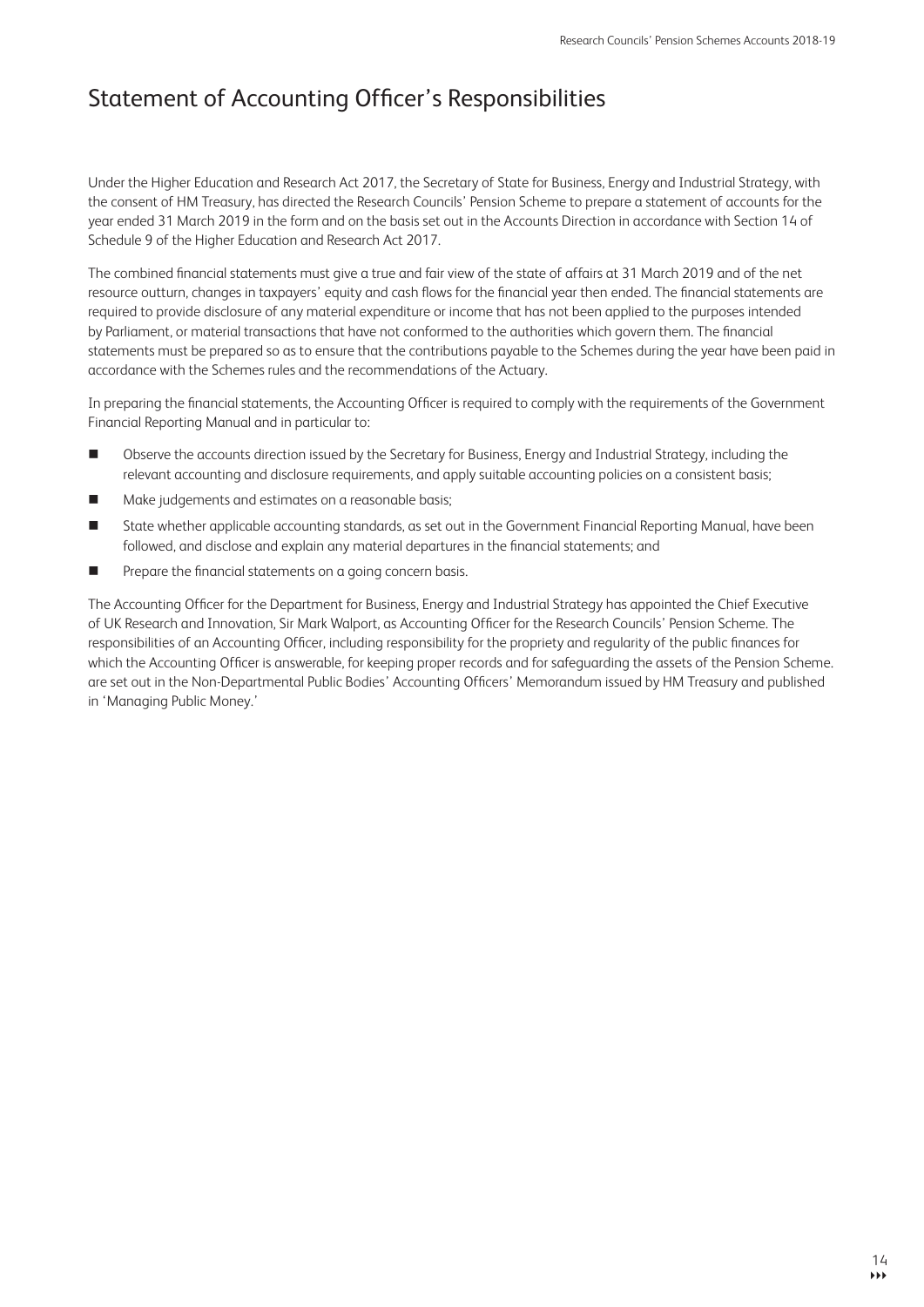# Governance Statement by Accounting Officer

# **1. INTRODUCTION**

As part of the creation of UK Research and Innovation (UKRI), I was designated as the Accounting Officer of the RCPS on 1 April 2018. It was critical that we ensured the continued effective control of the RCPS whilst we established the right governance arrangements and control framework in UKRI. The Governance Statement, for which I take personal responsibility, gives a clear understanding of the dynamics of the RCPS, its risk and control arrangements, and how successfully it coped with the challenges and opportunities presented in the year.

The statement explains how the RCPS has maintained a sound system of governance and internal control which supports the achievement of the RCPS's policies, aims and objectives, whilst safeguarding the public funds and the RCPS assets for which I am responsible, in accordance with the responsibilities assigned to me and disclosed in 'Managing Public Money'.

# **2. GOVERNANCE FRAMEWORK**

In my role as Accounting Officer for the RCPS, I am supported by the UKRI Board and its Audit Risk Assurance and Performance Committee, the Executive team within UKRI, and the RCPS Management Board.

# **2.1 RCPS Management Board**

The RCPS Management Board is chaired by the UKRI Chief People Officer, John Arnott and comprises representatives from most of the active scheme members and a Trade Union representative. The RCPS Management Board acts as managers of the scheme, is responsible for ensuring the scheme rules are adhered to, ensures that the scheme is operated according to legislation, has oversight of reform planning and implementation, and ensures the scheme is administered efficiently and effectively.

The structure of the RCPS Management Board was formally reviewed in September 2018; the Board agreed proposals from UKRI to change their nominated representatives. Angela Stead joined the board as a UKRI finance representative and Tanya Robinson joined to represent UKRI institutes and centres. Jan Juillerat and Heather Jones stood down from the Board in September 2018 and Peter Ethelston stood down in February 2019. Jane Tirard's tenure ended in December 2018 when she left Diamond Light Source, her successor will join the Board and in the meantime, Claire Hearn has attended board meetings.

| <b>Board Member</b>            | Organisation               | <b>Attendance</b> |
|--------------------------------|----------------------------|-------------------|
| John Arnott                    | UKRI – Chair of the Board  | 3/3               |
| Heather Jones (until Sep-18)   | <b>UKRI-NERC</b>           | 1/1               |
| Jan Juillerat (until Sep-18)   | UKRI-BBSRC                 | 1/1               |
| Tanya Robinson (from Sep-18)   | UKRI                       | 1/1               |
| Peter Ethelston (until Jan-19) | UKRI                       | 1/2               |
| Angela Stead (from Sep-18)     | UKRI                       | 1/1               |
| Jerry Snewin                   | <b>UKRI</b>                | 2/3               |
| Anne Shaw                      | <b>UKRI</b>                | 2/3               |
| Jane Tirard (until Dec-18)     | Diamond Light Source       | 0/2               |
| Claire Hearn (from Jan-19)     | Diamond Light Source       | 1/1               |
| Colin McInnes                  | Moredun Research Institute | 2/3               |
| <b>Tony Bell</b>               | Prospect Trade Union       | 1/3               |

The RCPS Management Board met three times during 2018-19. Board members and their attendance at those meetings were: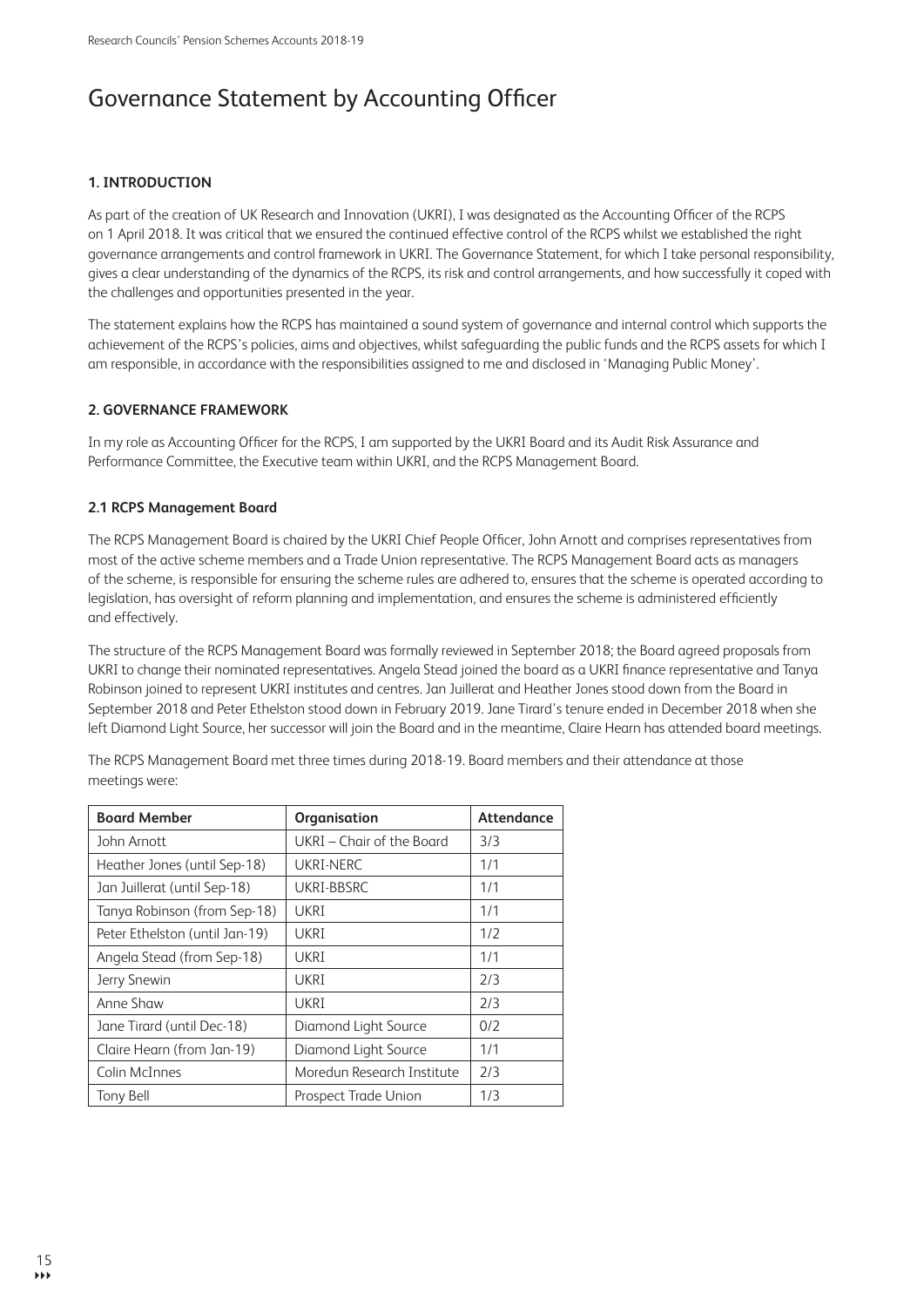### **2.2 Audit, Risk, Assurance and Performance Committee**

The UKRI Audit, Risk, Assurance and Performance Committee (ARAPC) is chaired by Fiona Driscoll, Non-Executive UKRI Board Member. The role of ARAPC is to support the UKRI Board and Accounting Officer by reviewing operational performance, the comprehensiveness and reliability of assurances on governance, risk management, the control environment and the integrity of financial statements for both UKRI and RCPS. ARAPC provides oversight and independent challenge regarding the design and implementation of policies and processes, as well as reviewing operational performance. Meetings are attended by representatives from BEIS, the National Audit Office and the Government Internal Audit Agency (GIAA), UKRI's internal audit service provider.

To ensure a smooth transition between the BBSRC Audit Committee, which previously provided oversight of the RCPS, and the UKRI ARAPC, the Chairs met and discussed the handover, with a focus on good management practices, the relationship with the National Audit Office, risk management and whistleblowing.

ARAPC met three times during 2018-19 and attendance at those meetings were:

| <b>Committee Member</b> | Attendance |
|-------------------------|------------|
| Fiona Driscoll (Chair)  | 3/3        |
| Jane Madeley            | 3/3        |
| Charlotte Moar          | 3/3        |
| Richard Bacon           | 3/3        |
| Sir Ian Diamond         | 7/3        |
| Lord John Browne        | 1/3        |

The ARAPC meetings were also attended by Sir Mark Walport, UKRI Chief Executive, Ian Kenyon, UKRI Chief Finance Officer and Sir John Kingman, UKRI Chair. Their attendance was 1/3, 3/3 and 3/3 respectively.

### **2.3 Joint Superannuation Services**

The RCPS is administered by the Joint Superannuation Services (JSS), which operates as a unit hosted within UKRI. JSS staff are contractually employed by UKRI.

### **3. THE RISK AND INTERNAL CONTROL FRAMEWORK**

The system of internal control is designed to manage risk to a tolerable level rather than eliminate all risk of failure to achieve policies, aims and objectives.

### **3.1 Risk Management**

Overall responsibility for risk management for within the RCPS rests with me as Accounting Officer. In its first twelve months UKRI has made considerable progress in establishing the risk management framework and a consistent internal control environment. UKRI has developed a risk management policy and strategy, set its risk appetite, agreed the corporate risk register, started the transition to a single risk management system, and introduced a new central team with qualified risk business partners to embed effective risk management across the organisation. A recent internal audit report on UKRI's risk management provided a moderate rating.

The task of reviewing the RCPS risk management framework is delegated to the Chair of the RCPS Management Board and Head of JSS. The Head of JSS reviewed the risk management framework three times during the year, with the Chair of the RCPS Management Board. The RCPS Management Board formally considers and agrees the Risk Register, with a focus on ensuring appropriate mitigating actions are being taken to manage risk in line with the RCPS risk appetite.

The Government Internal Audit Agency (GIAA) reviews the key risks to the RCPS and JSS on an annual basis as part of its internal audit programme. The scope of the audit is agreed with the Chair of the RCPS Management Board and the Head of JSS. The GIAA also undertakes a programme of internal audits for UKRI and UK SBS.

UKRI and the RCPS Management Board actively encourage a culture of effective risk management. This recognises that effective risk management is an essential component of successful business operations, rather than simple risk avoidance.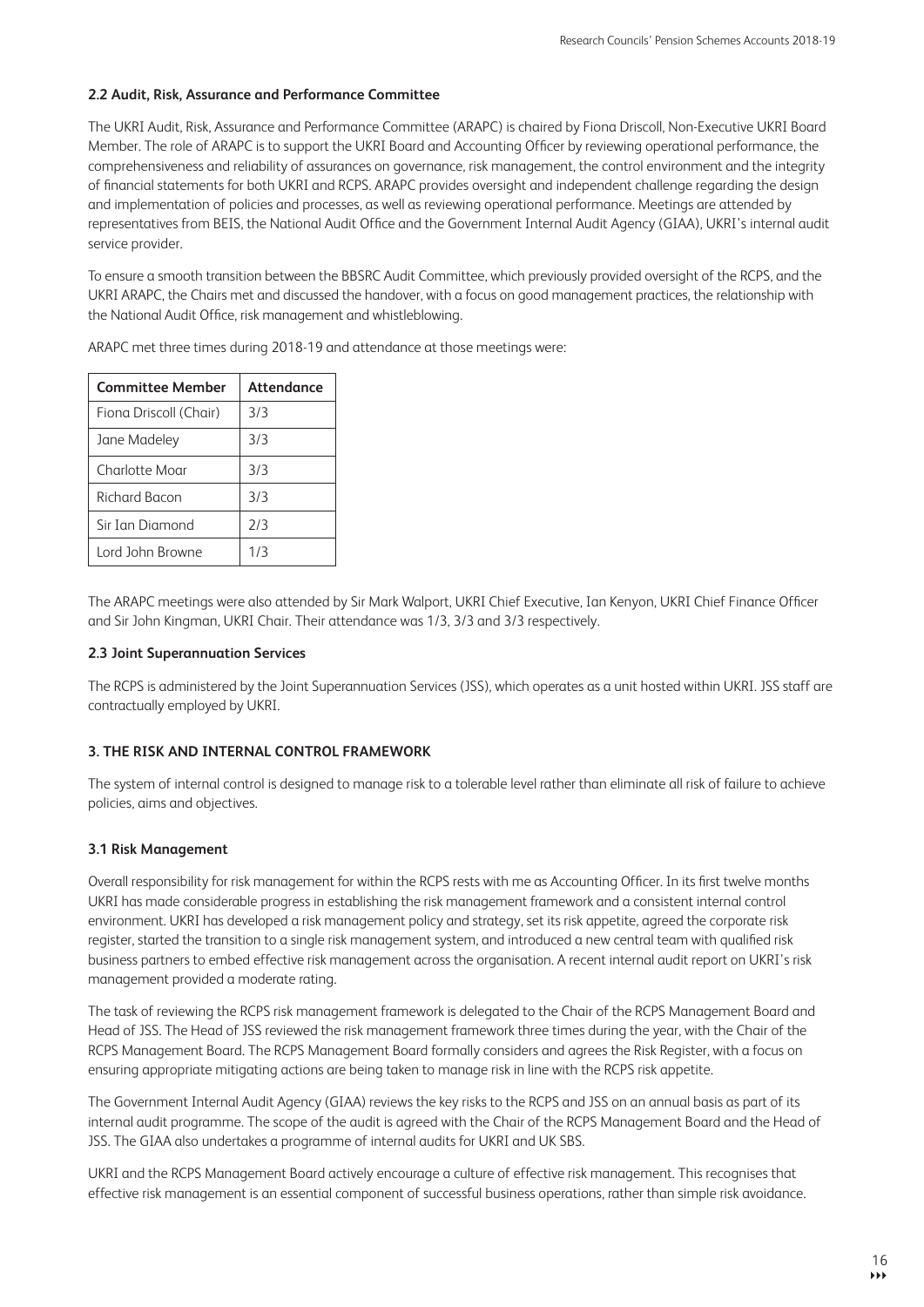UKRI and the RCPS have adopted HM Treasury best practice on corporate governance and risk management. Risk management and internal control are considered on a regular basis by the ARAPC. The ARAPC also reviews the RCPS Annual Accounts and the NAO Audit Report on the RCPS.

The activities of the GIAA in respect of the RCPS are reviewed by the ARAPC and the scope of the internal audit plan for the coming year, which is based on the overall assessment of risk, is agreed. With this overarching view of audit activities, the ARAPC plays a pivotal role in evaluating and reviewing the evidence supporting the Accounting Officer's assurance statement on internal control.

### **3.2 Counter Fraud and Bribery**

UKRI is committed to fostering an environment in which opportunities for fraud, bribery and corruption are reduced to the lowest possible level of risk. During the year UKRI has made significant progress in establishing its counter fraud framework. UKRI has launched a new Counter Fraud and Bribery policy, run its first Counter Fraud Awareness Week, established a new central team, completed counter fraud training for specialist staff, and developed a new counter fraud risk register and counter fraud strategy. In April 2018, Cabinet Office assessed UKRI's compliance with Government's counter fraud functional standards, with UKRI achieving green in nine and amber in two of 11 key standards. An internal audit report on UKRI's counter fraud management provided a moderate rating.

### **3.3 Regularity and Propriety**

UKRI and the RCPS are committed to establishing and applying appropriate regularity and propriety standards, including embedding appropriate cultures and behaviours, and does not tolerate any form of fraud, bribery or corruption. The key components in this regard are UKRI's:

- Counter Fraud and Bribery policy and arrangements;
- $\blacksquare$  Whistleblowing policy;
- **n** Gifts and Hospitality policy;
- **n** Complaints policy; and
- Good Research Conduct policy.

I confirm that for 2018-19:

- Neither I nor my staff authorised a course of action, the financial impact of which is that transactions infringe the regulatory requirements as set out in 'Managing Public Money';
- There were no novel, contentious or repercussive transactions that required BEIS or HM Treasury approval;
- There have been no instances of fraud identified within UKRI, the RCPS or UK SBS which materially impacted on the RCPS;
- There were no whistleblowing cases concerning the RCPS; and
- There were no breaches of delegation identified within the RCPS or UKRI.

### **3.4 Information governance and security**

UKRI implements best practice throughout its Information Security framework, informed by the Cyber Essentials Scheme, 10 Steps to Cyber Security and the National Cyber Security Centre's End User Device standards, and the Government's Information Security Framework. During the year, a robust information governance framework has been introduced within UKRI and a new central team has been created to ensure a consistent approach across the organisation. We have established a Data and information Governance Committee to promote the strategic interaction between all key data and information stakeholders, to ensure that data and information are valued, accessible and protected where appropriate.

UKRI and the RCPS recognise and fully support the need for effective information governance in protecting their information and the information entrusted to them in the course of their business. Compliance with data protection laws is taken very seriously and UKRI provides all employees with training on their responsibilities in this area on an annual basis. UKRI and RCPS continue to monitor and assess their information risks to identify and address any weaknesses and ensure continuous improvement of their systems and procedures. During the year, the RCPS had no personal data breaches that required notification to the Information Commissioner's Office. There was one incident that did not require notification.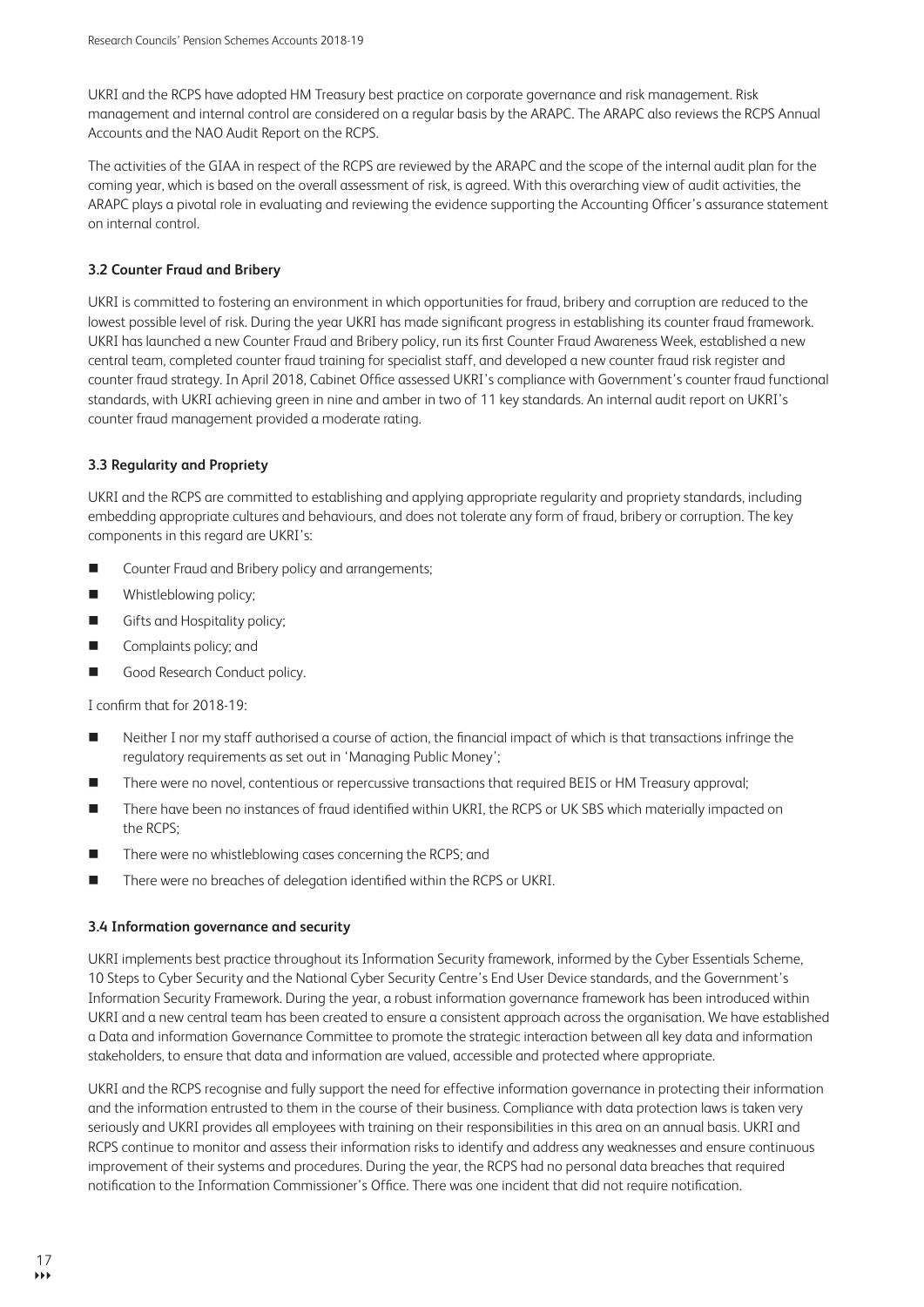### **4. REVIEW OF EFFECTIVENESS**

As Accounting Officer, it is my responsibility to ensure that a sound system of governance and internal control is being maintained. In 2018-19 this review is informed by the work of the ARAPC, the RCPS Management Board, the internal audit service provided by GIAA, the assurance opinion provided by the Accounting Officer of UK SBS and comments made by the NAO as our external auditors in their management letter and other reports.

### **4.1 Government Internal Audit Agency (GIAA)**

The Group Chief Internal Auditor (GCIA) is required to provide me with an opinion on the overall adequacy and effectiveness of governance, risk management and control within UKRI. In her annual report and opinion, the GCIA has provided a Limited opinion for 2018-19, which is in the context of UKRI being created as a new and large Arm's Length Body, undergoing a complex transition and transformation.

As part of the internal audit programme, GIAA conducted an audit of JSS focused on controls surrounding the prevention of fraud and error by staff and pension scheme members, as well as following up on prior year recommendations. A Moderate opinion was provided, which is consistent with Moderate opinions provided to JSS in previous years. The recommendations made by GIAA were accepted by JSS and the Chair of the RCPS Management Board and all actions are complete.

Broader UKRI audits of relevance to the RCPS, including audits of Financial Processes, Risk Management and Counter Fraud, also received Moderate opinions.

### **4.2 Effectiveness of Whistleblowing Arrangements**

UKRI recently launched a new 'Freedom to Speak Up' policy and procedures, including a new external whistleblowing hotline, and appointed the ARAPC Chair as Freedom to Speak Guardian. UKRI operated well-established policy and procedures to support whistle-blowers. There were no whistleblowing cases relating to the RCPS raised this year.

### **4.3 UK Shared Business Services Ltd (UK SBS Ltd) Assurance**

In 2018-19, UKRI received processing services in human resources, procurement, payroll, finance and IT from UK Shared Business Services Ltd (UK SBS), another BEIS partner organisation, which also provides services to parts of BEIS. We receive assurance reports from UK SBS on the design and effectiveness of its internal control framework. Overall, while emphasising recruitment and retention of staff as an issue, and highlighting risks associated with EU exit, UKRI's transformation, the need to invest in a new system, and cyber threats, UK SBS has reported that its HR, payroll and finance services are operating effectively. Further narrative is available in the Governance Statement for UK SBS, which is published separately as part of its Annual Report and Accounts (www.uksbs.co.uk).

# **4.4 External Audit**

The RCPS and UKRI Annual Accounts are audited by the Comptroller and Auditor General.

# **5 RISKS AND ISSUES**

The RCPS Management Board and Head of JSS identify key risks and the possible threats or opportunities should these risks crystallise. They assess their probability, impact and proximity, and considers the inherent, current and target exposure levels. Existing controls and mitigation plans are reviewed alongside an indication of the current trajectory of the risk in the RCPS Risk Register.

The RCPS Management Board has oversight of the RCPS Risk Register, which was reviewed at the RCPS Management Board meetings. The RCPS Management Board ensures that appropriate risks are recorded, mitigation plans are being delivered, and adequate controls are in place or planned.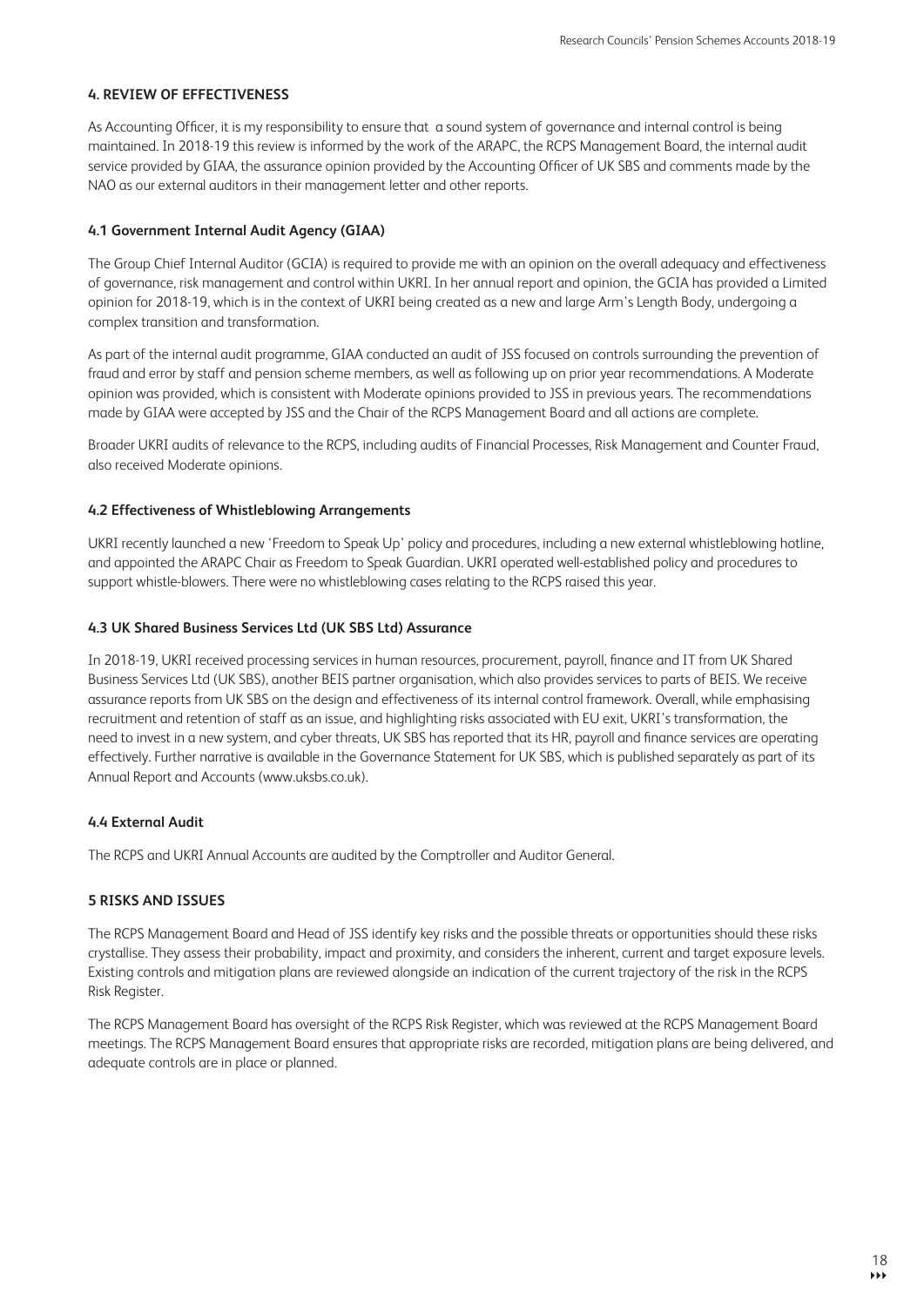As at 31 March 2019, the register had 13 risks which had been agreed and were being monitored with effective controls and mitigation plans in place. Of the 13 risks, two were rated with a red risk score. The two red risks relate to:

- The closure of the RCPS and transfer of the scheme to the Civil Service pension arrangements, leading to a potential risk of increasing pension costs, impacting the ability to deliver services to meet the employer's needs, and potential age discrimination for some members; and
- The loss of staff within JSS and the impact on employee engagement, which could affect service to employers and members during a significant period of change.

Other risks relate to: GDPR data breaches or loss of personal information; the impact of the potential decline of service provided by UK SBS and effect on the payment of pensions; the impact of potential loss of or decline in service and support provision for the JSS pension system databases; Institute and Research Centre governance changes and their impact on staff resource; new legislation or policies and the impact on core processes or resource; fraud or misappropriation of pensions, and incorrect payments. All of these risks have appropriate controls and mitigation plans in place.

### **5.1 UKRI Risks and Issues**

At 31 March 2019, the UKRI Corporate Risk Register comprised 23 risks, all of which had assigned controls in order to mitigate them to an acceptable level within UKRI's risk appetite. The key operational risk relevant to the RCPS relates to the transformation of UKRI. Following the successful closure of UKRI's implementation programme which led the creation and launch of the new organisation, UKRI has set out an ambitious programme of transformation to become a single organisation working collectively and sustainably to achieve our goals. Creating a single, unified organisation with shared and simplified operations, excellent people, and modernised technology will ensure we do not compromise our ability to deliver by placing excessive pressure on existing resources, structures and systems.

### **5.2 General Data Protection Regulation (GDPR)**

The introduction of GDPR, on 25 May 2018, brought about substantial changes to the existing Data Protection Act 1998. The Information Commissioner's Office stated they expect to see organisations striving for compliance rather than achieving full compliance on 25 May 2018. Nevertheless, failure to comply could result in fines of up to €20m, or 4 per cent of turnover and significant reputational damage to UKRI and the RCPS.

JSS appointed a Data Protection Officer in line with Information Commissioner's Office guidance and GDPR requirements. The Data Protection Officer has proactively ensured JSS and the RCPS are, and continue to be, compliant with the Data Protection Act and the General Data Protection Regulation. During the year there were no data breaches or incidents that required notification to the Information Commissioner's Office.

# **6. CONCLUSION**

The Governance Statement represents the results of the review of effectiveness of the RCPS system of governance and internal control. I have considered the evidence provided with regards to the production of the Annual Governance Statement and the independent advice and assurance of GIAA and ARAPC. I conclude that while UKRI has had a limited level of control in 2018-19, I am satisfied that the system of governance and internal control for the RCPS has continued to operate effectively and is appropriate to the RCPS and its risk profile. The areas in UKRI where we have identified processes and controls falling short of good practice have not impacted the RCPS's delivery of its objectives during the year. I am committed to the highest standards for UKRI and the RCPS, and will take all necessary actions to strengthen the control environment.

Professor Sir Mark Walport UK Research and Innovation Chief Executive and RCPS Accounting Officer Date: 2 July 2019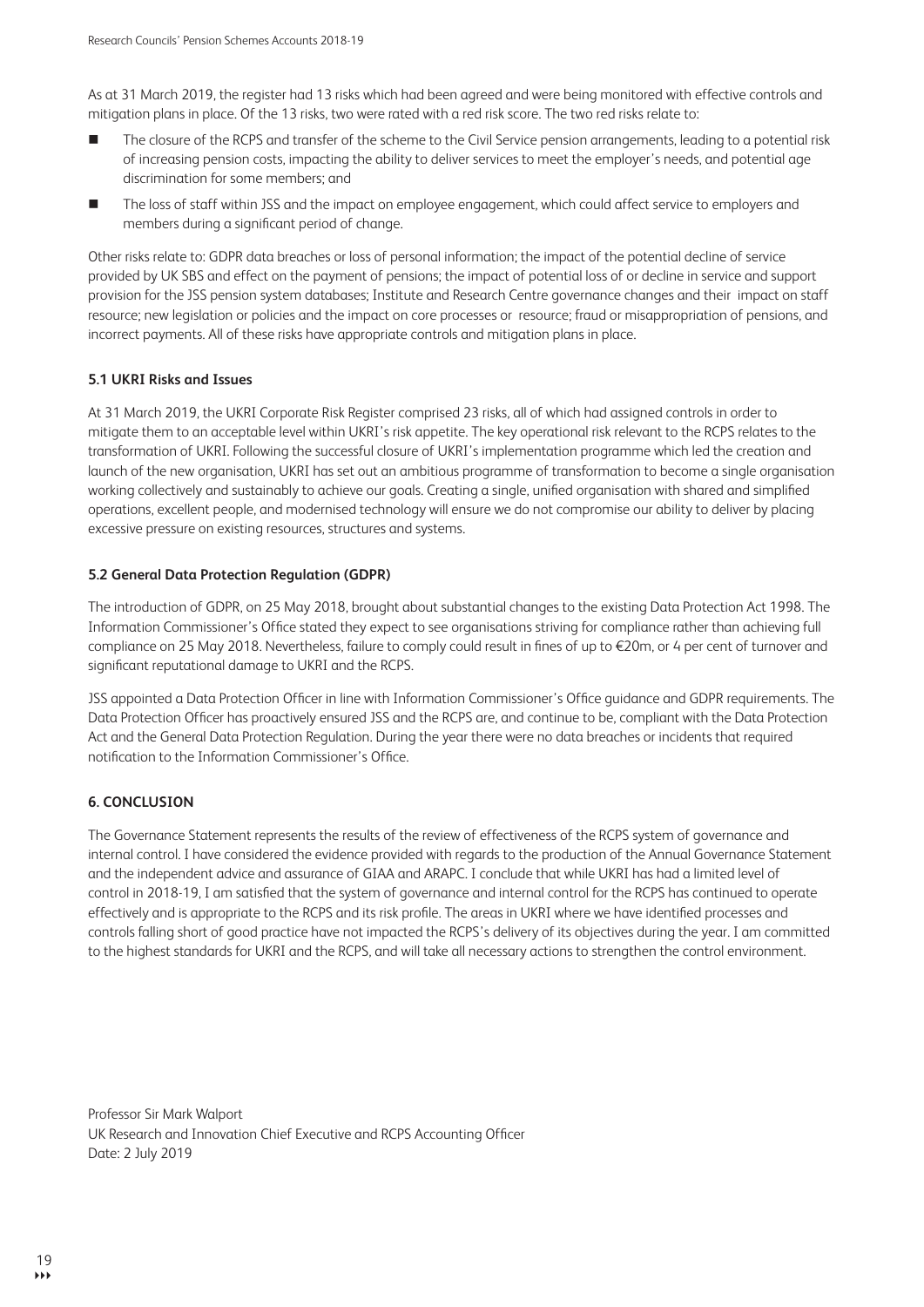# The Certificate and Report of the Comptroller and Auditor General to the Houses of Parliament

I certify that I have audited the financial statements of the Research Councils' Pension Scheme for the year ended 31 March 2019 under the Higher Education & Research Act. The financial statements comprise: the Statements of Comprehensive Net Expenditure, Financial Position, Cash Flows, Changes in Taxpayers' Equity; and the related notes, including the significant accounting policies. These financial statements have been prepared under the accounting policies set out within them.

In my opinion:

- n the financial statements give a true and fair view of the state of the Scheme's affairs as at 31 March 2019 and of its combined net expenditure for the year then ended; and
- the financial statements have been properly prepared in accordance with the Higher Education & Research Act and Secretary of State directions issued thereunder.

### **Opinion on regularity**

In my opinion, in all material respects the expenditure and income recorded in the financial statements have been applied to the purposes intended by Parliament and the financial transactions recorded in the financial statements conform to the authorities which govern them.

### **Basis of opinions**

I conducted my audit in accordance with International Standards on Auditing (ISAs) (UK). My responsibilities under those standards are further described in the Auditor's responsibilities for the audit of the financial statements section of my certificate. Those standards require me and my staff to comply with the Financial Reporting Council's Revised Ethical Standard 2016. I am independent of the Research Councils' Pension Scheme in accordance with the ethical requirements that are relevant to my audit and the financial statements in the UK. My staff and I have fulfilled our other ethical responsibilities in accordance with these requirements. I believe that the audit evidence I have obtained is sufficient and appropriate to provide a basis for my opinion.

### **Conclusions relating to going concern**

I am required to conclude on the appropriateness of management's use of the going concern basis of accounting and, based on the audit evidence obtained, whether a material uncertainty exists related to events or conditions that may cast significant doubt on the Research Councils' Pension Scheme's ability to continue as a going concern for a period of at least twelve months from the date of approval of the financial statements. If I conclude that a material uncertainty exists, I am required to draw attention in my auditor's report to the related disclosures in the financial statements or, if such disclosures are inadequate, to modify my opinion. My conclusions are based on the audit evidence obtained up to the date of my auditor's report. However, future events or conditions may cause the entity to cease to continue as a going concern. I have nothing to report in these respects

### **Responsibilities of the Accounting Officer for the financial statements**

As explained more fully in the Statement of Accounting Officer's Responsibilities, the Accounting Officer is responsible for the preparation of the financial statements and for being satisfied that they give a true and fair view.

### **Auditor's responsibilities for the audit of the financial statements**

My responsibility is to audit, certify and report on the financial statements in accordance with the Higher Education & Research Act.

An audit involves obtaining evidence about the amounts and disclosures in the financial statements sufficient to give reasonable assurance that the financial statements are free from material misstatement, whether caused by fraud or error. Reasonable assurance is a high level of assurance, but is not a guarantee that an audit conducted in accordance with ISAs (UK) will always detect a material misstatement when it exists. Misstatements can arise from fraud or error and are considered material if, individually or in the aggregate, they could reasonably be expected to influence the economic decisions of users taken on the basis of these financial statements.

As part of an audit in accordance with ISAs (UK), I exercise professional judgment and maintain professional scepticism throughout the audit. I also:

identify and assess the risks of material misstatement of the financial statements, whether due to fraud or error, design and perform audit procedures responsive to those risks, and obtain audit evidence that is sufficient and appropriate to provide a basis for my opinion. The risk of not detecting a material misstatement resulting from fraud is higher than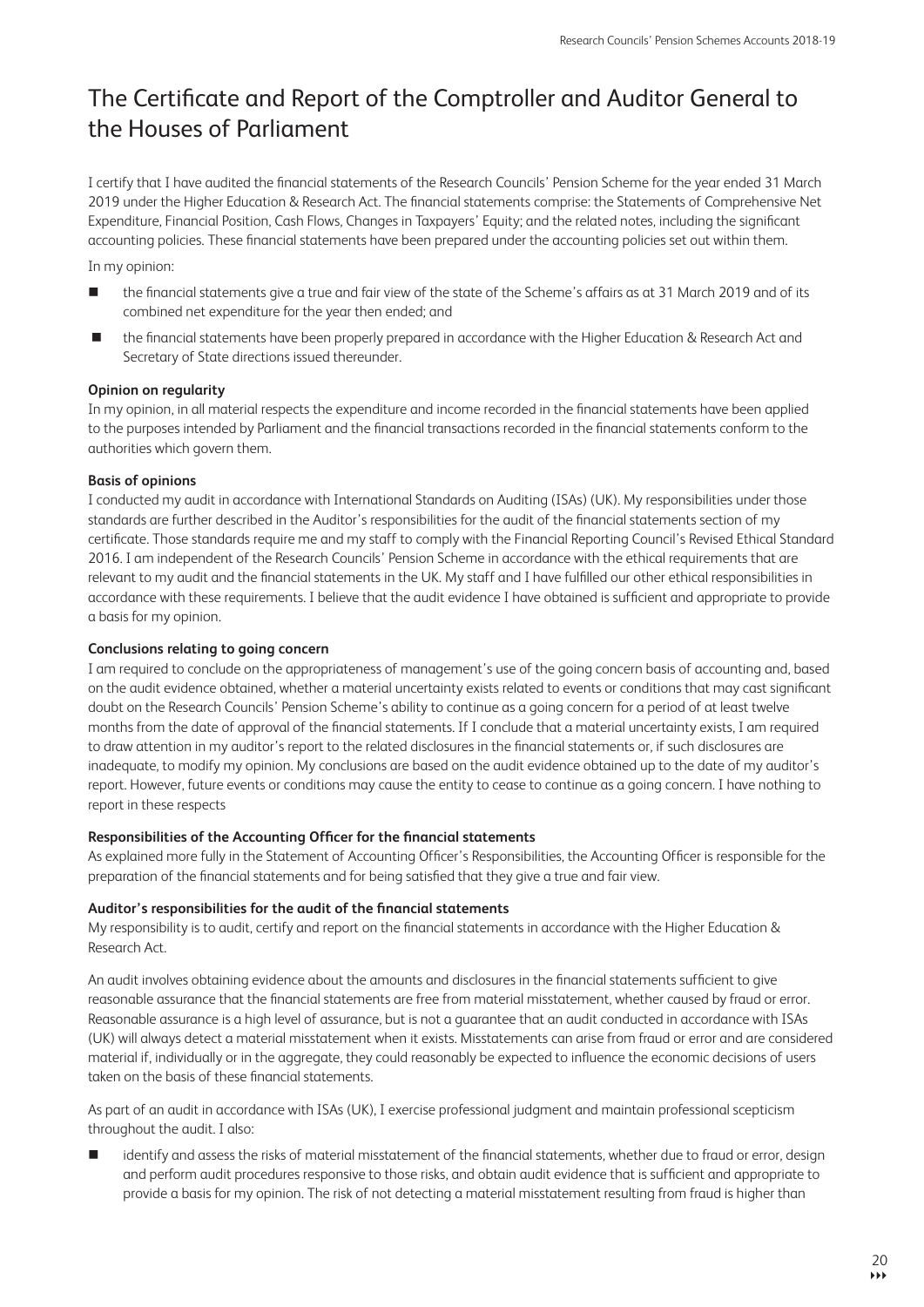for one resulting from error, as fraud may involve collusion, forgery, intentional omissions, misrepresentations, or the override of internal control.

- n obtain an understanding of internal control relevant to the audit in order to design audit procedures that are appropriate in the circumstances, but not for the purpose of expressing an opinion on the effectiveness of the Research Councils' Pension Scheme's internal control.
- n evaluate the appropriateness of accounting policies used and the reasonableness of accounting estimates and related disclosures made by management.
- evaluate the overall presentation, structure and content of the financial statements, including the disclosures, and whether the consolidated financial statements represent the underlying transactions and events in a manner that achieves fair presentation.

I communicate with those charged with governance regarding, among other matters, the planned scope and timing of the audit and significant audit findings, including any significant deficiencies in internal control that I identify during my audit.

I am also required to obtain evidence sufficient to give reasonable assurance that the expenditure and income recorded in the financial statements have been applied to the purposes intended by Parliament and the financial transactions recorded in the financial statements conform to the authorities which govern them.

### **Other Information**

The Accounting Officer is responsible for the other information. The other information comprises information included in the annual report, but does not include the financial statements and my auditor's report thereon. My opinion on the financial statements does not cover the other information and I do not express any form of assurance conclusion thereon. In connection with my audit of the financial statements, my responsibility is to read the other information and, in doing so, consider whether the other information is materially inconsistent with the financial statements or my knowledge obtained in the audit or otherwise appears to be materially misstated. If, based on the work I have performed, I conclude that there is a material misstatement of this other information, I am required to report that fact. I have nothing to report in this regard.

### **Opinion on other matters**

In my opinion:

- n in the light of the knowledge and understanding of the Research Councils' Pension Scheme and its environment obtained in the course of the audit, I have not identified any material misstatements in the Annual Report; and
- n the information given in the Report of the Managers and the Report of the Actuary for the financial year for which the financial statements are prepared is consistent with the financial statements.

### **Matters on which I report by exception**

I have nothing to report in respect of the following matters which I report to you if, in my opinion:

- n adequate accounting records have not been kept or returns adequate for my audit have not been received from branches not visited by my staff; or
- the financial statements are not in agreement with the accounting records and returns; or
- I have not received all of the information and explanations I require for my audit; or
- the Governance Statement does not reflect compliance with HM Treasury's guidance.

### **Report**

I have no observations to make on these financial statements.

Gareth Davies Comptroller and Auditor General Date: 10 July 2019

National Audit Office 157-197 Buckingham Palace Road Victoria London SW1W 9SP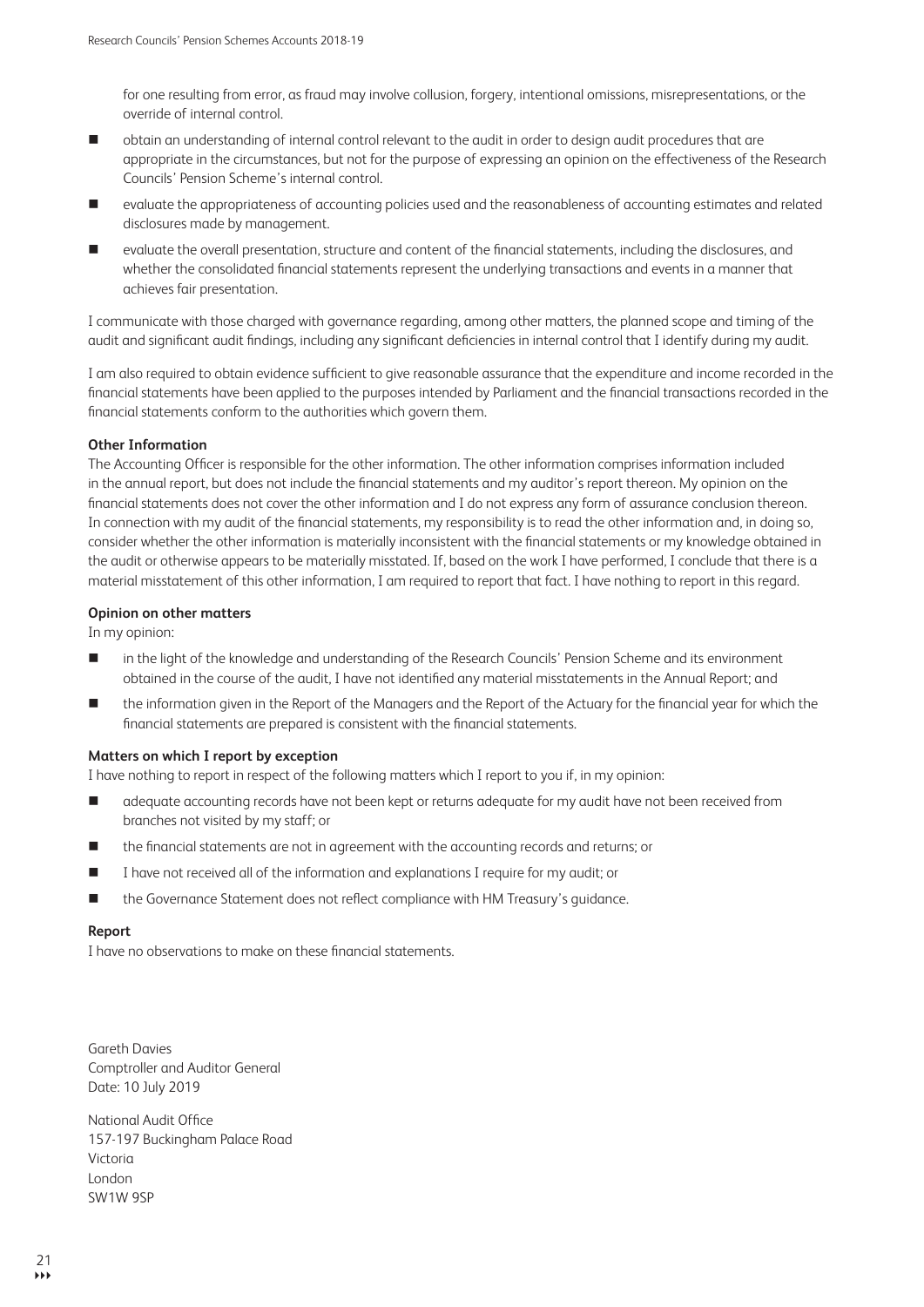# Combined Statement of Comprehensive Net Expenditure for the period ended 31 March 2019

|                                                                                           | <b>Notes</b>   | 2018-19 |            | 2017-18    |
|-------------------------------------------------------------------------------------------|----------------|---------|------------|------------|
|                                                                                           |                | £'000   | £'000      | £'000      |
| <b>Principal Arrangements - Research Councils'</b><br><b>Pension Schemes</b>              |                |         |            |            |
| Income                                                                                    |                |         |            |            |
| Contributions receivable                                                                  | 3              |         | 88,540     | 88,463     |
| Transfers in: individuals                                                                 | 4              |         | 4,038      | 2,657      |
| Other pension income                                                                      | $\overline{7}$ |         | 143        | 230        |
| Recoveries                                                                                |                |         | 545        | 454        |
|                                                                                           |                |         | 93,266     | 91,804     |
| Expenditure                                                                               |                |         |            |            |
| Service cost                                                                              | 5              | 149,000 |            | 141,000    |
| Transfers in                                                                              | 4              | 4,038   |            | 2,657      |
| Enhancements                                                                              | 6              | 2,000   |            | 2,000      |
| Pension financing cost                                                                    | 10             | 134,000 |            | 145,000    |
| Administration costs                                                                      | 9              | 784     |            | 920        |
|                                                                                           |                |         | (289, 822) | (291, 577) |
| Combined Net (Expenditure) for the year                                                   |                |         | (196, 556) | (199, 773) |
| <b>Other Comprehensive Net Expenditure</b>                                                |                |         |            |            |
| Actuarial (losses)/gains                                                                  | 15.14          |         | 249,000    | 36,977     |
| <b>Total Comprehensive Net Income/(Expenditure)</b><br>for the period ended 31 March 2019 |                |         | 52,444     | (162, 796) |

All activities are regarded as continuing.

The notes on pages 26-36 form an integral part of these accounts.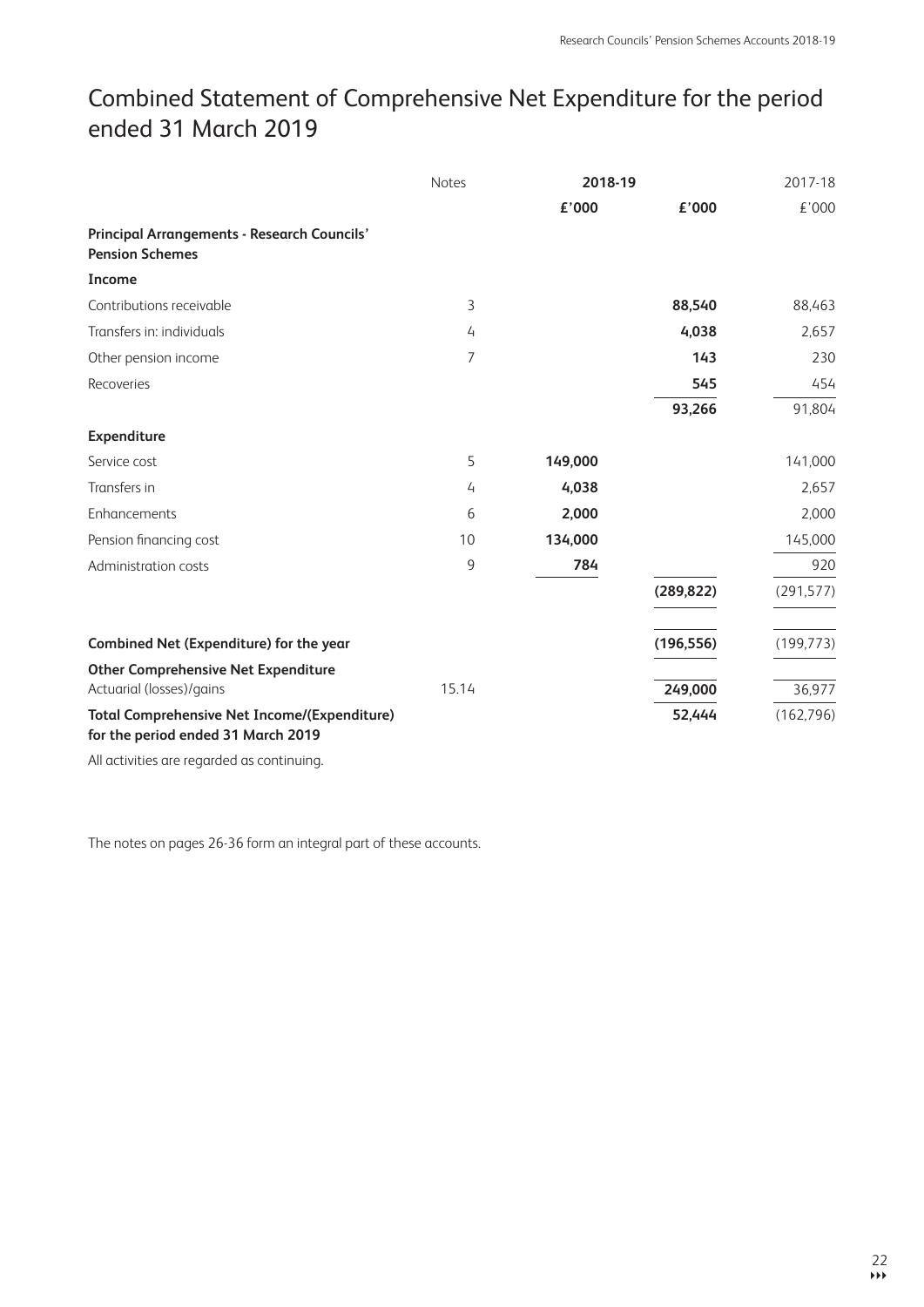# Combined Statement of Financial Position as at 31 March 2019

| <b>Notes</b> | 31 March 2019 | 31 March 2018 |
|--------------|---------------|---------------|
|              | £'000         | £'000         |
|              |               |               |
| 12           | 1,990         | 2,405         |
| 13           | 51,675        | 39,459        |
|              | 53,665        | 41,864        |
|              |               |               |
| 14           | (2,784)       | (2,556)       |
|              | 50,881        | 39,308        |
| 15.10        | (5, 154, 264) | (5,269,135)   |
|              | (5, 103, 383) | (5,229,827)   |
|              |               |               |
|              | (5, 103, 383) | (5,229,827)   |
|              |               |               |

Professor Sir Mark Walport,

UK Research and Innovation Chief Executive and RCPS Accounting Officer Date: 2 July 2019

The notes on pages 26 to 36 form an integral part of these accounts.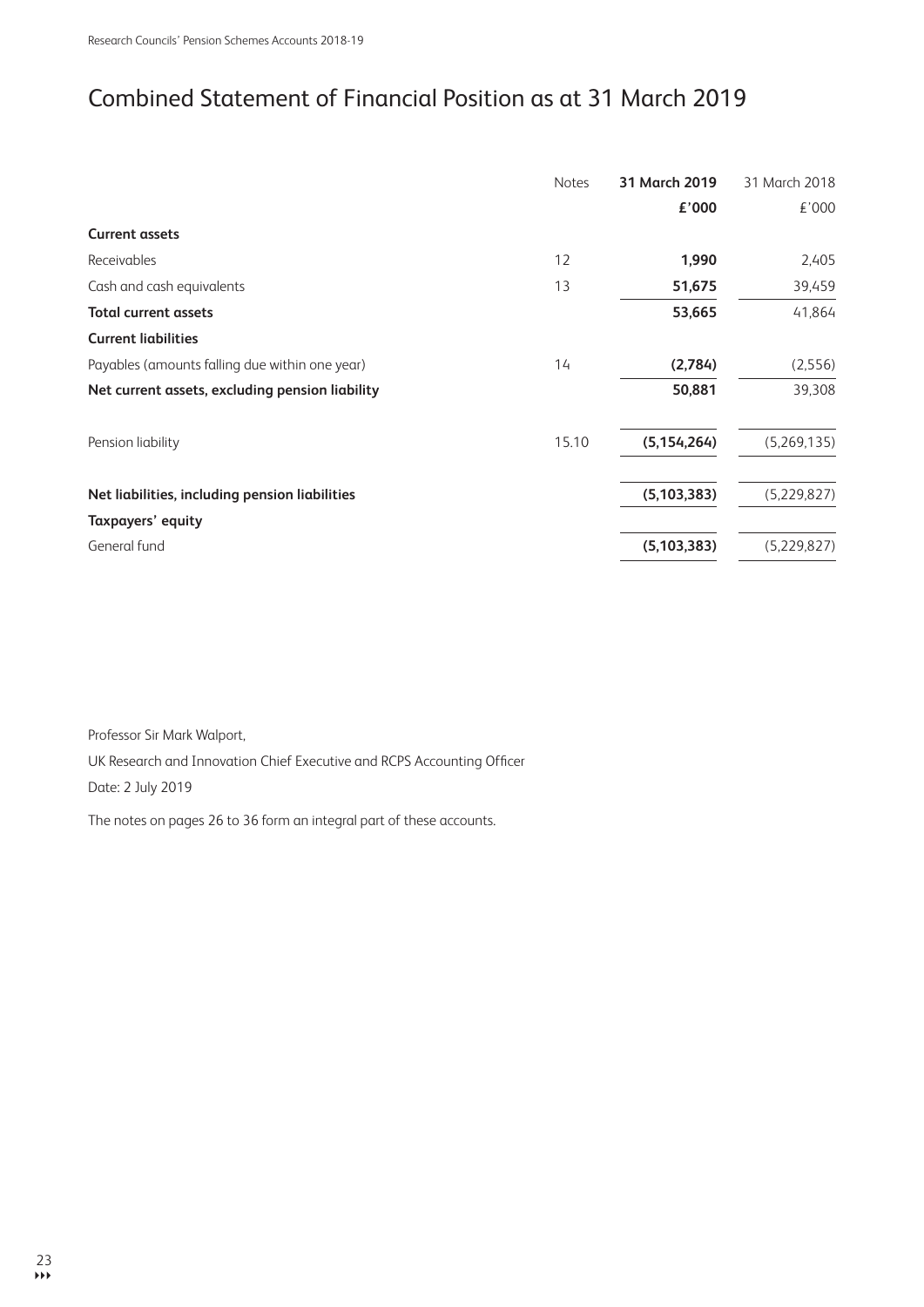# Combined Statement of Changes in Taxpayers' Equity for the period ended 31 March 2019

|                                       | <b>Notes</b> | 2018-19       | 2017-18       |
|---------------------------------------|--------------|---------------|---------------|
|                                       |              | £'000         | £'000         |
| Balance at 1 April                    |              | (5,229,827)   | (5, 136, 531) |
| Adjustment to start of year liability |              |               |               |
| Grant in Aid: drawn down              | 17           | 74,000        | 69,500        |
| Combined net expenditure for the year |              | (196, 556)    | (199, 773)    |
| Actuarial (losses)/gains              | 15.14        | 249,000       | 36,977        |
| Balance at 31 March                   |              | (5, 103, 383) | (5,229,827)   |

The notes on pages 26-36 form an integral part of these accounts.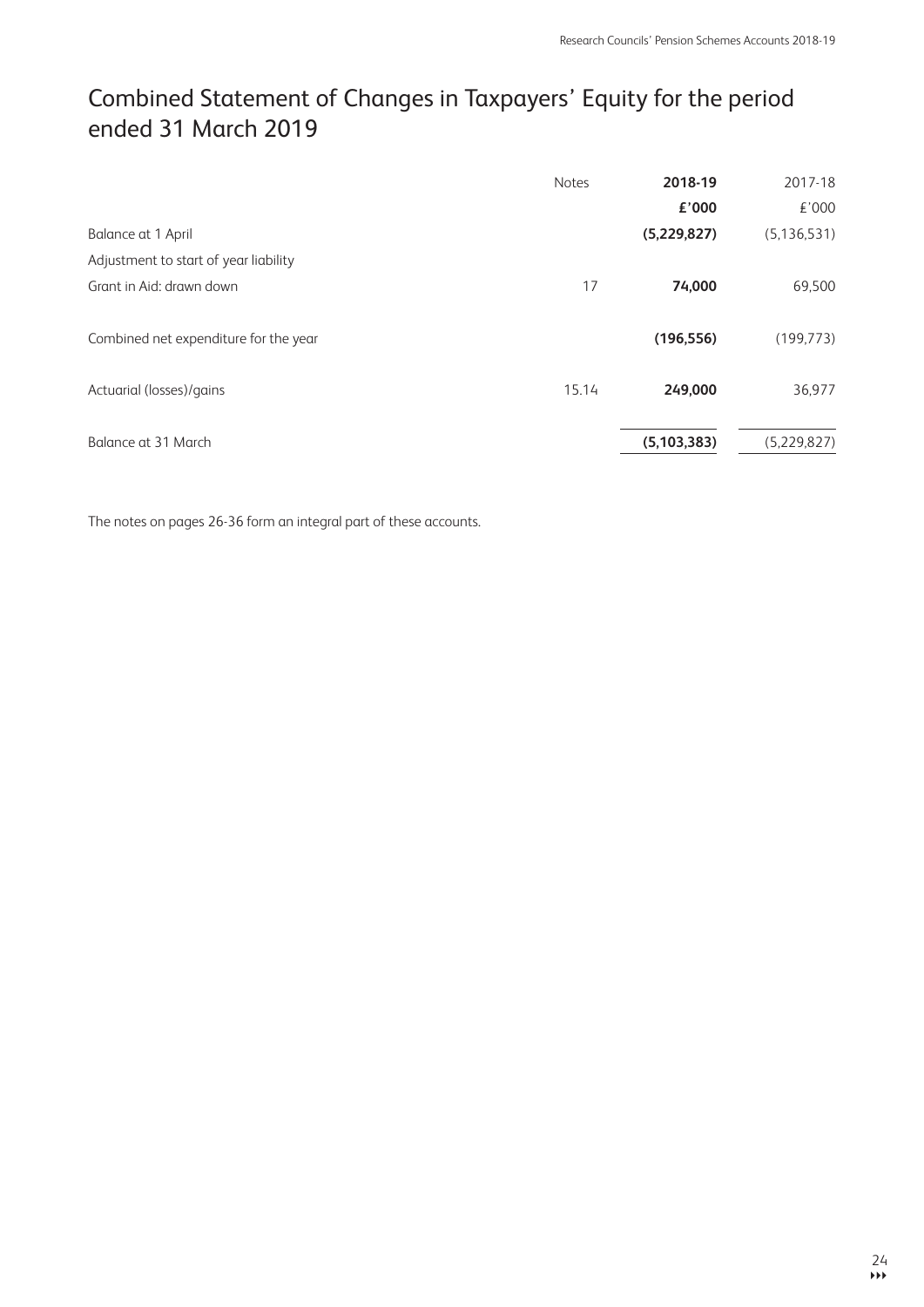# Combined Statement of Cash Flows for the period ended 31 March 2019

|                                                             | Notes | 2018-19    | 2017-18    |
|-------------------------------------------------------------|-------|------------|------------|
|                                                             |       | £'000      | £'000      |
| <b>Cash flows from operating activities</b>                 |       |            |            |
| Combined net (expenditure)/income for the year              |       | (196, 556) | (199, 773) |
| Decrease/(Increase) in receivables - principal arrangements |       | 415        | 6,427      |
| Increase in payables                                        |       | 228        | 35         |
| Decrease in provision for non-cash transactions             |       |            |            |
| Current service cost                                        | 5     | 149,000    | 137,000    |
| Past service cost                                           | 5     |            | 4,000      |
| Interest cost                                               | 10    | 134,000    | 145,000    |
| Enhancements                                                | 6     | 2,000      | 2,000      |
| Transfers in                                                | 15.10 | 4,038      | 2,657      |
| Use of provisions                                           |       |            |            |
| Benefit payments                                            | 15.12 | (152, 889) | (150, 166) |
| Payments to or on account of leavers                        | 15.13 | (2,020)    | (2,385)    |
| Net cash outflow from operating activities                  |       | (61, 784)  | (55,205)   |
| <b>Cash flows from financing activities</b>                 |       |            |            |
| Grant in Aid                                                | 17    | 74,000     | 69,500     |
| Increase in cash and cash equivalents                       |       | 12,216     | 14,295     |
| Cash and cash equivalents at the beginning of the period    | 13    | 39,459     | 25,164     |
| Cash and cash equivalents at the end of the period          | 13    | 51,675     | 39,459     |
| Increase in cash                                            |       | 12,216     | 14,295     |

The notes on pages 26-36 form an integral part of these accounts.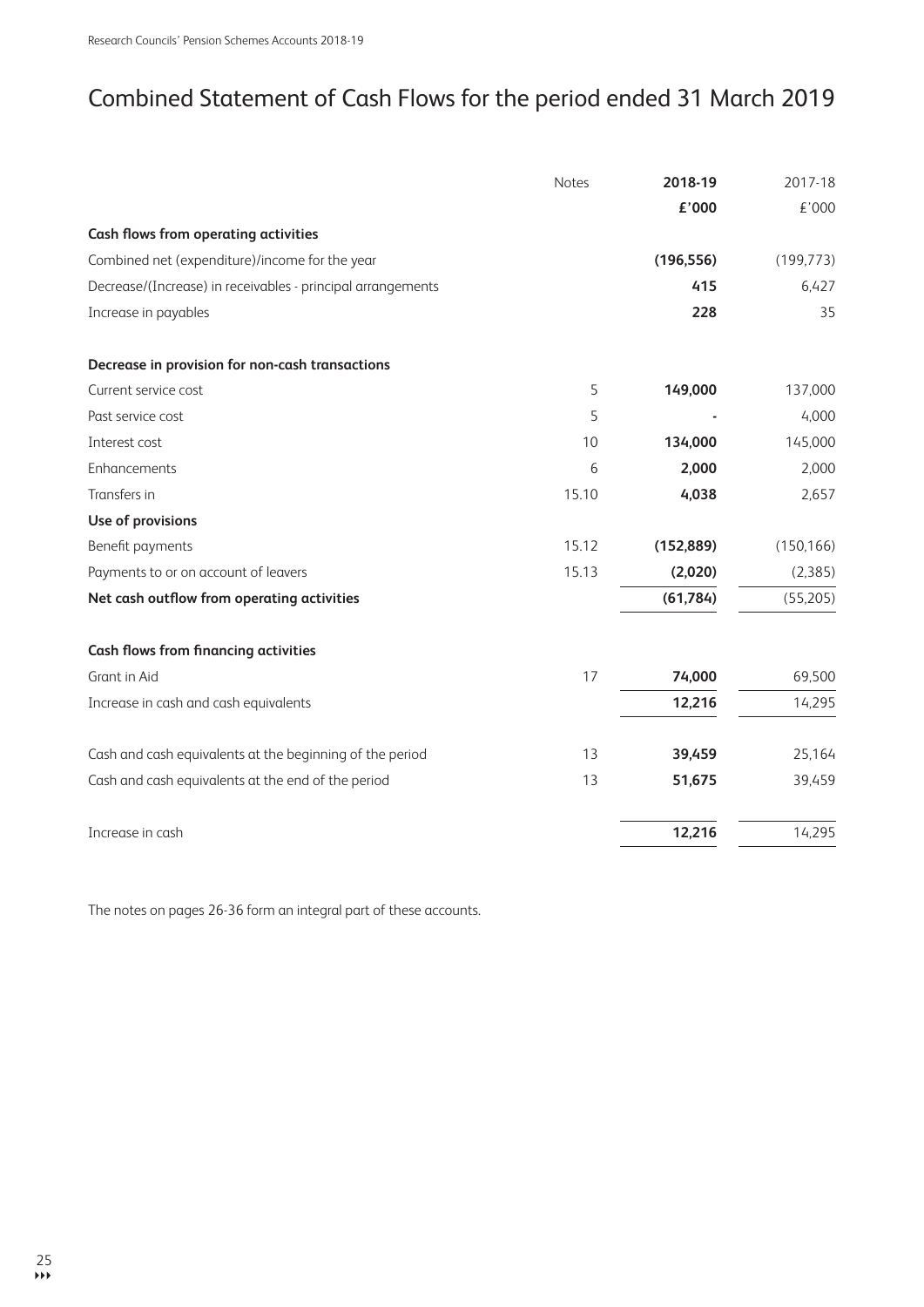# Notes to the Schemes' Statements

### **1. Basis of preparation of the Schemes' statements**

The Schemes' statements have been prepared in accordance with the relevant provisions of the 2018-19 Government Financial Reporting Manual (FReM) [https://assets.publishing.service.gov.uk/government/uploads/system/uploads/](https://assets.publishing.service.gov.uk/government/uploads/system/uploads/attachment_data/file/769056/2018-19_Government_Financial_Reporting_Manual__Dec_2018_.pdf) [attachment\\_data/file/769056/2018-19\\_Government\\_Financial\\_Reporting\\_Manual\\_\\_Dec\\_2018\\_.pdf](https://assets.publishing.service.gov.uk/government/uploads/system/uploads/attachment_data/file/769056/2018-19_Government_Financial_Reporting_Manual__Dec_2018_.pdf) issued by HM Treasury, which reflect the requirements of International Accounting Standard (IAS) 19 Employee Benefits and IAS 26 Retirement Benefit Plans. The accounting policies contained in the FReM apply International Financial Reporting Standards (IFRS) as adapted or interpreted for the public sector context.

These accounts show the unfunded pension liability and movements in that liability during the year. These accounts also have regard to the Higher Education and Research Act 2017.

Where the FReM permits a choice in accounting policy, the accounting policy judged to be the most appropriate to the particular circumstances of the RCPS for the purpose of giving a true and fair view have been selected. The policies adopted by the RCPS are described below. They have been applied consistently in dealing with items that are considered material to the accounts.

### *a) Research Councils' Pension Schemes – principal arrangements*

The Schemes' statement summarises the transactions of the RCPS which acts as a principal. The Statement of Financial Position shows the deficit on the Scheme; the Statement of Comprehensive Net Expenditure shows, amongst other things the movements in the liability analysed between the pension cost, enhancements and transfers in and out and the interest on the Scheme liability. The actuarial position of the Pension Scheme is dealt with in the Report of the Actuary, and the Scheme statement should be read in conjunction with that Report.

### *b) Early Retirement Lump Sums - agency arrangements*

The RCPS acts as an agent for employers in the payment of Early Retirement Lump Sums (ERLS). ERLS paid out are invoiced and generally recovered from employers within a month. These financial flows are not brought into account in the financial statements. However, they do recognise the liabilities arising from the timing difference between amounts paid and recovered (see note 16 of accounts).

### *c) Adoption of new or amended standards effective in 2018-19*

No new revised standards and interpretations have been applied by the Schemes.

# *d) Changes to the FReM and IFRS*

The following revised standards and interpretations have been applied from 1st April 2018

|  | IFRS 9   Financial Instruments                  |
|--|-------------------------------------------------|
|  | IFRS 15   Revenue from Contracts with Customers |

Changes to IFRS – new standards issued but not yet effective. In accordance with the FReM, these financial statements have not been applied: IFRS 16: Leases. This standard has been issued but is not yet effective for entities following the FReM. There are no material balances within the RCPS financial statements affected by the introduction of IFRS 16.

The introduction of IFRS 9 is not expected to have a material impact on the RCPS financial statements. There are no material balances within the RCPS financial statements affected by the introduction of IFRS 15.

### **2. Accounting Policies**

### *a) Contributions Receivable*

Income includes contributions received and receivable from payrolls run during the year by contributing employers.

### *b) Other Pension Income*

Other pension income is accounted for when the income becomes due.

### *c) Pension Cost and Interest on Scheme Liabilities*

The pension cost, including current and past service cost and interest cost on Scheme liabilities, are calculated by the Government Actuary's Department (GAD). Payments by the Schemes are treated as a reduction in the pension liability.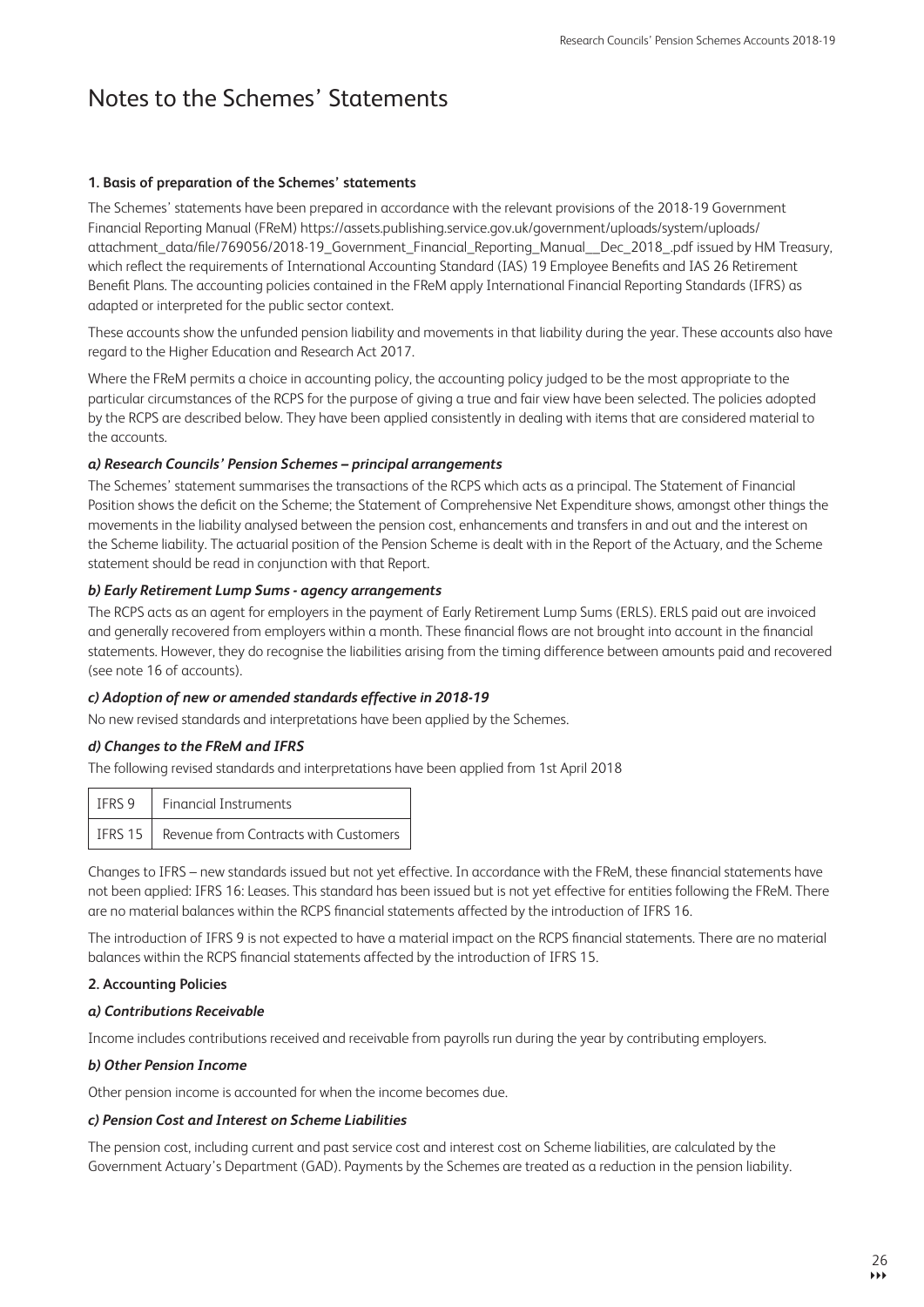### *d) Transfers Out*

Transfers out are included once notified by the person transferring and by their new pension Scheme and the payment is due.

### *e) Transfers In*

Transfers in are included once notified by the person transferring and agreed by their previous pension Scheme administrators and the receipt is made.

### *f) Bulk Transfers*

These relate to groups of members who are transferred under TUPE arrangements (Transfer of Undertakings (Protection of Employment) Regulations), mostly due to the closure of a site or sites, or to changes to governance arrangements in their organisation.

### *g) Administration Costs*

The Schemes pay for the Joint Superannuation Services (JSS) unit hosted by UKRI. The accrued costs of JSS are charged as an administration expense in the Schemes' Combined Statement of Comprehensive Net Expenditure. Any amounts owing to UKRI are included in payables. Any amounts owed by UKRI are included in receivables.

### *h) Agency Arrangements - Early Retirement Lump Sums*

Some pension Schemes pay a retirement lump sum when a member reaches the appropriate Scheme retirement age. If a leaver has yet to reach the Scheme retirement age, then the Early Retirement Lump Sum (ERLS) is not payable from the Scheme. Under an agency agreement with UKRI, the ERLS is calculated and paid from Pension Scheme funds and then invoiced to UKRI. Any ERLS paid but not yet recovered is accrued in recoveries and included in receivables.

Where pension Schemes pay retirement lump sums when the member reaches the Scheme retirement age they will, where there was an ERLS recovered from the respective Council, pay the retirement lump sum to that Council.

### *i) Pension Liability*

The movements and balance on the pension liability are supplied by the Government Actuary's Department (GAD).

Accrued payments by the Schemes are shown as reductions in the pension liability.

Actuarial gains and losses can occur for a number of reasons. These are changes to financial assumptions used from year to year, such as a change in the inflation rate used, changes in demographic assumptions, i.e. the mortality rate, changes in the methodology used, and other experience gains and losses. All information is included in the accounts in accordance with the GAD report.

Lump sums on retirement and pensions are payable from the first day of retirement.

Refunds of contributions to members leaving the service are made up of any required transfer to the state Scheme pension and income tax due, with the balance refunded to the member.

### *j) General Fund*

Grant-in-Aid is provided from Department for Business, Energy and Industrial Strategy (BEIS). The cash received is not treated as income. but credited to the Statement of Tax Payers' Equity in accordance with the FReM.

Additional grant funding required to fund bulk transfers out of the Scheme that is not met by the employers is credited to the General Fund in accordance with the FReM.

### *k) Cash and Cash Equivalents*

Cash and cash equivalents comprise cash balances.

#### *l) Pension Benefits Payable*

These are payments due to eligible members which arise from accrued service.

### *m) Lump Sums Payable on Death in Service*

A death benefit lump sum is payable to whoever the Scheme member has nominated as their 'death benefit nominee' and is accounted for when due.

### *n) Additional Voluntary Contributions*

Employee contributions are paid directly by the participating Research Council to the pension provider and accordingly contributions and AVC investments are not included in these accounts.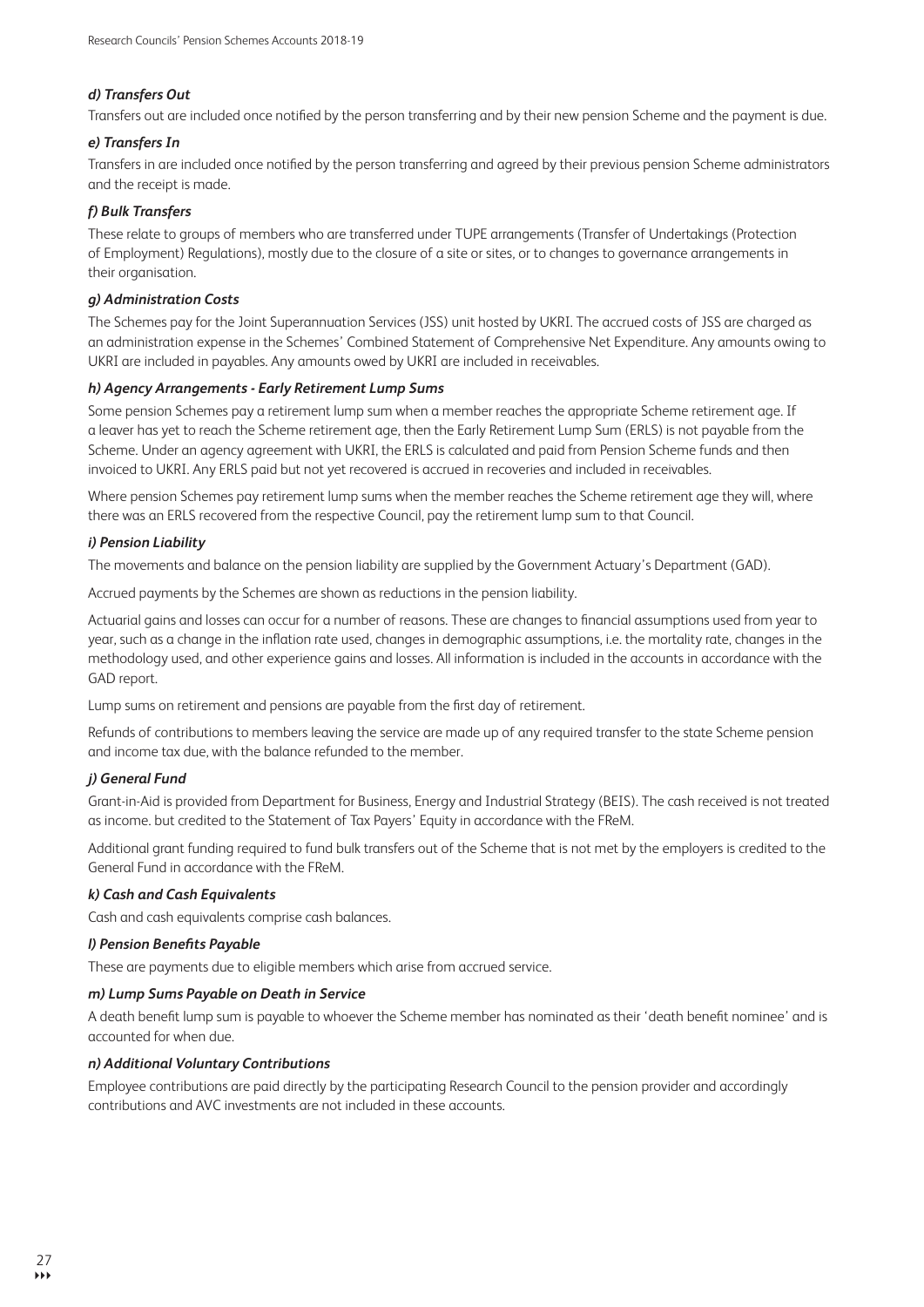# 3. Contributions receivable

|                                                                              | 2018-19 | 2017-18 |
|------------------------------------------------------------------------------|---------|---------|
|                                                                              | £'000   | £'000   |
| Employers' contributions                                                     | 69.952  | 69,554  |
| Employees' contributions: normal                                             | 17.069  | 17.359  |
| Employees' contributions: purchase of added years and added pension<br>1,519 |         | 1,550   |
|                                                                              | 88.540  | 88.463  |

In 2019-20, £70.5 million employers' contributions, £16 million employees contributions and £1.5 million added years contributions are forecast.

### 4. Transfers in

|                                            | 2018-19 | 2017-18 |
|--------------------------------------------|---------|---------|
|                                            | £'000   | £'000   |
| Individual Transfers in from other Schemes | 4.038   | 2,657   |
|                                            | 4.038   | 2.657   |

### 5. Service cost

|                      | <b>Notes</b> | 2018-19                  | 2017-18 |
|----------------------|--------------|--------------------------|---------|
|                      |              | £'000                    | £'000   |
| Current service cost | 15.10        | 149,000                  | 137,000 |
| Past service cost    | 15.10        | $\overline{\phantom{a}}$ | 4,000   |
|                      |              | 149,000                  | 141,000 |

# 6. Enhancements

|              | 31 March 2019 | 2017-18 |
|--------------|---------------|---------|
|              | £'000         | £'000   |
| Enhancements | 2,000         | 2,000   |
|              | 2,000         | 2,000   |

# 7. Other pension income

| 2018-19 | 2017-18 |
|---------|---------|
| £'000   | £'000   |
| 143     | 230     |
| 143     | 230     |
|         |         |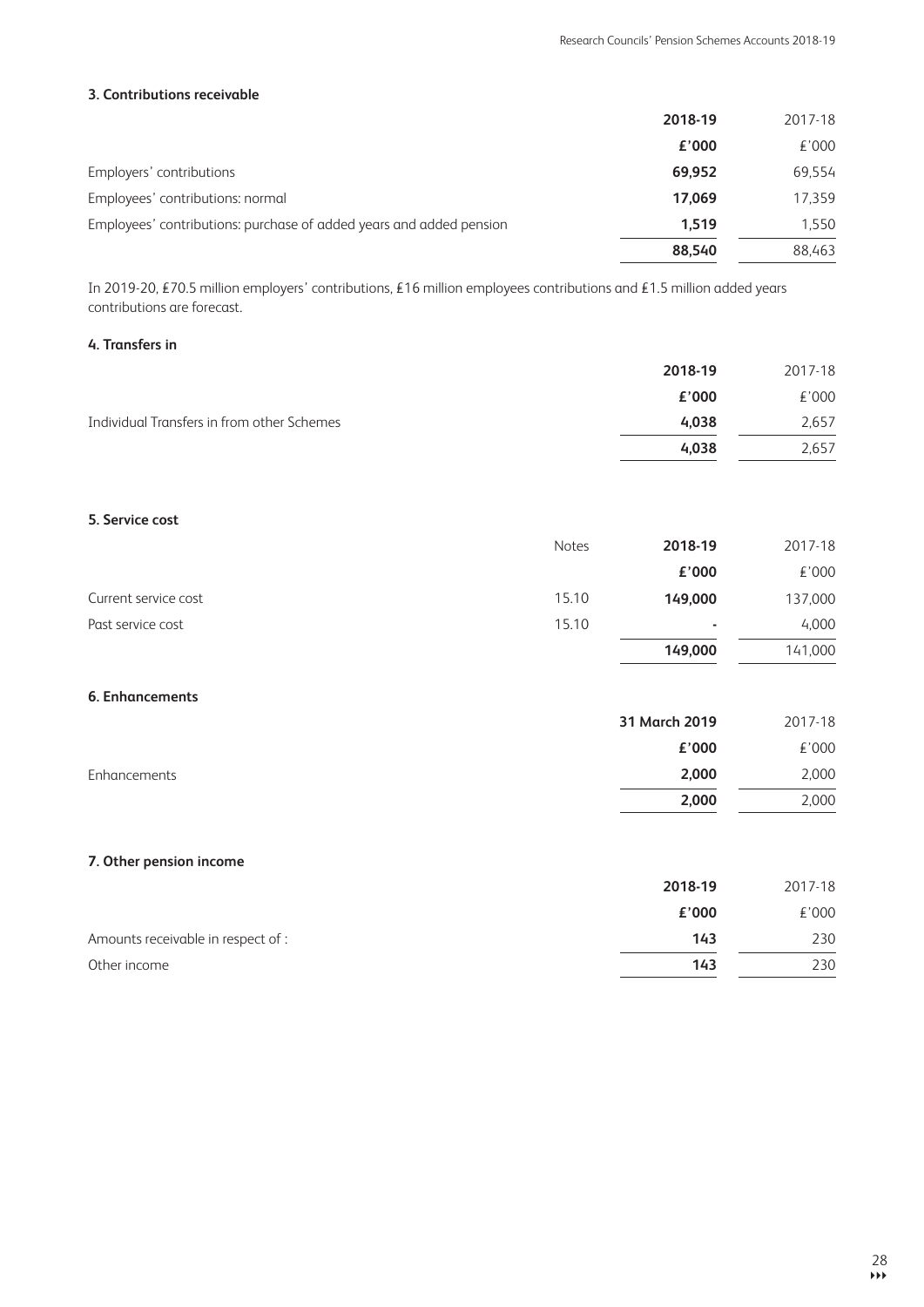# 8. Additional Voluntary Contributions

There are no AVC payments made through the Pension Schemes. Any AVCs made are free standing additional voluntary contributions which are private arrangements between the employee and the relevant institutions, and details cannot be included in these accounts. Details of arrangements whereby employees can make AVCs can be found in paragraph 40 of the Annual Report.

### 9. Administration costs

|                               | 2018-19                  | 2017-18 |
|-------------------------------|--------------------------|---------|
|                               | £'000                    | £'000   |
| Total running costs           | 572                      | 790     |
| Pensioner payroll agency fees | $\overline{\phantom{a}}$ | 18      |
| Auditors' remuneration        | 41                       | 41      |
| Actuarial charges             | 168                      | 68      |
| <b>Bank Charges</b>           | 3                        | 3       |
|                               | 784                      | 920     |
|                               |                          |         |

### 10. Pension financing cost

| 2018-19 | 2017-18 |
|---------|---------|
| £'000   | £'000   |
| 134,000 | 145,000 |
|         |         |

### 11. Compensation benefits payable

There is no liability to the Pension Schemes as all compensation payments are funded by UKRI.

### 12. Receivables - contributions due in respect of pensions

|                                                        | 31 March 2019 | 31 March 2018 |
|--------------------------------------------------------|---------------|---------------|
| 12a Analysis by receipt type                           | £'000         | £'000         |
| Prepaid lump sums                                      | 1.120         | 1.001         |
| Pension contributions due from employers and employees | 650           | 1,334         |
| Other receivables                                      | 220           | 70            |
|                                                        | 1.990         | 2.405         |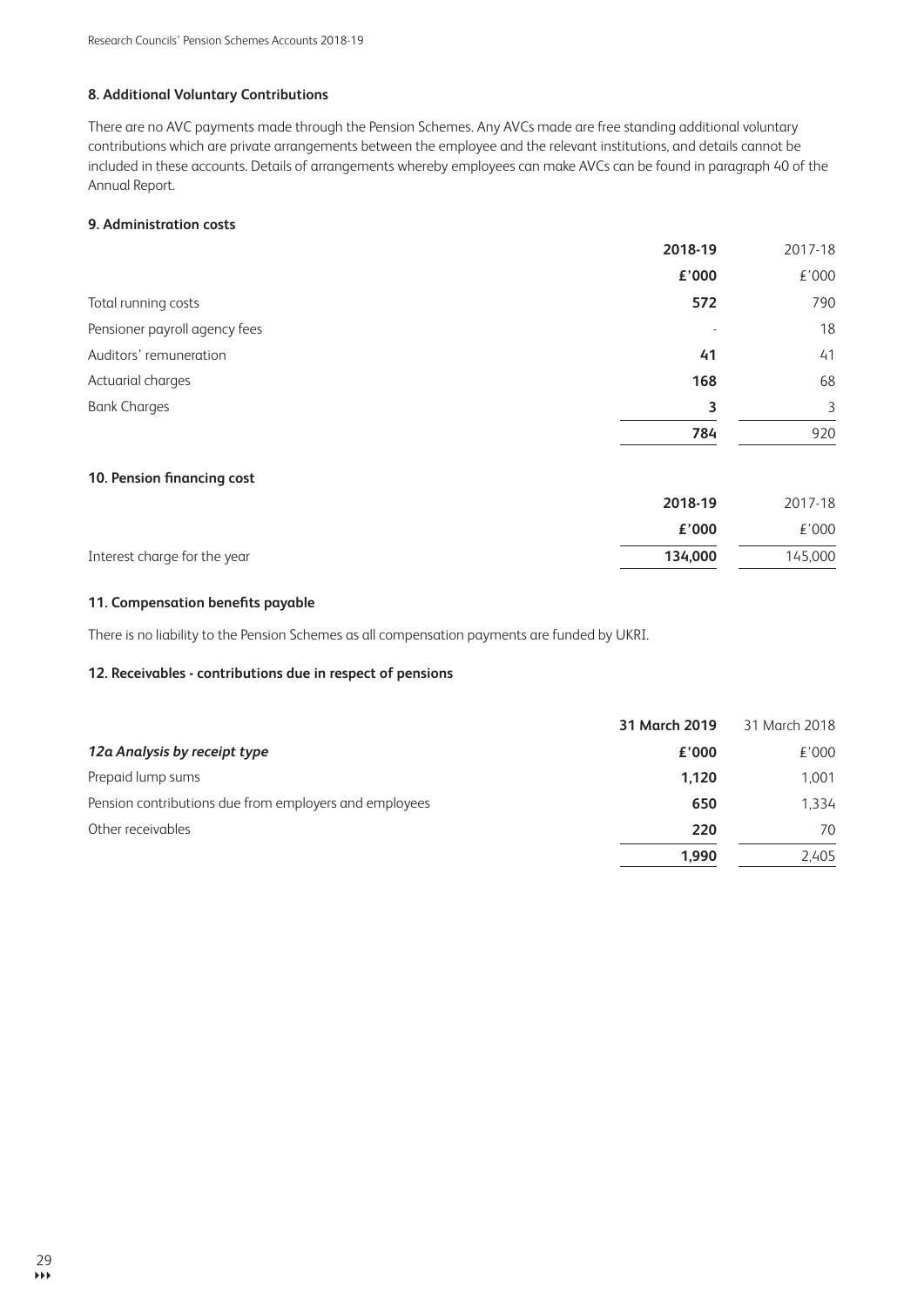51,675

39,459

# 13. Cash and cash equivalents

|                                                  | 31 March 2019 | 31 March 2018 |
|--------------------------------------------------|---------------|---------------|
|                                                  | £'000         | £'000         |
| Balance at 1 April                               | 39,459        | 25,164        |
| Net change in cash balances                      | 12,216        | 14,295        |
| Balance at 31 March                              | 51,675        | 39,459        |
| The following balances at 31 March were held at: |               |               |
| Government Banking Service                       | 51,675        | 39,459        |

# 14. Payables - in respect of pensions

Balance at 31 March

| 31 March 2019 | 31 March 2018 |
|---------------|---------------|
| £'000         | £'000         |
| ٠             | 808           |
| 2,743         | 1.707         |
| 41            | 41            |
| 2.784         | 2,556         |
|               |               |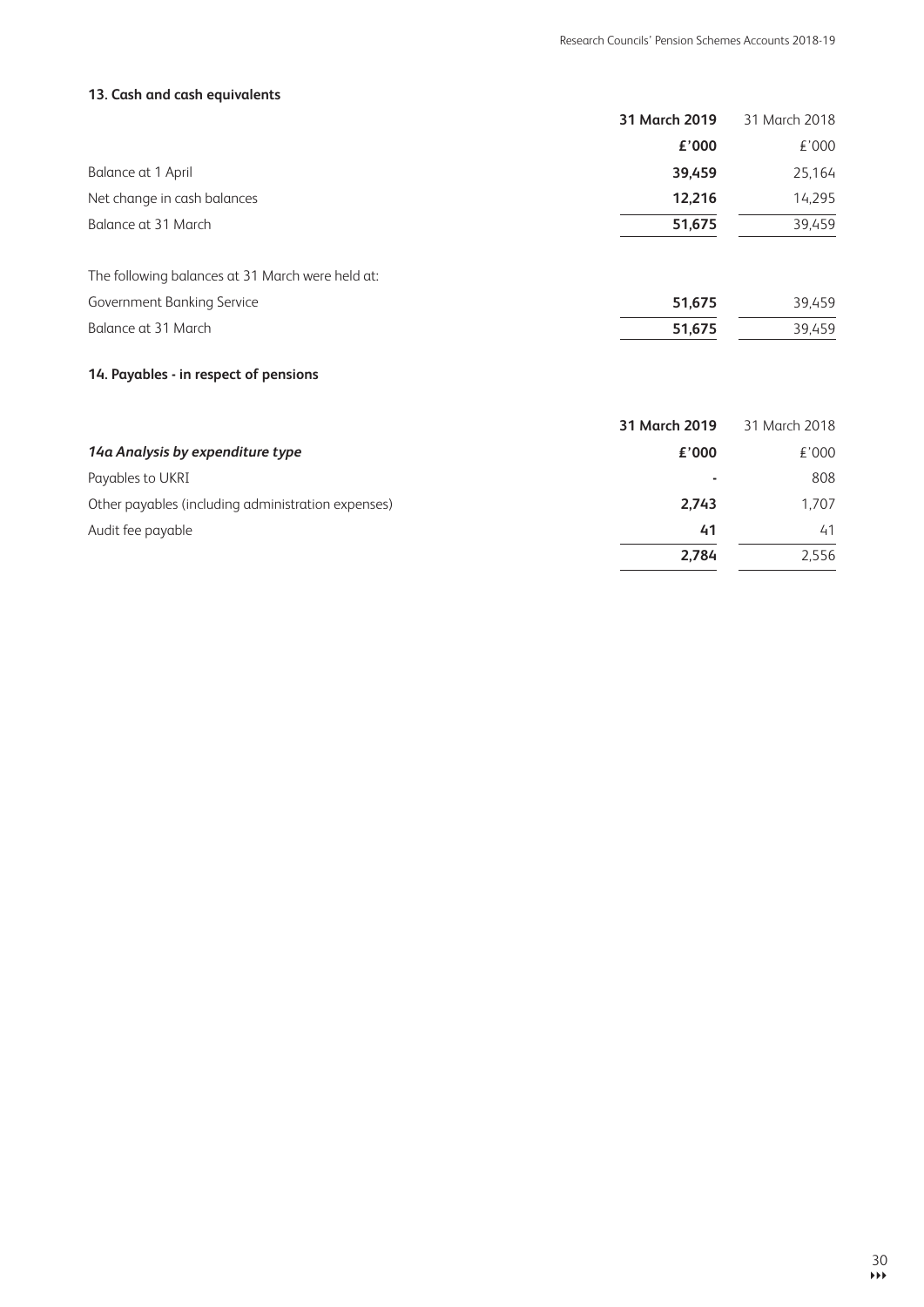### **15. Pension liabilities**

### 15.1 Assumptions underpinning the pension liability

The Research Councils' Pension Schemes are unfunded defined-benefit Schemes. The Report of the Actuary on pages 9 to 13 sets out the scope, methodology and results of the work the actuary has carried out. An actuarial valuation was carried out at 31 March 2019 by the Government Actuary's Department. The major assumptions used by the Actuary were:

|                                                                        | At            | At            | At            | At            | At            |
|------------------------------------------------------------------------|---------------|---------------|---------------|---------------|---------------|
|                                                                        | 31 March 2019 | 31 March 2018 | 31 March 2017 | 31 March 2016 | 31 March 2015 |
| Inflation                                                              | 2.60%         | 2.45%         | 2.55%         | 2.20%         | 2.20%         |
| Earnings increase                                                      | 4.10%         | 3.95%         | 4.55%         | 4.20%         | 4.20%         |
| Notional discount rate<br>used to discount the<br>Schemes' liabilities | 2.90%         | 2.55%         | 2.80%         | 3.60%         | 3.55%         |
| Discount rate net<br>of inflation                                      | 0.29%         | 0.10%         | 0.25%         | 1.40%         | 1.35%         |
| Rate of return in<br>excess of pension<br>increases CPI                | 0.29%         | 0.10%         | 0.24%         | 1.37%         | 1.30%         |

The life expectancy of normal-health current pensioners at age 60 for men is 28.7 (2017-18: 28.6) and for women is 29.7 (2017-18: 29.6). The life expectancy of normal-health future pensioners at age 60 for men is 31.9 (2017-18: 31.8) and for women is 33.0 (2017-18: 32.6).

The life expectancy of normal-health current pensioners at age 65 for men is 23.8 (2017-18: 23.7) and for women is 24.8  $(2017 - 18:24.7)$ .

# $15.2$

The Schemes' administrators are responsible for providing the Actuary with the information the Actuary needs to carry out the valuation. This information includes, but is not limited to, details of:

- Scheme membership, including age and gender profile, active membership, deferred pensioners and pensioners; ٠
- $\blacksquare$ Benefit structure, including details of any discretionary benefits and any proposals to amend the Scheme;
- Income and expenditure, including details of any bulk transfers into or out of the Scheme; and п
- $\blacksquare$ Following consultation with the actuary, the key assumptions that should be used to value the Scheme liabilities, ensuring that the assumptions are mutually compatible and reflect a best estimate of future experience.

### 15.3

Pension scheme liabilities accrue over employees' periods of service and are discharged over the period of retirement and, where applicable, the period for which a spouse or eligible partner survives the pensioner. In valuing the scheme liability, the Actuary must estimate the impact of several inherently uncertain variables into the future. The variables include not only the key financial assumptions noted in the table above, but also assumptions about the changes that will occur in the future in the mortality rate, the age of retirement and the age from which a pension becomes payable.

### 15.4

These key assumptions are inherently uncertain, since it is impossible to predict with any accuracy future changes in the rate of salary increases, inflation, longevity or the return on corporate bonds. The actuary uses professional expertise in arriving at a view of the most appropriate rates to use in the annual valuation of the scheme liabilities. However, the Schemes' Managers acknowledge that the valuation reported in these accounts is not certain, since a change in any one of these assumptions will either increase or reduce the liability. For example, on its own, even a small rise in the assumed rate of inflation will result in an increase in the pension liability.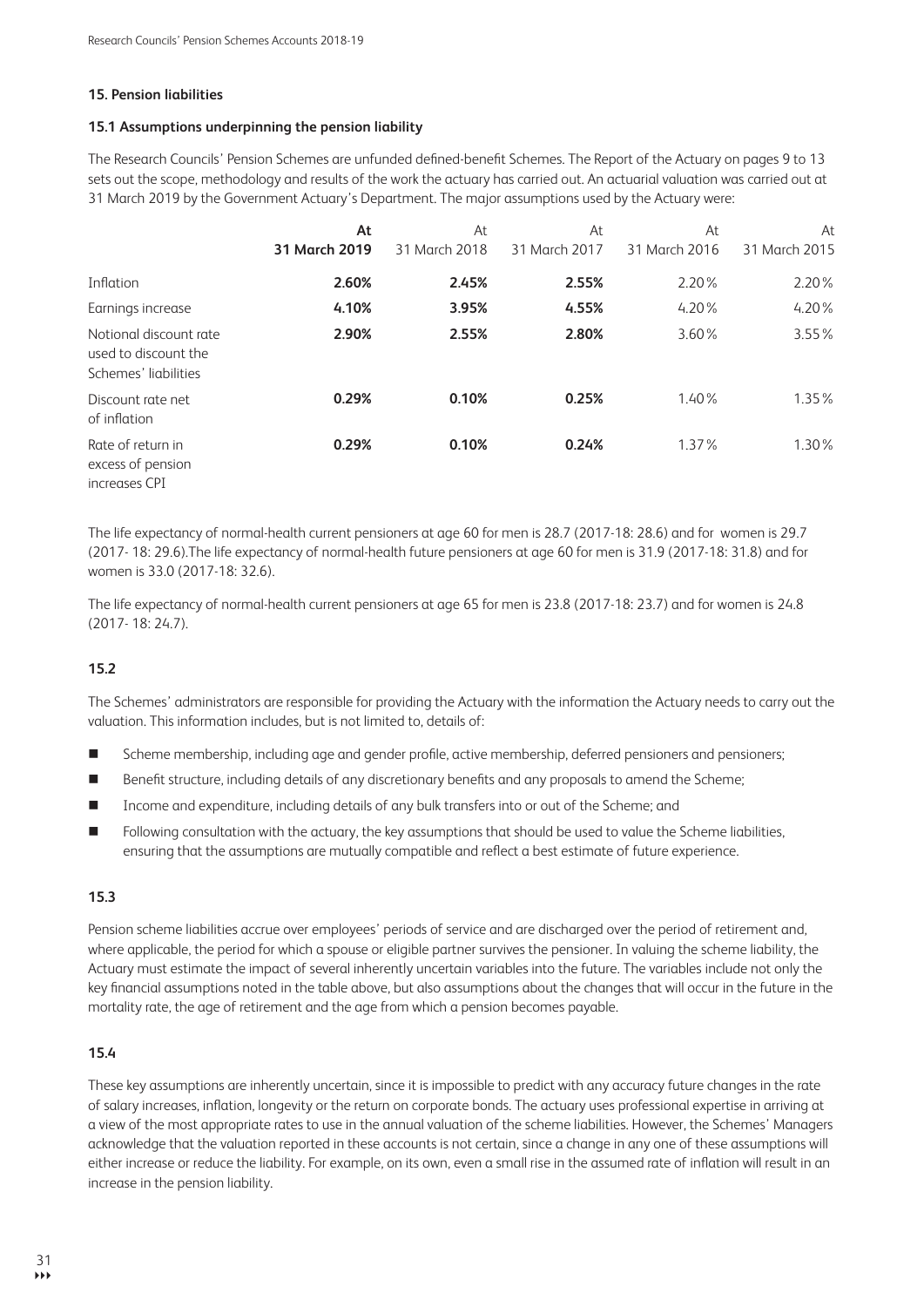# 15.5

The assumption that has the biggest impact on the amount of the reported liability is the discount rate net of price inflation. As set out in the FReM, and as required by IAS 19, the discount rate net of price inflation is based on high quality corporate bonds. The rates are set out in the table above. Any decrease in the rate leads to a significant increase in the reported liability.

### 15.6

In reality, the complexity and range of assumptions underlying the calculation of the pension liability are such that a change in one financial assumption is likely to have a knock-on effect on other financial assumptions. The Schemes' Managers do not consider it useful to attempt to reflect the impact of any changes in the range of assumptions, since this would result in giving a range of inherently uncertain figures. In the opinion of the Schemes' Managers, the actuary has used key assumptions that are the most appropriate for the scheme in the light of current knowledge.

# $15.7$

The value of the liability on the Combined Statement of Financial Position may be significantly affected by even small changes in assumptions. For example, if at a subsequent valuation, it is considered appropriate to increase or decrease the assumed rates of inflation or increases in salaries, the value of the pension liability will increase or decrease. The administrators of the schemes accept that, as a consequence, the valuation provided by the Actuary is inherently uncertain. The increase or decrease in future liability charged or credited for the year resulting from changes in assumptions is disclosed in note 15.10. Note 15.14 analyses 'experience' gains or losses for the year, showing the amount charged or credited for the year because events have not coincided with assumptions made for the last valuation.

### 15.8

The reforms due to be implemented in April 2018 relating to age retirement and the increased member contributions being phased in from April 2012 may affect the behaviour of members. The age retirement rates adopted reflect recent experience and allow for the expected impact of the reformed scheme on members retirement behaviour in future.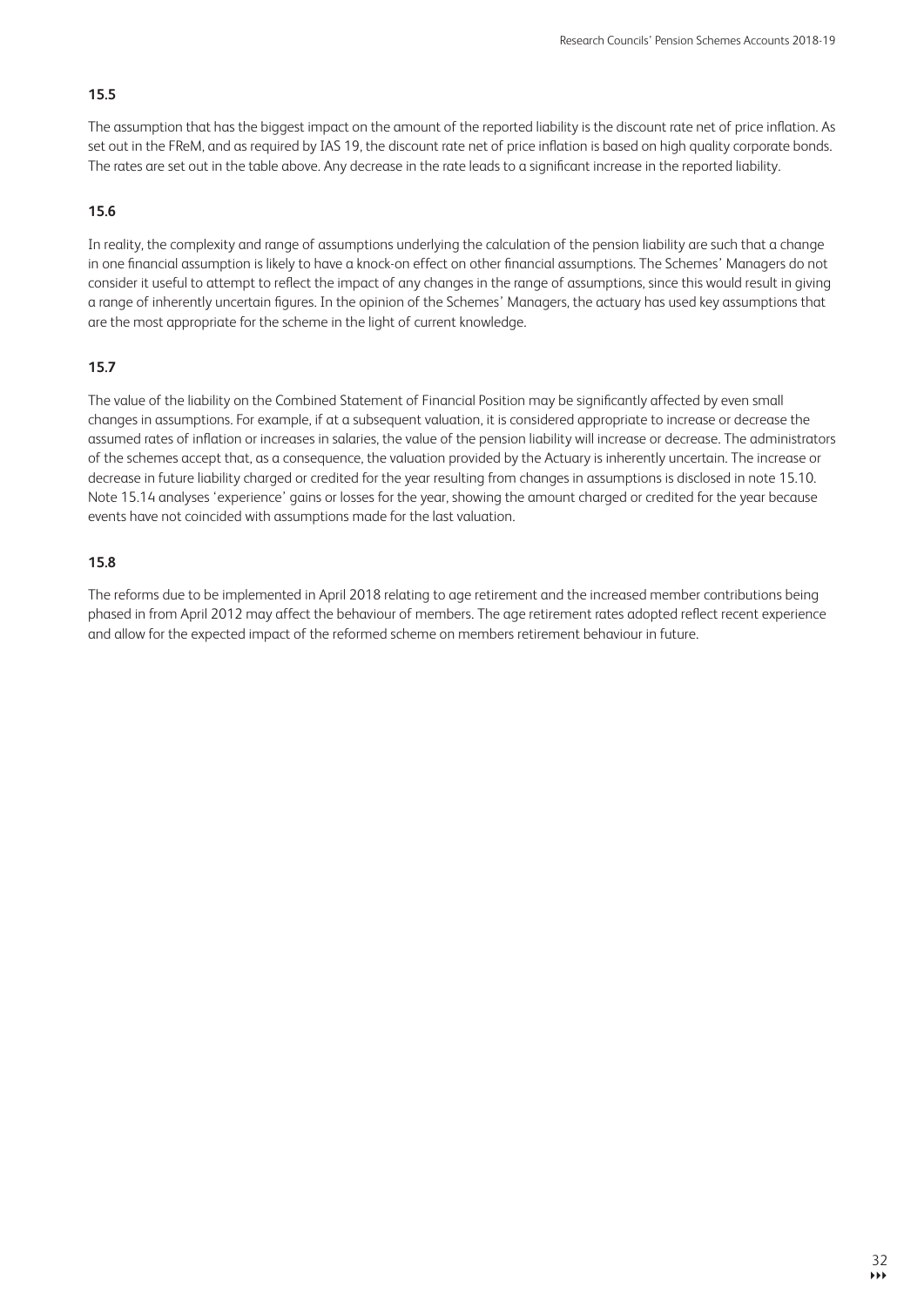### 15.9 Analysis of the provision for pension liability

|                                    | 2018-19<br>£ million | 2017-18<br>$E$ million | 2016-17<br>$E$ million | 2015-16<br>$E$ million | 2014-15<br>$E$ million |
|------------------------------------|----------------------|------------------------|------------------------|------------------------|------------------------|
| <b>RCPS</b>                        |                      |                        |                        |                        |                        |
| Active members                     | 1,780                | 1,869                  | 1,886                  | 1,542                  | 1,538                  |
| Deferred members                   | 907                  | 937                    | 934                    | 710                    | 805                    |
| Current pensioners                 | 2,057                | 2,033                  | 1,931                  | 1,415                  | 1,487                  |
| <b>Total</b>                       | 4,744                | 4,839                  | 4,751                  | 3,667                  | 3,830                  |
| <b>Closed Schemes</b>              | £ million            | £ million              | £ million              | £ million              | £ million              |
| Deferred members                   | 53                   | 54                     | 54                     | 72                     | 80                     |
| Current pensioners                 | 357                  | 375                    | 363                    | 425                    | 450                    |
| <b>Total</b>                       | 410                  | 429                    | 417                    | 497                    | 530                    |
| <b>Total provision for pension</b> | 5,154                | 5,268                  | 5,168                  | 4,164                  | 4,360                  |

### Sensitivity analysis

The results of any actuarial calculation are inherently uncertain because of the assumptions which must be made. In recognition of this uncertainty, IAS19 requires that the approximate effects on the actuarial liability as at 31 March 2019 of changes to the significant actuarial assumptions.

The most significant assumptions are the discount rate, general earnings increases, and pension increase (currently based on CPI). A key demographic assumption is pensioner mortality.

As a result of the ongoing discussions on scheme reform, there remains significant uncertainty associated with how members will retire in future. Assumed patterns of age retirement after normal pension age can have a significant impact on liabilities in the final salary sections. So an indication of the approximate effect on the total past service liability of non-Nuvos members retiring one year later has been included.

The table that follows shows the indicative effects on the total liability as at 31 March 2019 of changes to these assumptions rounded to the nearest 0.5 per cent.

| Change in assumption       |                                                                     | Approximate effect on total liability* |              |  |
|----------------------------|---------------------------------------------------------------------|----------------------------------------|--------------|--|
| Rate of return             |                                                                     |                                        |              |  |
| (i) discount rate:         | $+0.5\%$ a year                                                     | $-9.5%$                                | -490 million |  |
| (ii) earnings increases:   | $+0.5\%$ a year                                                     | $1.0\%$                                | 50 million   |  |
| (iii) pension increases:   | $+0.5\%$ a year                                                     | 8.5%                                   | 440 million  |  |
| <b>Pensioner mortality</b> |                                                                     |                                        |              |  |
|                            | (iv) additional one-year increase to life expectancy at retirement: |                                        | 155 million  |  |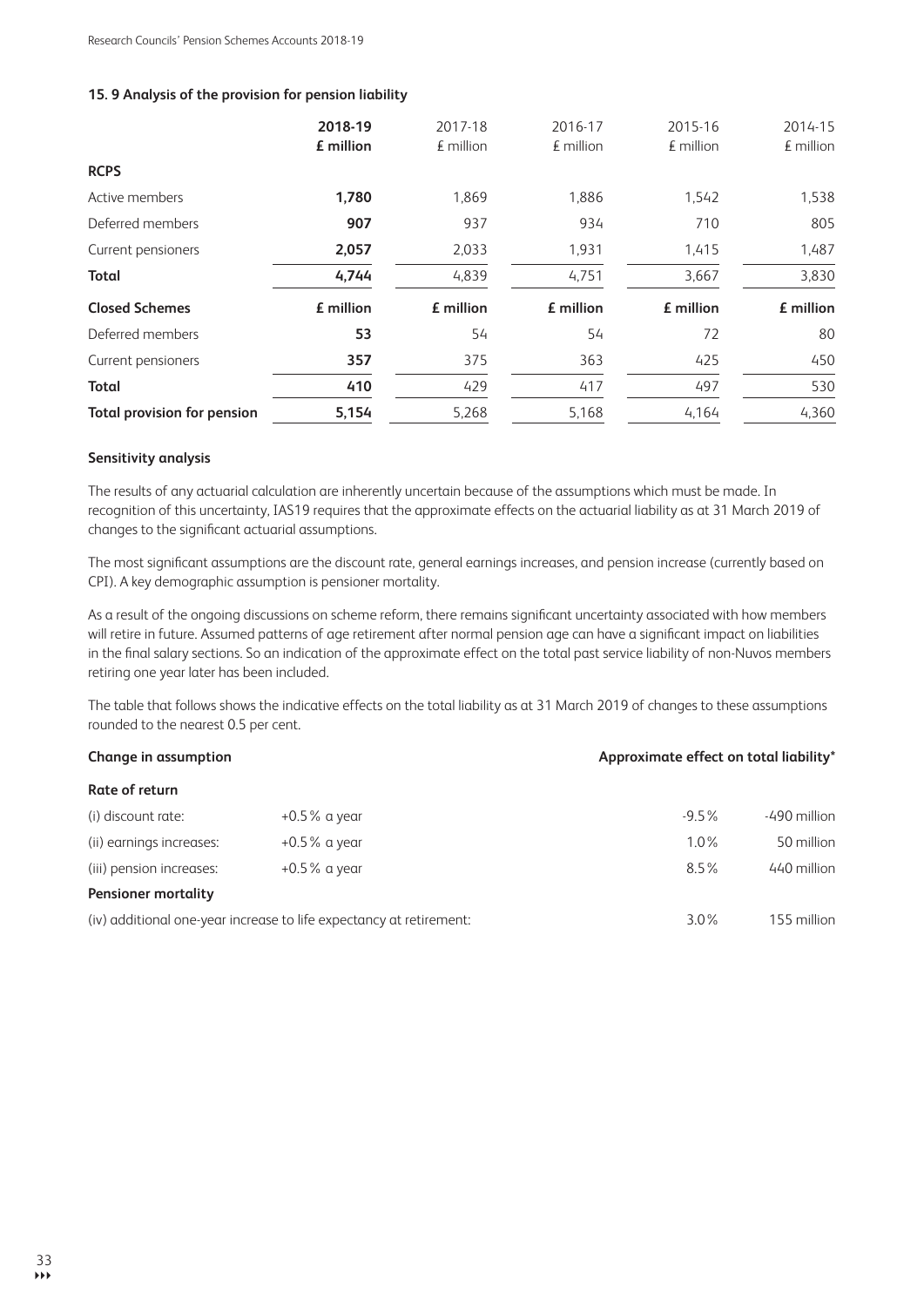### 15.10 Analysis of movements in the Schemes' liability

|                                                                     | <b>Notes</b> | 2018-19    |            | 2017-18    |
|---------------------------------------------------------------------|--------------|------------|------------|------------|
|                                                                     |              | £'000      |            | £'000      |
| Schemes' liability at 1 April                                       |              |            | 5,269,135  | 5,168,006  |
| Adjustment to start of year liability                               |              |            |            |            |
| Current service cost                                                | 5            | 149,000    |            | 137,000    |
| Past service cost                                                   | 5            |            |            | 4,000      |
| Pension financing cost                                              | 10           | 134,000    |            | 145,000    |
| Enhancements                                                        | 6            | 2,000      |            | 2,000      |
| Pension transfers in                                                | 4            | 4,038      |            | 2,657      |
| Benefits payable                                                    | 15.12        | (152, 889) |            | (150, 166) |
| Payments to or on account of leavers                                | 15.13        | (2,020)    |            | (2,385)    |
| Analysis of actuarial losses/(gains) on the<br>Schemes' liabilities | 15.14        | (249,000)  |            | (36, 977)  |
|                                                                     |              |            | (114, 871) | 101,129    |
| <b>Schemes' liability at 31 March</b>                               |              |            | 5,154,264  | 5,269,135  |

# 15.11

During the year ended 31 March 2019, employer and employee contributions represented an average of 35.8 per cent of pensionable salaries (2017-18: 35.8 percent). The employer's pension rate for 2018-19 and future years until further notice will be 26.0 per cent.

### 15.12 Analysis of benefits paid

|                                                                                  | 2018-19    | 2017-18    |
|----------------------------------------------------------------------------------|------------|------------|
|                                                                                  | £'000      | £'000      |
| Pensions to retired employees and dependents (net of recoveries or overpayments) | (137, 640) | (132, 226) |
| Commutations and lump sum benefits on retirement or death                        | (15, 249)  | (17, 940)  |
| As per Combined Statement of Cash Flows                                          | (152, 889) | (150, 166) |
| 15.13 Analysis of payments to or on account of leavers                           |            |            |
|                                                                                  | 2018-19    | 2017-18    |
|                                                                                  | £'000      | £'000      |
| Refunds to members leaving service                                               | (526)      | (731)      |
| Individual transfers to other Schemes                                            | (1,494)    | (1,654)    |
| As per Combined Statement of Cash Flows                                          | (2,020)    | (2,385)    |
| 15.14 Analysis of actuarial (gains)/losses on the Schemes' liabilities           |            |            |
|                                                                                  | 2018-19    | 2017-18    |
|                                                                                  | £'000      | £'000      |
| Experience (gains)/losses arising on the Schemes' liabilities                    | (37,000)   | 24,023     |
| Change in assumptions underlying the present value of Schemes' liabilities       | (212,000)  | (61,000)   |
| As per combined Statement of Comprehensive Net Expenditure                       | (249,000)  | (36, 977)  |
|                                                                                  |            |            |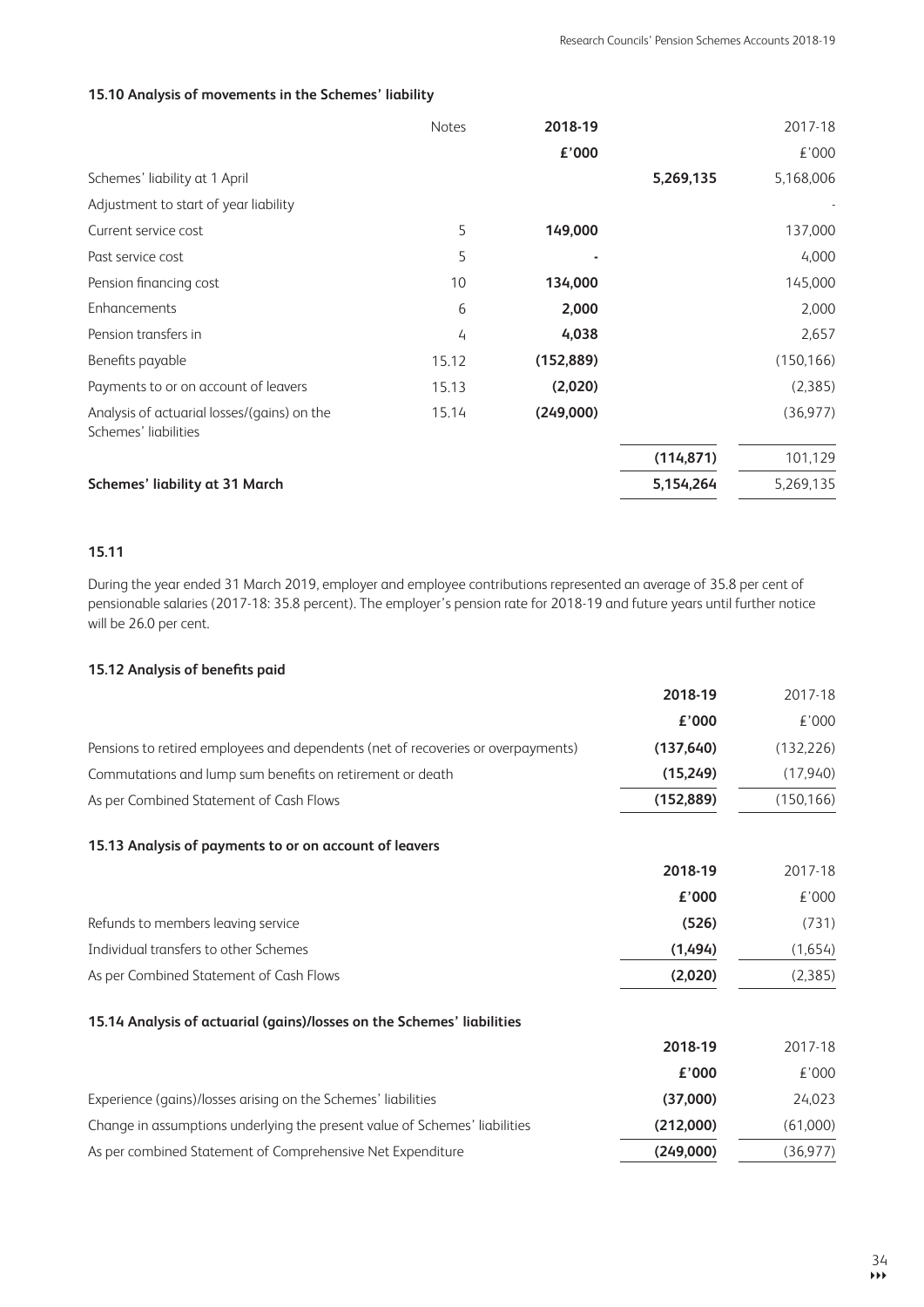|         | <b>Actual (gains)/losses</b><br>£'000 | <b>Experience (gains)/losses</b><br>£'000 | <b>Percentage of the Schemes'</b><br>liabilities at 31 March |
|---------|---------------------------------------|-------------------------------------------|--------------------------------------------------------------|
| 2018-19 | (212,000)                             | (37,000)                                  | $0.7\%$                                                      |
| 2017-18 | (61,000)                              | 24.023                                    | $0.4\%$                                                      |
| 2016-17 | 901,000                               | (4.000)                                   | $0.0\%$                                                      |
| 2015-16 | (260,000)                             | (66,000)                                  | $1.6\%$                                                      |
| 2014-15 | 469,000                               | (103,000)                                 | $2.4\%$                                                      |
|         |                                       |                                           |                                                              |

### 15.15 History of experience (gains)/losses - all recognised in the Statement of Total Recognised Gains and Losses

### 16. Annual compensation payments pre-funded by employers

Annual compensation payments are payments to early retirees in advance of their pension entitlements under the Research Councils' Pension Schemes. These payments are made by the Pension Schemes and are reimbursed by the employer. The balances are for ACPs payable in the next 10 years, as employees can leave employment at 55 instead of 65 for men and 60 for women.

|                                            | 2018-19 | 2017-18  |
|--------------------------------------------|---------|----------|
|                                            | £'000   | £'000    |
| Balance at 1 April                         | 814     | 1,922    |
| Amount paid in year to the Pension Schemes | (349)   | (1, 108) |
| Addition in year                           | 11      |          |
| Release in year                            |         |          |
| Balance at 31 March                        | 476     | 814      |
| To be used in the next 12 months           | 345     | 366      |
| To be used after more than 12 months       | 131     | 448      |

### 17 Grant-in-Aid

Grant-in-Aid is provided from the Department for Business, Energy and Industrial Strategy (BEIS) Request for Resources to the Biotechnology and Biological Sciences Research Council (BBSRC), as the Council with responsibility for administering the Schemes' finances. The allocation for 2018-19 was £74.0 million (2017-18 was £69.5 million) all of which was drawn down by the Pension Schemes.

### **18. Related Party Transactions**

UKRI is a Non-Departmental Public body sponsored by the Department for Business, Energy and Industrial Strategy (BEIS).

BEIS is regarded as a related party. During the period 1 April 2018 to 31 March 2019 the Research Councils' Pension Schemes had various material transactions with UKSBS and UKRI, for which BEIS is regarded as the parent Department.

During the year none of the senior and other key management staff, or other related parties, has undertaken any material transactions with the Research Councils' Pension Schemes. In addition, the Schemes have had material transactions in the form of contributions from employers whose employees are members of the Schemes.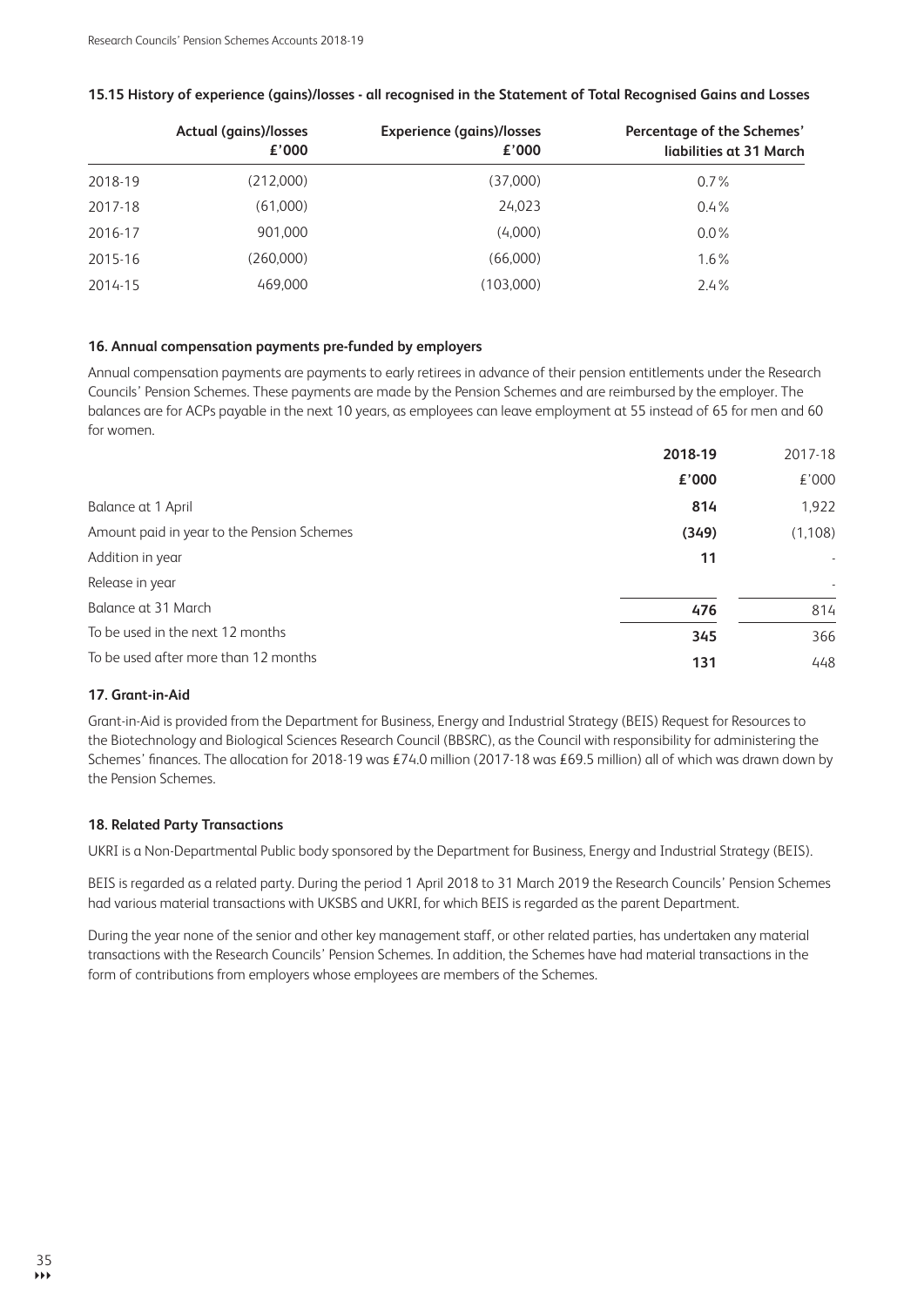|                                            | <b>Pension Contributions</b> |         | <b>Receivables</b> |         |         | Payables |  |
|--------------------------------------------|------------------------------|---------|--------------------|---------|---------|----------|--|
|                                            | 2018-19                      | 2017-18 | 2018-19            | 2017-18 | 2018-19 | 2017-18  |  |
|                                            | £'000                        | £'000   | £'000              | £'000   | £'000   | £'000    |  |
| <b>Transactions with Research Councils</b> |                              |         |                    |         |         |          |  |
| <b>BBSRC</b>                               |                              | 2,388   |                    | 11      |         | 849      |  |
| <b>EPSRC</b>                               |                              | 2,383   |                    |         |         |          |  |
| <b>ESRC</b>                                |                              | 1,191   |                    |         |         |          |  |
| <b>NERC</b>                                |                              | 20,548  |                    | 11      |         |          |  |
| <b>STFC</b>                                |                              | 25,725  |                    | 29      |         |          |  |
| Innovate UK                                |                              | 3,776   |                    |         |         |          |  |
| AHRC                                       |                              | 1,163   |                    |         |         |          |  |
| <b>MRC</b>                                 |                              |         |                    |         |         |          |  |
| <b>UKRI</b>                                | 51,197                       |         | 86                 |         | 600     |          |  |
| <b>Transactions with other employers</b>   |                              |         |                    |         |         |          |  |
| Scottish Employers                         | 2,596                        | 2,739   | 276                |         |         |          |  |
| <b>UKSBS Ltd</b>                           | 3,325                        | 3,283   | 1                  | 2       |         |          |  |
| Other                                      | 12,835                       | 6,358   | 1,594              | 140     | 474     |          |  |
| <b>Total</b>                               | 69,953                       | 69,554  | 1,957              | 194     | 1,074   | 849      |  |
|                                            |                              |         |                    |         |         |          |  |

#### **Related Party Transactions**

### 19. Losses and Special Payments

As per paragraph 29, on Guaranteed Minimum Pensions, the reconciliation work identified that there were £339k of historic overpayments made to existing pensioners which are classified as a loss. There were no other losses or special payment within the year incurred by RCPS.

#### 20. Events after the reporting period

There were no reportable events after the Reporting Period between the year end and the Comptroller and Auditor General certified the accounts, the date when the accounts were authorised for issue. The financial statements do not reflect events after this date.

#### 21. Financial Instruments

As the cash requirements of the Schemes are met through the Estimates process, financial instruments play a more limited role in creating and managing risk than would apply to a non-public sector scheme of a similar size. The majority of financial instruments relate to contracts for non-financial items in line with the Schemes' expected purchase and usage requirements. The Schemes are therefore exposed to little credit, liquidity or market risk.

### 22. Contingent Liabilities

The scheme has identified a number of pension payments that are currently being underpaid. This only impacts Premium members and is due to an omission in the calculation of final pensionable salary. The amounts underpaid are not currently quantifiable, however management do not anticipate these to be material. A plan is in place to rectify the issue and reimburse all impacted members.